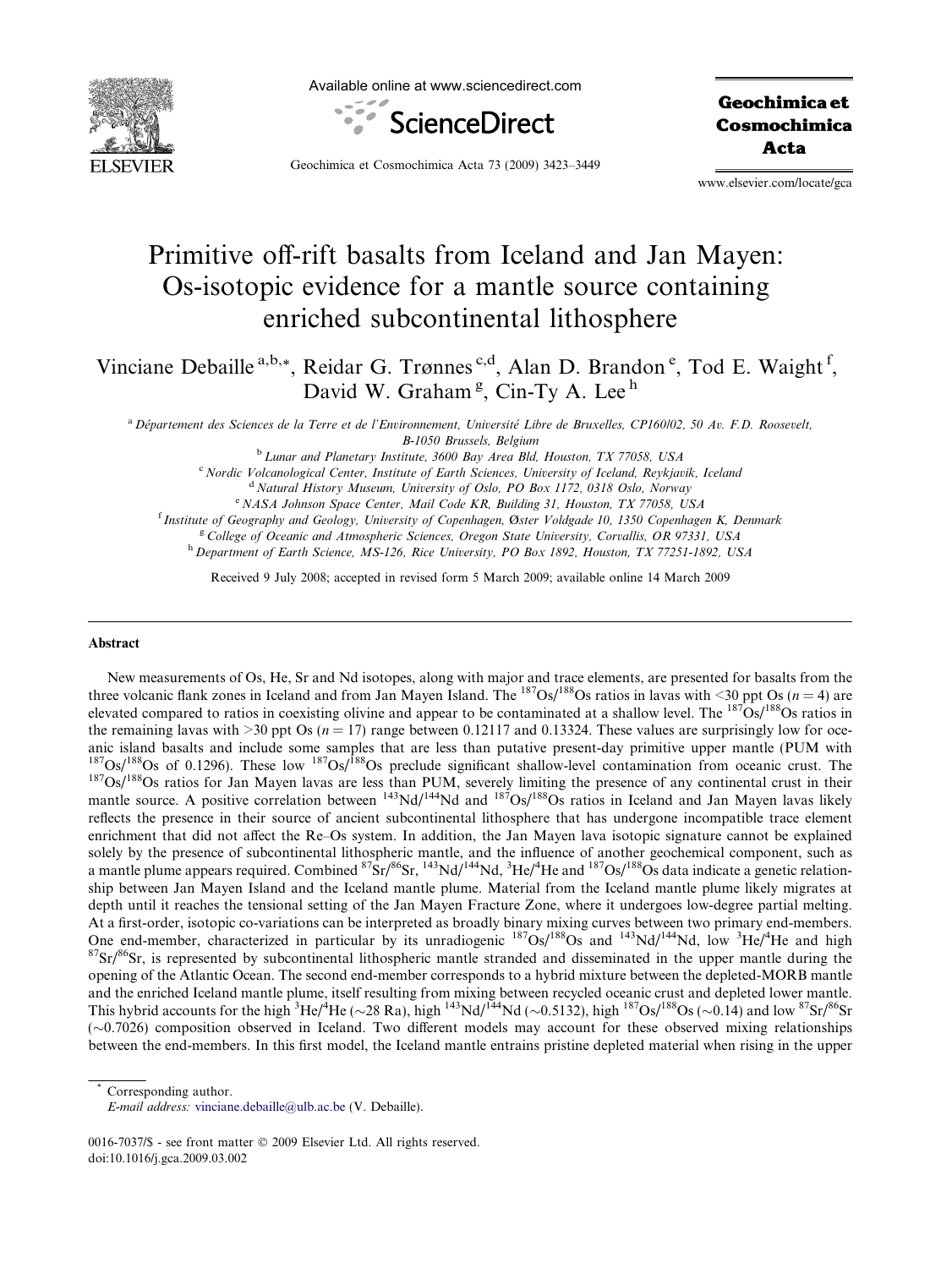mantle and allows refractory sub-lithospheric fragments to melt because of excess heat derived from the deep plume material. A second model that may better account for the Pb isotopic variations observed, uses the same components but where the depleted-MORB mantle is already polluted by subcontinental lithospheric mantle material before mixing with the Iceland mantle plume. Both cases likely occur. Though only three principal components are required to explain the isotopic variations of the Iceland–Jan Mayen system, the different possible mixing relationships may be accounted for by potentially a greater number of end-members.

 $© 2009$  Elsevier Ltd. All rights reserved.

## 1. INTRODUCTION

Located on the Mid-Atlantic Ridge, Iceland is generally accepted as the expression of the interaction between a long-lived mantle plume and the Mid-Atlantic Ridge (MAR). Seismic investigations of the Iceland plume stem have been equivocal. For example, [Foulger et al. \(2001\)](#page-23-0) and [Montelli et al. \(2004\)](#page-25-0) have indicated that the plume is confined to the upper mantle, while other studies ([Helmber](#page-24-0)[ger et al., 1998; Bijwaard and Spakman, 1999; Shen et al.,](#page-24-0) [2002; Li et al., 2003; Zhao, 2004; Montelli et al., 2006\)](#page-24-0) found evidence that the plume may originate in the lower mantle, possibly at the core-mantle boundary. However, some authors (e.g., [Foulger et al., 2005\)](#page-23-0) still dispute the existence of a mantle plume beneath Iceland. Material from the Iceland plume is clearly dispersed in the shallow upper mantle, as shown by the incompatible trace element (ITE) enriched signature of Atlantic mid-ocean ridge basalts (MORB) progressively decreasing away from Iceland along the MAR (e.g., [Schilling, 1973\)](#page-25-0). The geochemical signatures of Icelandic lavas are complex and involve several isotopic end-members. There is a clear ITE-enriched end-member related to the presence of enriched material from the plume. One or more depleted end-members also exist. Some studies have argued for the presence of a depleted end-member that is intrinsic to the upwelling plume, and thus distinct from that within the convecting upper mantle source for Atlantic MORB (e.g., Hémond et al., 1993; Hards et al., 1995; Fitton et al., 1997; Chauvel and Hémond, 2000; Skovgaard [et al., 2001; Breddam, 2002; Fitton et al., 2003; Thirlwall](#page-24-0) [et al., 2004; Kokfelt et al., 2006\)](#page-24-0). In contrast, others have argued that the ITE-depleted end-member is indistinguishable from the depleted-MORB mantle (DMM) ([Mertz](#page-25-0) [et al., 1991; Haase et al., 1996; Hanan and Schilling,](#page-25-0) [1997; Hanan et al., 2000; Stracke et al., 2003; Blichert-Toft](#page-25-0) [et al., 2005](#page-25-0)). Several authors have proposed that the heterogeneity of the Iceland mantle plume can be related to the recycling of the whole section of an oceanic lithosphere, upper altered basaltic crust on one hand, and lower gabbroic oceanic crust plus suboceanic lithosphere on the other hand (Chauvel and Hémond, 2000; Skovgaard et al., 2001; [Kokfelt et al., 2006\)](#page-23-0).

Jan Mayen Island ([Fig. 1\)](#page-2-0), representing the northern and most elevated part of the Jan Mayen Ridge, is even more enigmatic. The N–S-trending continental fragment of the Jan Mayen Ridge rifted off the Greenland continental shelf following a ridge jump from the extinct Aegir Ridge to the incipient Kolbeinsey Ridge about 30 million years (Ma) ago ([Mosar et al., 2002; Breivik et al., 2006\)](#page-25-0). Jan Mayen Island is located in a tensional tectonic setting directly south of the Western Jan Mayen fracture zone (WJMFZ) near the southern termination of the Mohns Ridge [\(Fig. 1\)](#page-2-0). Some authors (e.g., [Haase et al., 1996\)](#page-24-0) have suggested that Jan Mayen volcanism may result from the coincidence of a continental fragment presenting distinct melting characteristics from the surrounding mantle, with the fracture zone and the nearby spreading axis. The continental material would have been left over from the opening of the Atlantic Ocean and dispersed within the upper mantle. However, ITE concentrations of Jan Mayen lavas are not compatible with a depleted-MORB mantle polluted by fragments of continental crust, even though such material in theory could be present owing to the proximal location of the Baltic continental shelf ([Tr](#page-26-0)ø[nnes et al., 1999\)](#page-26-0). The 176Hf/177Hf compositions of Jan Mayen lavas are also consistent with insignificant contamination by old continental crust [\(Blichert-Toft et al., 2005\)](#page-22-0).

On the other hand, an isotopic gradient from Jan Mayen along the Kolbeinsey and Mohns Ridges [\(Schilling et al.,](#page-26-0) [1999\)](#page-26-0), could be ascribed to plume–ridge interaction around Jan Mayen Island, reflecting not only influence of a plume under Jan Mayen, but also its radial dispersion and mixing with the surrounding depleted upper mantle. The ''high <sup>3</sup>He/<sup>4</sup>He" with values of up to 37 Ra (where Ra is the  $^{3}$ He/<sup>4</sup>He of sample pormalized to  $^{3}$ He/<sup>4</sup>He atmospheric values  $He/{}^{4}He$  of sample normalized to  ${}^{3}He/{}^{4}He$  atmospheric value of  $1.39 \times 10^{-6}$ ) in Iceland lavas, forms a distinct regional zone relative to a "low <sup>3</sup>He/<sup>4</sup>He" zone in lavas from the Jan Mayen area. These distinct zones imply a weaker or possibly, non-existent, plume system under Jan Mayen that could be independent from the Iceland mantle plume [\(Schil](#page-26-0)[ling et al., 1999](#page-26-0)). The low  ${}^{3}$ He/ ${}^{4}$ He signal around Jan Mayen Island reflects radiogenic He (6.8–8.1 Ra ([Schilling et al.,](#page-26-0) [1999\)](#page-26-0)), suggesting that the enriched source in the sub-North Atlantic may be derived from degassed, possibly recycled material. Low  ${}^{3}$ He/ ${}^{4}$ He (1.5–6 Ra) is also present in the Iceland Northern rift zone ([Macpherson et al., 2005](#page-25-0)) primarily related to degassing, leading to low He concentration and greater sensitivity to contamination by low  ${}^{3}$ He/ ${}^{4}$ He material. Alternatively, the enriched signature of the Jan Mayen and southern Mohns Ridge lavas could reflect the presence of enriched and fertile material emplaced in the northeast Atlantic upper mantle by the ancestral Iceland plume at around 60 Ma [\(Tr](#page-26-0)ø[nnes et al., 1999](#page-26-0)).

Icelandic tholeiitic basalts and picrites from the active rift zones reflect a high partial melting degree owing to juxtaposition of the Iceland mantle plume and the Mid-Atlantic Ridge. The Icelandic flank zone volcanism is characterized by mildly alkaline and transitional tholeiitic compositions, that contrast with the predominantly tholei-itic rift zone volcanism (e.g., [S](#page-25-0)æ[mundsson, 1979](#page-25-0)). The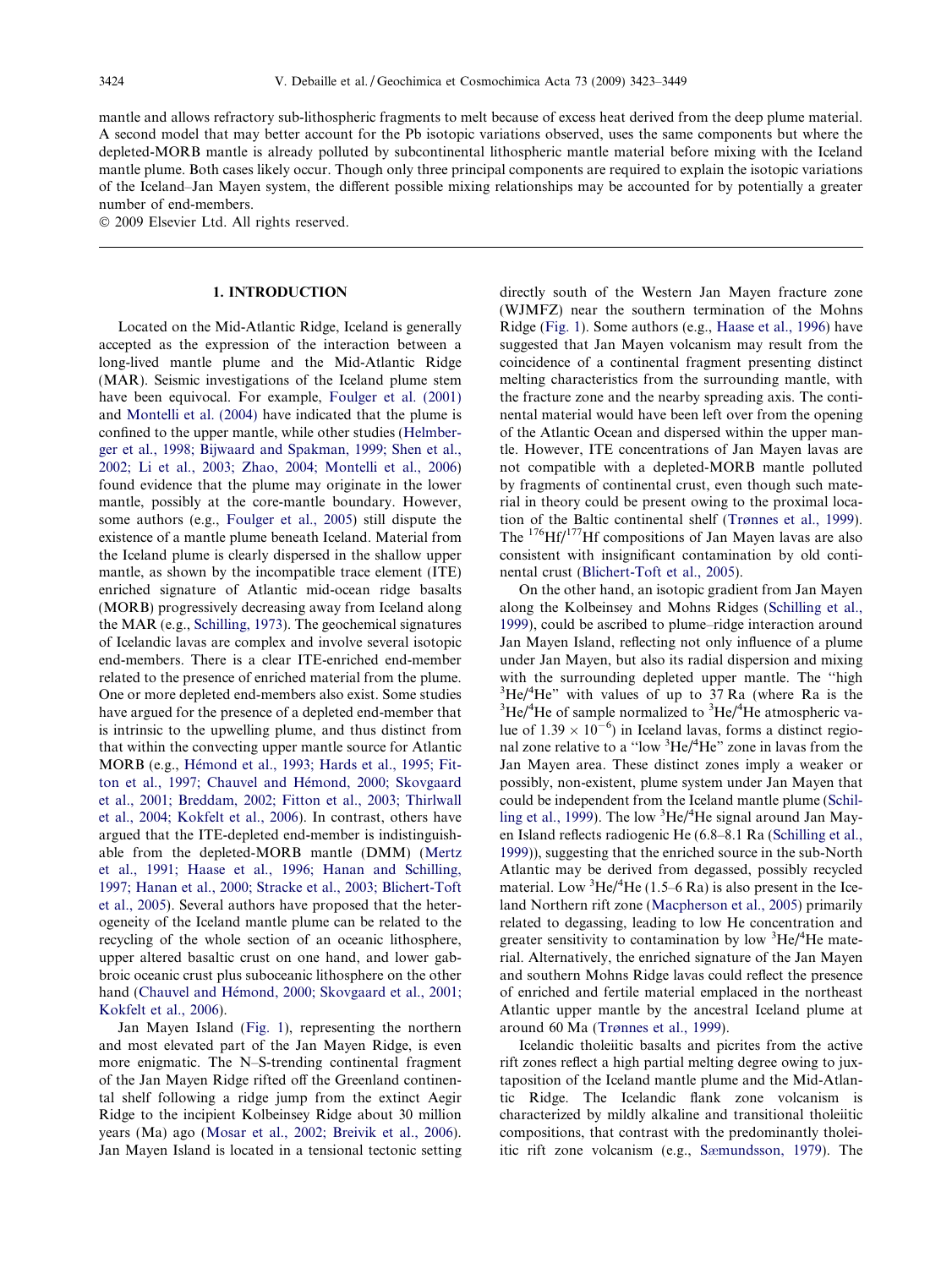<span id="page-2-0"></span>

Fig. 1. Map of study area with sample locations indicated by their names, RF for rift zone, VFZ for volcanic flank zone.

eruption of mildly alkaline basaltic lavas is confined to these peripheral flank zone vents on Iceland. Three non-rifting volcanic flank zones (VFZ) have been delineated: the Snaefellsnes Peninsula (SNVFZ) in western Iceland, the Southern Flank Zone (SVFZ) at the tip of the Eastern Rift Zone, and the Eastern Flank Zone (EVFZ) (Fig. 1).

Compared to rift-zone tholeiites, the flank zone basalts are generally enriched in incompatible elements (Nb/  $Zr > 0.1$ ) and have more radiogenic  $87Sr/86Sr$  and  $206,207,208$ Pb/204Pb isotopic compositions (e.g., Hémond et al., 1993; Fitton et al., 1997; Chauvel and Hémond, [2000; Stracke et al., 2003; Thirlwall et al., 2004; Kokfelt](#page-24-0) [et al., 2006\)](#page-24-0). In addition, many of the flank zone lavas in Iceland (like the alkaline rocks of Jan Mayen) have MORB-like ( $\sim$ 8 Ra) or lower <sup>3</sup>He/<sup>4</sup>He-ratios ([Kurz et al.,](#page-24-0) [1982; Poreda et al., 1986; Sigmarsson et al., 1992](#page-24-0)). These geographically related heterogeneities could result from different degrees of partial melting related to different crustal thickness [\(Elliott et al., 1991; Hards et al., 1995; Stracke](#page-23-0) [et al., 1998\)](#page-23-0). The inferred low to moderate degree of partial melting of the mantle under the EVFZ is consistent with the observed crustal thickness of about 30–35 km away from the axial rift zone [\(Menke et al., 1996; Staples et al.,](#page-25-0) [1997](#page-25-0)). Alternatively, these trends could also reflect the sampling of a compositionally-zoned Iceland mantle plume (e.g., [Fitton et al., 1997; Kempton et al., 2000; Blichert-Toft](#page-23-0) [et al., 2005\)](#page-23-0).

Finally, an EM-1-like signature [\(Zindler and Hart,](#page-26-0) [1986](#page-26-0)), where EM refers to enriched mantle, the number 1 to the origin of enrichment, has been recognized in lavas from Iceland in 206Pb–207Pb–208Pb data [\(Hanan and Schil](#page-24-0)[ling, 1986, 1997; Hanan et al., 2000; Stracke et al., 2003;](#page-24-0) [Blichert-Toft et al., 2005\)](#page-24-0). These authors proposed that this EM-1-like signature is probably related to the presence of subcontinental lithosphere delaminated by convection in the upper mantle during the opening of North Atlantic. [Schilling et al. \(1999\)](#page-26-0) also suggested that the lack of coherence between the  ${}^{87}Sr/{}^{86}Sr, {}^{143}Nd/{}^{144}Nd, {}^{206}Pb/{}^{204}Pb,$ <br> ${}^{207}Pb/{}^{204}Pb$  and  ${}^{208}Pb/{}^{204}Pb$  compositions along the Knipovich Ridge, on the North of Mohns Ridge (Fig. 1) may result from delaminated subcontinental lithosphere randomly dispersed in the underlying mantle and possibly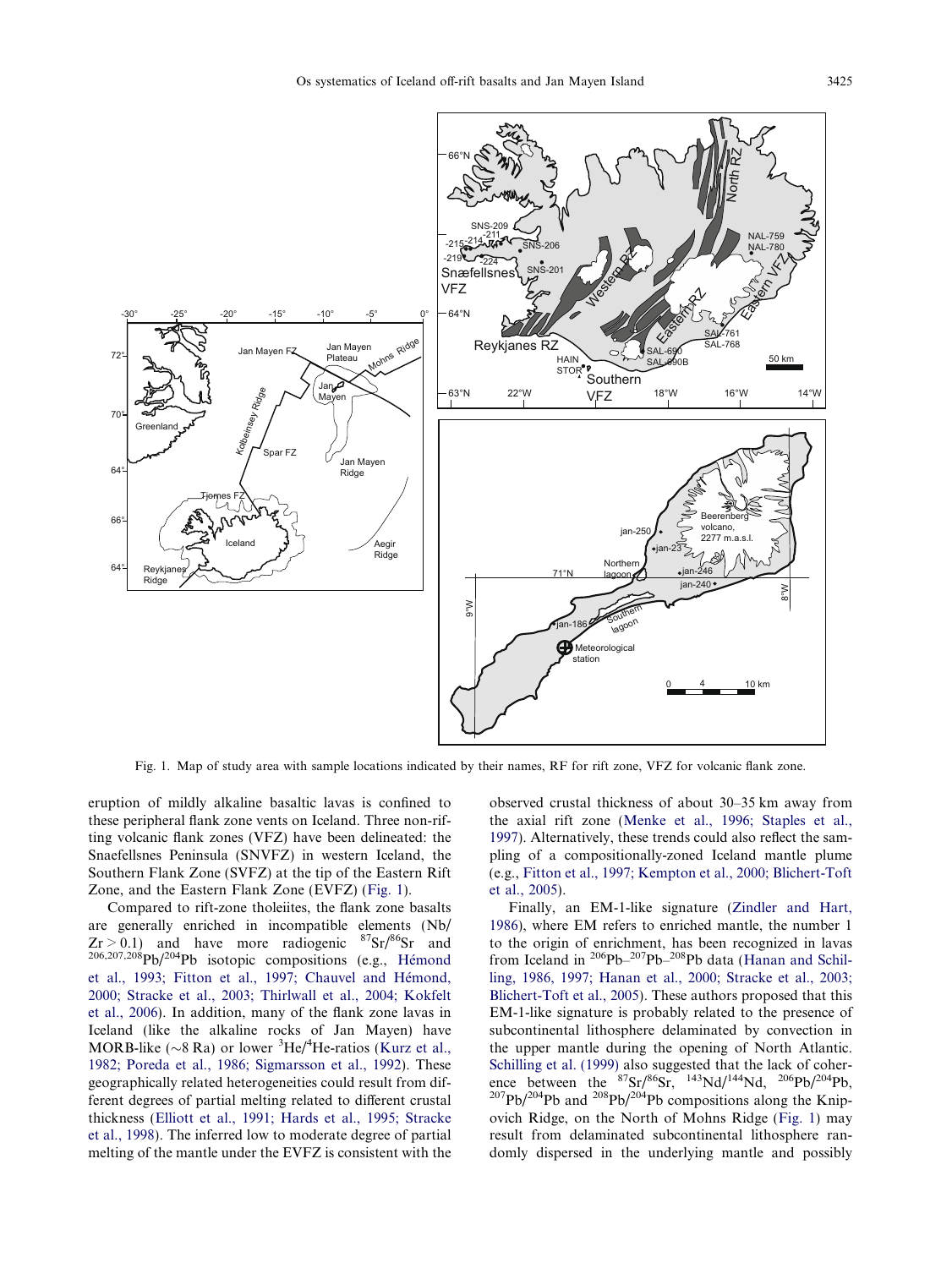related to the proximity of Svalbard Archipelago and its deep continental root [\(Jordan, 1988\)](#page-24-0). This hypothesis is also consistent with the  ${}^{87}Sr/{}^{86}Sr$ ,  ${}^{143}Nd/{}^{144}Nd$ ,  ${}^{206}Pb/{}^{204}Pb$ ,  ${}^{207}Pb/{}^{204}Pb$  and  ${}^{208}Pb/{}^{204}Pb$  signature of the Gakkel Ridge ([Goldstein et al., 2008\)](#page-23-0).

To further assess possible compositional heterogeneities present in the Iceland mantle plume and to re-assess the origin of Jan Mayen Island within the context outlined above,  $187$ Os/ $188$ Os ratios of volcanic flank zone lavas from Iceland and Jan Mayen were obtained in this study. In contrast to lithophile isotopic systems such as  ${}^{87}Rb-{}^{87}Sr$ ,  ${}^{147}Sm-{}^{143}Nd$ ,  $^{235,238}$ U $-^{232}$ Th $-^{206,207,208}$ Pb and  $^{176}$ Lu $-^{176}$ Hf, where parent and daughter elements display incompatible behavior during partial melting of mantle peridotite and fractionation of basaltic magma, Re and Os display different behaviors during magmatic processes. Rhenium is moderately incompatible while osmium is compatible during partial melting of peridotite, resulting in very high Re/Os in both continental and oceanic crust. Consequently, crustal sources are extremely poor in Os and evolve rapidly to high  $187Os/188Os$ relative to sources with no melt enrichment (e.g., [Morgan,](#page-25-0) [1986\)](#page-25-0). Despite the high Re/Os ratios of oceanic crust, because of the contrast in Os concentration between the mantle and the oceanic crust ( $\sim$ 3 ppb and  $\sim$ 0.01 ppb, respectively) (Shirey and Walker,  $1998$ ),  $187Os/188Os$  ratios in the mantle are only sensitive to large percentages of oceanic crust recycling during source mixing ([Widom et al.,](#page-26-0) [1999\)](#page-26-0), though this percentage is reduced as the age of recycled oceanic crust increases. Because the compatible behavior of Os during fractional crystallization typically results in evolved basaltic melts with Os concentrations of <0.05 ppb, these melts are sensitive to contamination by surrounding material during their ascent. Continental crust is relatively depleted in Os  $(\sim 0.05 \text{ pb})$ , but is characterized by large  $\frac{187}{187}$ Os/<sup>188</sup>Os (typically  $\gg$  1), and thus can easily shift the  $\frac{187}{187}$ Os/<sup>188</sup>Os of evolved basalt melts towards radiogenic values during shallow level contamination processes. On the other hand, subcontinental domains, typically composed of depleted harzburgitic residue, have 10–100 times the Os contents of basalt melts [\(Widom and Shirey, 1996; Shirey](#page-26-0) [and Walker, 1998](#page-26-0)) and they can very easily imprint their distinct unradiogenic, and clearly subchondritic  $^{187}Os/^{188}Os$ during source mixing. Recently, it has been proposed that the suboceanic lithospheric mantle, i.e., the lowest portion of oceanic lithosphere may also have developed very unradiogenic Os isotope ratios [\(Bizimis et al., 2007\)](#page-22-0). Because of its unique behavior compared to lithophile element isotopic systems, Os offers new insights to the origin of geochemical variations beneath Iceland and Jan Mayen.

# 2. SAMPLES

The samples for this study come from the three active volcanic flank zones (VFZ; i.e. non-rifting zones) in Iceland (Southern VFZ, Eastern VZF and Snæfellness VFZ) and from Jan Mayen Island ([Fig. 1\)](#page-2-0). The lavas sampled are the most primitive (and olivine-phyric) alkaline to transitional tholeiitic basalts present in their suites (i.e. between 5.2 and 12.4 wt.% MgO).

None of the investigated samples are older than the current Brunhes magnetic epoch (700–800 kilo years (ka)). The samples from Snæfellness VFZ are Holocene, and erupted between 5 and 9 ka, except for SNS214, that erupted during Eem (110–113 ka). Samples SAL690 and SAL690B (700– 110 ka) are from the basement of the Katla volcano in the Southern VFZ. The samples from Heimaey Island (HAIN and STOR) erupted at about 10 and 6 ka, respectively (Sigmarsson, 1996; Mattson and Höskuldsson, [2003\)](#page-26-0). Two different units were sampled in the Eastern VFZ. First, the Snæfell volcanic edifice (NAL-759 and -780) which is currently inactive, has normal remnant magnetization ([Kristjansson et al., 1988\)](#page-24-0). Second, the Öræfajökull volcanic edifice which is presently active, is represented by SAL761 from the early Holocene (post-glacial, <10 ka), and SAL768 from the Late Pleistocene (100– 10 ka, probably less than 50 ka). The samples from Jan Mayen Island are relatively young. JAN-186 and JAN-240 are from the Holocene Inndal formation  $(\leq 10 \text{ ka})$ , and the rest are from the latest Pleistocene Nordvestkapp formation (around 10 ka) ([Dallmann et al., 2002\)](#page-23-0).

# 3. ANALYTICAL TECHNIQUES

The 21 basalts from the Icelandic volcanic flank zones and Jan Mayen Island, as well as 9 olivine and 2 clinopyroxene fractions from selected samples have been analyzed for  $187Os/188Os$ , and Re and Os concentrations by spiking the samples with a mixed spike enriched in  $^{99}Ru-^{105}Pd-^{185}Re-^{190}Os-^{191}Ir-^{198}Pt$ . The chemical procedures were performed in a clean lab at the Johnson Space Center (JSC). Major and trace elements concentrations and  ${}^{87}Sr/{}^{86}Sr$  and  ${}^{143}Nd/{}^{144}Nd$  compositions were measured on separate aliquots.

For platinum group elements (PGE), consisting of Os, Ir, Ru, Rh, Pt and Pd, a procedure was implemented to avoid contamination from metallic pieces. Before manual grinding in agate mortar, lightly crushed samples were sieved in order to extract the  $200-500 \mu m$  fraction. This is because the fraction under  $200 \mu m$  was considered as the most prone to have been contaminated, and the fraction over 500  $\mu$ m would have required additional crushing step, possibly contaminating the samples. This selection resulted in unexpected minor enrichment of olivine and lead to two distinct rock powders, one ''normal WR powder" (for major and trace element concentrations, and  ${}^{87}Sr/{}^{86}Sr$ and  $143\text{Nd}/144\text{Nd}$  measurements), and one olivine-enriched powder (for  $187Os/188Os$  and PGE concentrations measurements). Incompatible trace element concentrations have been obtained on both powders, and on purified olivine powder, in order to estimate the percentage and possible effects of olivine enrichment. Assuming that the trace element concentration differences between the two powders result solely from olivine enrichment, the concentrations C of the ''normal WR powder" can be calculated according to the equation:

 $C_{accumulated rock} = X \times C_{olivine} + (1 - X) \times C_{whole rock}$ 

where  $X$  is the percentage of artificial olivine enrichment.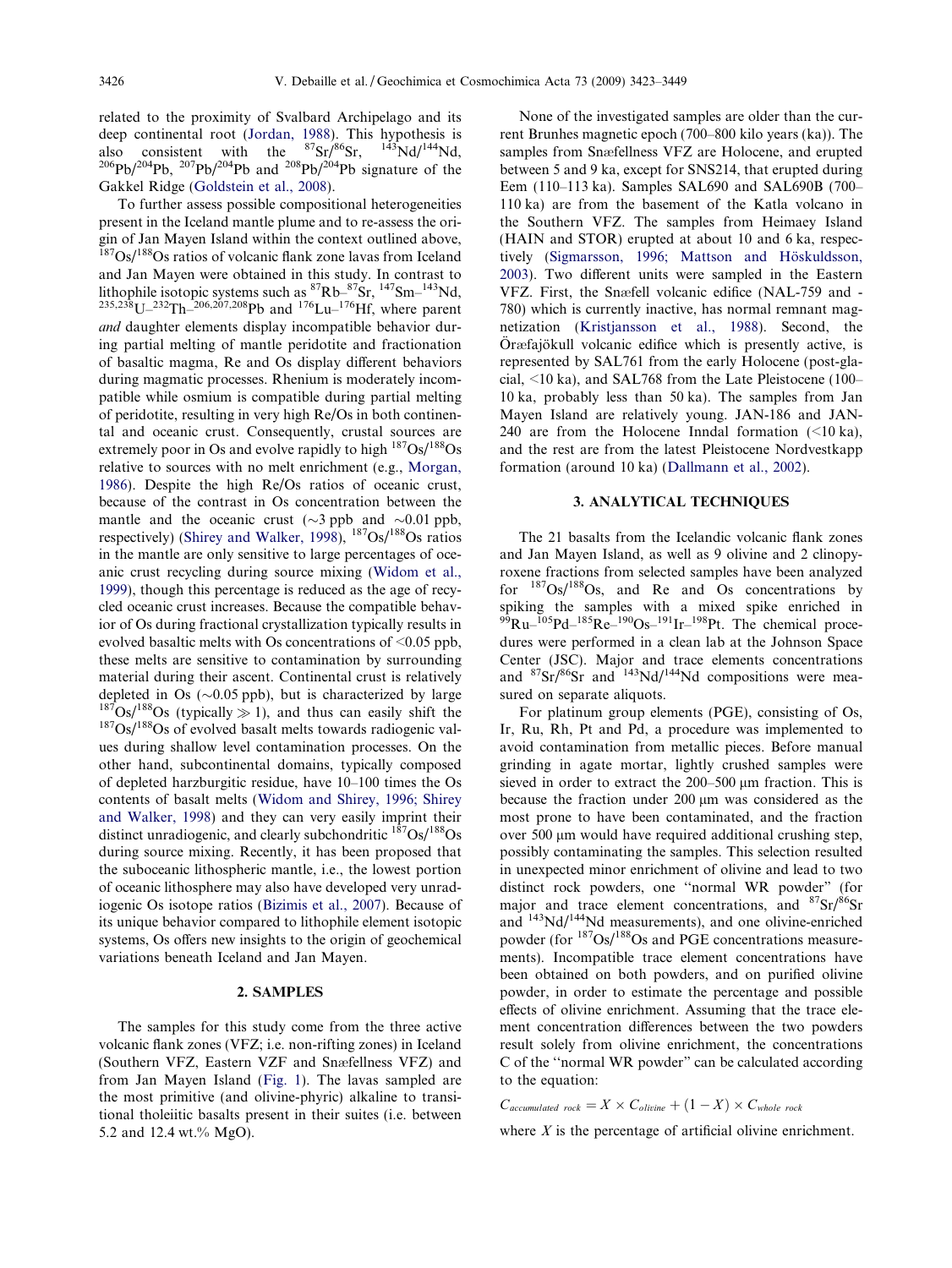<span id="page-4-0"></span>Using the average calculated percentage of olivine enrichment for each sample obtained from the average value of all incompatible trace elements ([Table A1](#page-20-0) in Appendix) and the Re and Os concentrations from both powders and olivines, the Re and Os concentrations can be corrected for olivine enrichment during processing. Since the olivine powder may not be absolutely pure and may contain groundmass, this percentage is a maximum value of the artificial olivine enrichment. The variations in Re and Os concentrations resulting from olivine enrichment are between 0 and 39% and 0 and 66%, respectively ([Table](#page-21-0) [A2](#page-21-0) in Appendix) and within the natural variability shown by the samples (see for example duplicates for SNS209 or SNS214 in Table 1). Hence, the measured values for Re, Os and  $187Os/188Os$  are used without any corrections resulting from olivine enrichment.

Table 1

MgO, Mg-number (Mg#), <sup>87</sup>Sr/<sup>86</sup>Sr, <sup>143</sup>Nd/<sup>144</sup>Nd and <sup>187</sup>Os/<sup>188</sup>Os isotopic compositions and Os and Re concentrations for basalts from Jan Mayen Island and Iceland volcanic flank zones.

|                          | Latitude<br>$({}^{\circ}N)$ | Longitude<br>$(^{\circ}W)$ | MgO<br>$(wt. \% )$ | Mg#  | 187Os/188Os                          | Os             |            | Re             |            | ${}^{87}Sr/{}^{86}Sr$ | 143Nd/144Nd       |
|--------------------------|-----------------------------|----------------------------|--------------------|------|--------------------------------------|----------------|------------|----------------|------------|-----------------------|-------------------|
|                          |                             |                            |                    |      | $2\sigma$                            |                | 2RSE       |                | 2RSE       | $2\sigma$             | $2\sigma$         |
| Jan Mayen Island         |                             |                            |                    |      |                                      |                |            |                |            |                       |                   |
| JAN23                    | 71.03                       | 8.43                       | 12.45              | 0.73 | $0.12431 \pm 11$                     | 0.118          | 1.3        | 0.232          | 2.3        | $0.703439 \pm 11$     | $0.512898 \pm 8$  |
|                          |                             |                            |                    |      | $0.12508 \pm 11$                     | 0.179          | 2.0        | 0.252          | 1.4        |                       |                   |
|                          |                             |                            |                    |      |                                      | 0.125          | 0.3        | 0.049          | 1.6        |                       |                   |
| <b>JAN186</b>            | 69.95                       | 8.75                       | 10.47              | 0.67 | $0.12582 \pm 9$                      | 0.070          | 1.3        | 0.184          | 3.0        | $0.703476 \pm 17$     | $0.512881 \pm 7$  |
|                          |                             |                            |                    |      | $0.12660 \pm 12$                     | 0.079          | 0.2        | 0.226          | 1.5        |                       |                   |
| <b>JAN240</b>            | 71.00                       | 8.30                       | 11.94              | 0.72 | $0.12637 \pm 7$                      | 0.068          | 1.5        | 0.401          | 4.0        | $0.703412 \pm 15$     | $0.512875 \pm 8$  |
| <b>JAN246</b>            | 71.00                       | 8.35                       | 11.31              | 0.70 | $0.12665 \pm 18$                     | 0.084          | 0.1        | 0.127          | 1.5        | $0.703420 \pm 11$     | $0.512890 \pm 6$  |
|                          |                             |                            |                    |      | $0.12789 \pm 8$                      | 0.069          | 3.7        | 0.126          | 4.3        |                       |                   |
|                          |                             |                            |                    |      |                                      | 0.030          | 0.5        | 0.136          | 1.4        |                       |                   |
| <b>JAN250</b>            | 71.05                       | 8.42                       | 6.58               | 0.55 | $0.12884 \pm 9$                      | 0.058          | 0.4        | 0.659          | 1.4        | $0.703444 \pm 13$     | $0.512895 \pm 5$  |
|                          |                             |                            |                    |      | $0.12913 \pm 12$                     | 0.068          | 1.5        | 0.601          | 7.1        |                       |                   |
| Snaefellness Flank Zone  |                             |                            |                    |      |                                      |                |            |                |            |                       |                   |
| Ljósufjöll               |                             |                            |                    |      |                                      |                |            |                |            |                       |                   |
| <b>SNS201</b>            | 64.72                       | 21.98                      | 9.36               | 0.64 | $0.13304 \pm 9$                      | 0.190          | 4.2        | 0.306          | 3.1        | $0.703228 \pm 13$     | $0.512963 \pm 9$  |
| <b>SNS206</b>            | 64.89                       | 22.34                      | 9.10               | 0.63 | $0.12891 \pm 9$                      | 0.259          | 0.8        | 0.258          | 1.4        | $0.703328 \pm 13$     | $0.512948 \pm 9$  |
| <b>SNS209</b>            | 64.96                       | 22.91                      | 12.35              | 0.71 | $0.12738 \pm 10$                     | 0.190          | 1.0        | 0.159          | 1.6        | $0.703321 \pm 14$     | $0.512938 \pm 8$  |
|                          |                             |                            |                    |      | $0.12732 \pm 8$                      | 0.319          | 0.5        | 0.160          | 1.3        |                       |                   |
| <b>SNS211</b>            | 64.96                       | 22.92                      | 10.00              | 0.67 | $0.12709 \pm 9$                      | 0.234          | 1.7        | 0.411          | 2.2        | $0.703329 \pm 15$     | $0.512922 \pm 6$  |
| Snæfellsjökull           |                             |                            |                    |      |                                      |                |            |                |            |                       |                   |
| <b>SNS214</b>            | 64.90                       | 23.74                      | 9.95               | 0.65 | $0.12629 \pm 8$                      | 0.365          | 5.1        | 0.222          | 2.5        | $0.703402 \pm 13$     | $0.512966 \pm 8$  |
|                          |                             |                            |                    |      |                                      | 0.095          | 0.3        | 0.199          | 1.1        |                       |                   |
| <b>SNS215</b>            | 64.87                       | 23.90                      | 9.74               | 0.64 | $0.13256 \pm 34$                     | 0.073          | 0.2        | 0.182          | 1.4        | $0.703327 \pm 14$     | $0.512961 \pm 7$  |
|                          |                             |                            |                    |      | $0.13184 \pm 11$                     | 0.042          | 0.9        | 0.165          | 2.7        |                       |                   |
| <b>SNS219</b>            | 64.87                       | 23.88                      | 9.39               | 0.63 | $0.12117 \pm 33$                     | 0.046          | 1.0        | 0.193          | 2.9        | $0.703331 \pm 11$     | $0.512930 \pm 7$  |
|                          |                             |                            |                    |      |                                      | 0.064          | 0.2        | 0.244          | 1.1        |                       |                   |
| <b>SNS224</b>            | 64.83                       | 23.39                      | 9.97               | 0.63 | $0.12587 \pm 14$                     | 0.049          | 1.1        | 0.223          | 3.5        | $0.703342 \pm 14$     | $0.512977 \pm 8$  |
| South Flank Zone         |                             |                            |                    |      |                                      |                |            |                |            |                       |                   |
| Heimaey                  |                             | 18.83                      |                    | 0.62 |                                      | 0.022          |            | 0.066          |            |                       |                   |
| <b>HAIN</b>              | 63.67                       |                            | 9.19               |      | $0.13697 \pm 26$                     | 0.014          | 2.4<br>0.1 | 0.082          | 5.8<br>1.8 | $0.703059 \pm 15$     | $0.513006 \pm 7$  |
|                          |                             |                            |                    |      |                                      | 0.043          |            | 0.155          |            |                       |                   |
| <b>STOR</b>              | 63.67                       | 18.83                      | 10.55              | 0.65 | $0.15184 \pm 9$                      |                | 1.9        |                | 4.5        | $0.703125 \pm 13$     | $0.513016 \pm 9$  |
|                          |                             |                            |                    |      | $0.15344 \pm 33$                     | 0.032          | 0.1        | 0.165          | 1.1        |                       |                   |
| Katla                    |                             |                            |                    |      |                                      |                |            |                | 2.2        |                       |                   |
| <b>SAL690</b>            | 63.40                       | 20.30                      | 7.48               | 0.61 | $0.13690 \pm 9$                      | 0.027<br>0.027 | 0.2<br>1.5 | 0.144<br>0.312 | 1.1        | $0.703331 \pm 17$     | $0.512923 \pm 13$ |
| <b>SAL690B</b>           | 63.45                       | 20.30                      | 8.40               | 0.61 | $0.13622 \pm 21$<br>$0.13324 \pm 10$ | 0.042          | 1.0        | 0.713          | 4.2        | $0.703329 \pm 17$     | $0.512975 \pm 11$ |
|                          |                             |                            |                    |      |                                      |                |            |                |            |                       |                   |
| Eastern Flank Zone       |                             |                            |                    |      |                                      |                |            |                |            |                       |                   |
| Öræfajökull              |                             |                            |                    |      |                                      |                |            |                |            |                       |                   |
| <b>SAL761</b>            | 63.93                       | 16.48                      | 5.24               | 0.42 | $0.175813 \pm 14$                    | 0.007          | 2.1        | 0.391          | 38.3       | $0.703688 \pm 15$     | $0.512962 \pm 11$ |
| <b>SAL768</b><br>Snæfell | 63.90                       | 16.60                      | 6.57               | 0.54 | $0.13237 \pm 13$                     | 0.066          | 2.8        | 0.235          | 6.3        | $0.703698 \pm 11$     | $0.512926 \pm 11$ |
| <b>NAL759</b>            | 64.80                       | 15.57                      | 8.09               | 0.60 | $0.12824 \pm 16$                     | 0.063          | 0.5        | 0.582          | 1.3        | $0.703346 \pm 14$     | $0.512993 \pm 7$  |
| <b>NAL780</b>            | 64.80                       | 15.57                      | 9.48               | 0.65 | $0.13014 \pm 8$                      | 0.072          | 1.6        | 0.222          | 3.8        | $0.703346 \pm 18$     | $0.512989 \pm 8$  |

Error on MgO is  $0.6 - 1.4\%$ . Errors on isotopic measurements  $(2\sigma)$  are on the two last digits. Os and Re concentrations are in ppb. 2RSE (%) is two times the relative standard error.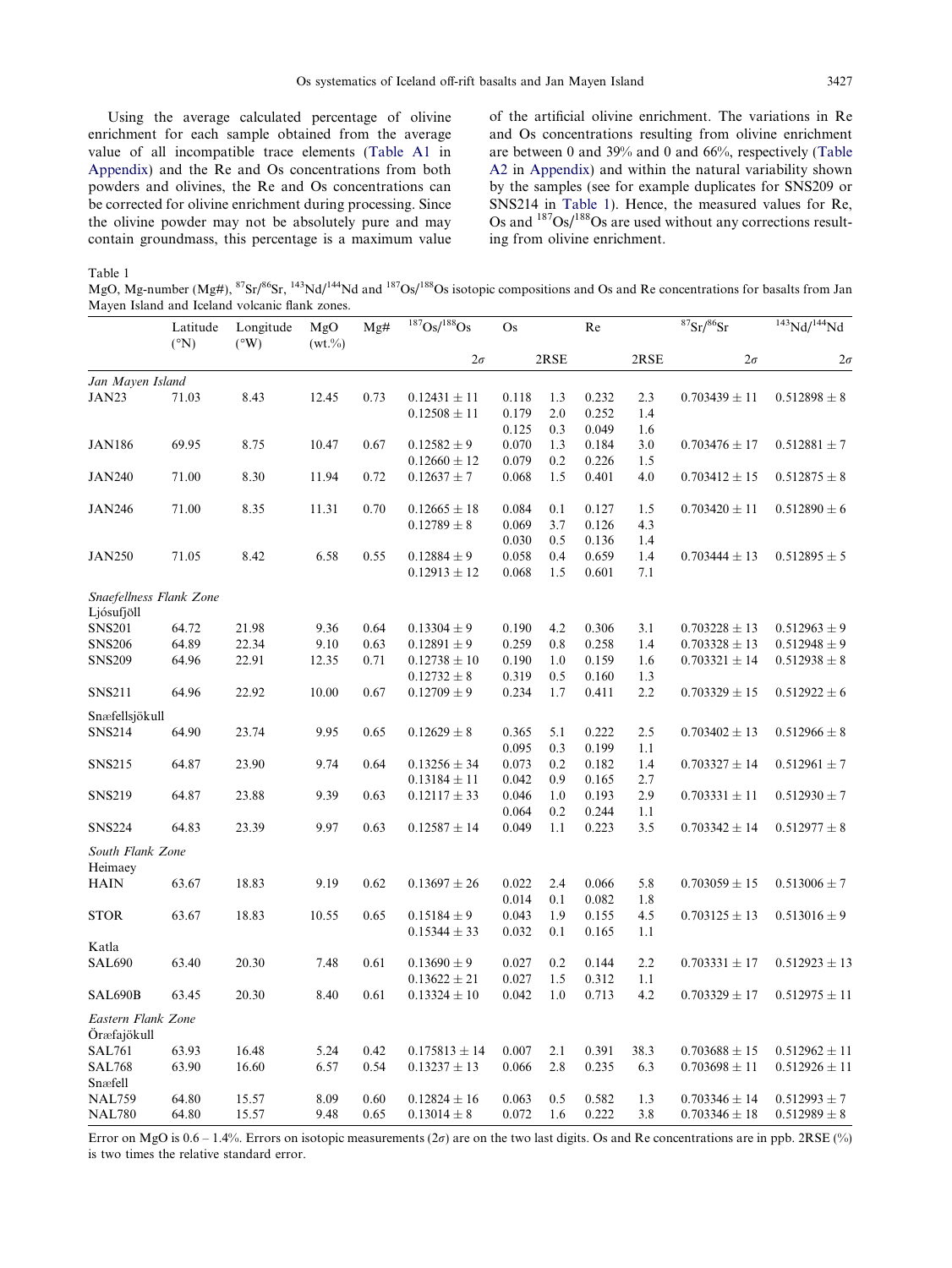<span id="page-5-0"></span>Aliquots of 1.5–2.5 g of sample powders and mixed PGE spike were dissolved in pre-cleaned quartz carius tubes using inverse aqua regia  $(3:1 \text{ HNO}_3;\text{HCI})$  ([Shirey and](#page-26-0) [Walker, 1995\)](#page-26-0), at 230 °C for  $\geq 48$  h. Osmium was extracted using carbon tetrachloride  $(CCl<sub>4</sub>)$  followed by back extraction into HBr ([Cohen and Waters, 1996\)](#page-23-0), and subsequently purified by micro-distillation ([Birck et al., 1997\)](#page-22-0). The Os cuts were loaded on 99.999% pure Pt filaments, with a solution of  $0.1$  M NaOH saturated in Ba(OH)<sub>2</sub> and were then measured on a Thermofinnigan Triton at Johnson Space Center, as  $OsO<sub>3</sub>$ <sup>-</sup> in negative mode with a secondary electron multiplier.

The raw Os data were oxygen-corrected using the oxygen isotope composition measured for  $\text{ReO}_4^-$  [\(Brandon](#page-23-0) [et al., 2006\)](#page-23-0), followed by instrumental mass fractionation corrections using  $^{192}Os/188}Os = 3.083$ . The mean of 8 Johnson Matthey Os standard measurements, made during the course of analyses, is  $^{187}Os/^{188}Os = 0.11377 \pm 29 (2\sigma)$  and within the values previously reported [\(Brandon et al.,](#page-23-0) [1999, 2000, 2006\)](#page-23-0). Procedural blanks for Os were  $1.8 \pm 1.5$  pg ( $2\sigma$ ;  $n = 5$ ) (0.5 pg for minerals). Blank corrections applied to Os concentrations were 0.2–3%, and to  $187$ Os/ $188$ Os were 0.1–0.8%.

After extraction of Os from the aqua regia, these PGEbearing solutions were dried down, then re-dissolved twice in 6 N HCl. To purify for PGE, the residues were taken up in 0.15 N HCl and passed three times through a cation column [\(Neal, 2001](#page-25-0)). Isotope dilution measurements were performed on a magnetic sector, single-collector ICP-MS (Thermofinnigan Element 2) at Rice University. Samples were introduced into the ICP-MS torch via a microconcentric nebulizer (Cetac MCN-100) [\(Lee, 2002](#page-24-0)) in 0.1 N HCl. Mass fractionation was monitored by running a mixed PGE standard at the beginning and the end of each run. The blank background has been subtracted from the sample intensities. The relative internal precision on the Re data is typically of 0.3–7.1% (2RSE (relative standard error)), except for one sample,  $SAL761$  ( $2RSE = 38\%$ ). The total procedural blank for Re is  $5.8 \pm 5$  pg ( $n = 5$ ) (1 pg for the

minerals). Blank corrections applied to Re concentrations were 0.8–10%. Results of whole rock and mineral analyses are listed in [Tables 1](#page-4-0) and 2, respectively. Data for other PGE on these samples will be presented elsewhere as they are not relevant to the issues addressed in this current study.

Analytical procedures for helium are presented in [Graham et al. \(1998\)](#page-23-0). Olivine separates were analyzed for <sup>3</sup> He/<sup>4</sup> He by in vacuo crushing using approximately 200 high impact strokes. The reported  $2\sigma$  errors [\(Table 3](#page-6-0)) include in-run analytical uncertainties, plus those associated with air standards and blank corrections.

For 87Sr/86Sr analyses, samples were leached for 1 h in hot 6 M HCl prior to dissolution. After dissolution, they were processed over conventional cation exchange columns and then further purified using Sr-spec resin. Samples were loaded on Ta filaments with  $H_3PO_4$  and TaF activator. <sup>87</sup>Sr/<sup>86</sup>Sr measurements were carried out in dynamic mode on a VG sector 54 TIMS at the Geological Institute, University of Copenhagen. The average value of SRM987 standard obtained over the period of analysis was  ${}^{87}Sr/{}^{86}Sr = 0.710232 \pm 22$  (*n* = 8). Blanks were less than 300 pg.

The 143Nd/144Nd isotopic analyses were carried out on a bulk REE cut collected off conventional cation exchange columns followed by REE purification on HDEHP columns using the same dissolution as used for Sr analyses. Analyses were run on an Axiom MC-ICPMS at the Danish Lithosphere Centre, Copenhagen using methods similar to those described by [Luais et al. \(1997\)](#page-25-0). Average value of DLC/Ames mixed Sm/Nd Ames standard was  $143\text{Nd}/144\text{Nd} = 0.512132 \pm 11$  (n = 23) and average value of La Jolla Nd standard was  $143$ Nd/ $144$ Nd = 0.511843 ± 10  $(n=2)$ . Blanks were less than 50 pg.  ${}^{87}Sr/{}^{86}Sr$  and  ${}^{143}Nd/{}^{144}Nd$  results are presented in [Table 1.](#page-4-0)

The major and trace element concentrations were analyzed by XRF and ICP-MS at Activation Laboratories, Ancaster, Ontario, using 3 and 2 blind parallels of the international reference standards BHVO-1 and BCR-1, respec-

Table 2

Isotopic compositions, concentrations and partition coefficients for olivines and clinopyroxenes for basalts from Jan Mayen Island and Iceland volcanic flank zones.

|                  | 187Os/188Os       | $\rm Os$        | Re                        | $\nu$ mineral/melt<br>$\Lambda_{DOS}$ | $\nu$ mineral/melt<br>$\Lambda_{DRe}$ |
|------------------|-------------------|-----------------|---------------------------|---------------------------------------|---------------------------------------|
|                  | $2\sigma$         | 2RSE            | 2RSE                      |                                       |                                       |
| Ol JAN23         | $0.12446 \pm 26$  | $0.079 \pm 1.5$ | $0.012 \pm 8.8$           | 0.67                                  | 0.05                                  |
| <b>Ol JAN246</b> | $0.12559 \pm 45$  | $0.032 \pm 1.0$ | $0.034 \pm 8.4$           | 0.38                                  | 0.27                                  |
| <b>Ol NAL759</b> | $0.12920 \pm 19$  | $0.024 \pm 0.5$ | $0.038 \pm 5.5$           | 0.38                                  | 0.07                                  |
| O1 SAL690        | $0.13217 + 32$    | $0.024 \pm 0.7$ | $0.114 \pm 4.7$           | 0.87                                  | 0.79                                  |
| Ol SAL768        | $0.13431 \pm 91$  | $0.010 \pm 0.3$ | $0.097 \pm 5.3$           | 0.15                                  | 0.41                                  |
| <b>Ol SNS201</b> | $0.13169 + 8$     | $0.730 + 18.6$  | $0.082 + 4.0$             | 3.84                                  | 0.27                                  |
| <b>Ol SNS209</b> | $0.12743 + 11$    | $0.102 + 3.1$   | $0.079 + 4.4$             | 0.54                                  | 0.50                                  |
| <b>Ol SNS214</b> | $0.12751 \pm 9$   | $0.094 \pm 2.6$ | $0.038 \pm 5.7$           | 0.26                                  | 0.17                                  |
| <b>Ol HAIN</b>   | $0.13147 \pm 19$  | $0.015 \pm 0.4$ | $0.007 \pm 10.7$          | 0.65                                  | 0.11                                  |
|                  |                   |                 | Average $K_D$ in olivine  | 0.86                                  | 0.29                                  |
| Au JAN23         | $0.12509 \pm 111$ | $0.012 \pm 0.4$ | $0.069 \pm 4.2$           | 0.10                                  | 0.30                                  |
| Di JAN23         | $0.12645 \pm 15$  | $0.020 \pm 0.6$ | $0.025 \pm 5.0$           | 0.17                                  | 0.11                                  |
|                  |                   |                 | Average $K_D$ in pyroxene | 0.13                                  | 0.20                                  |

Os and Re concentrations are in ppb. Average values for Os and Re partition coefficients  $(K_D)$  in olivine and pyroxene (Au: augite and Di: diopside), respectively, are underlined. 2RSE (%) is two times the relative standard error.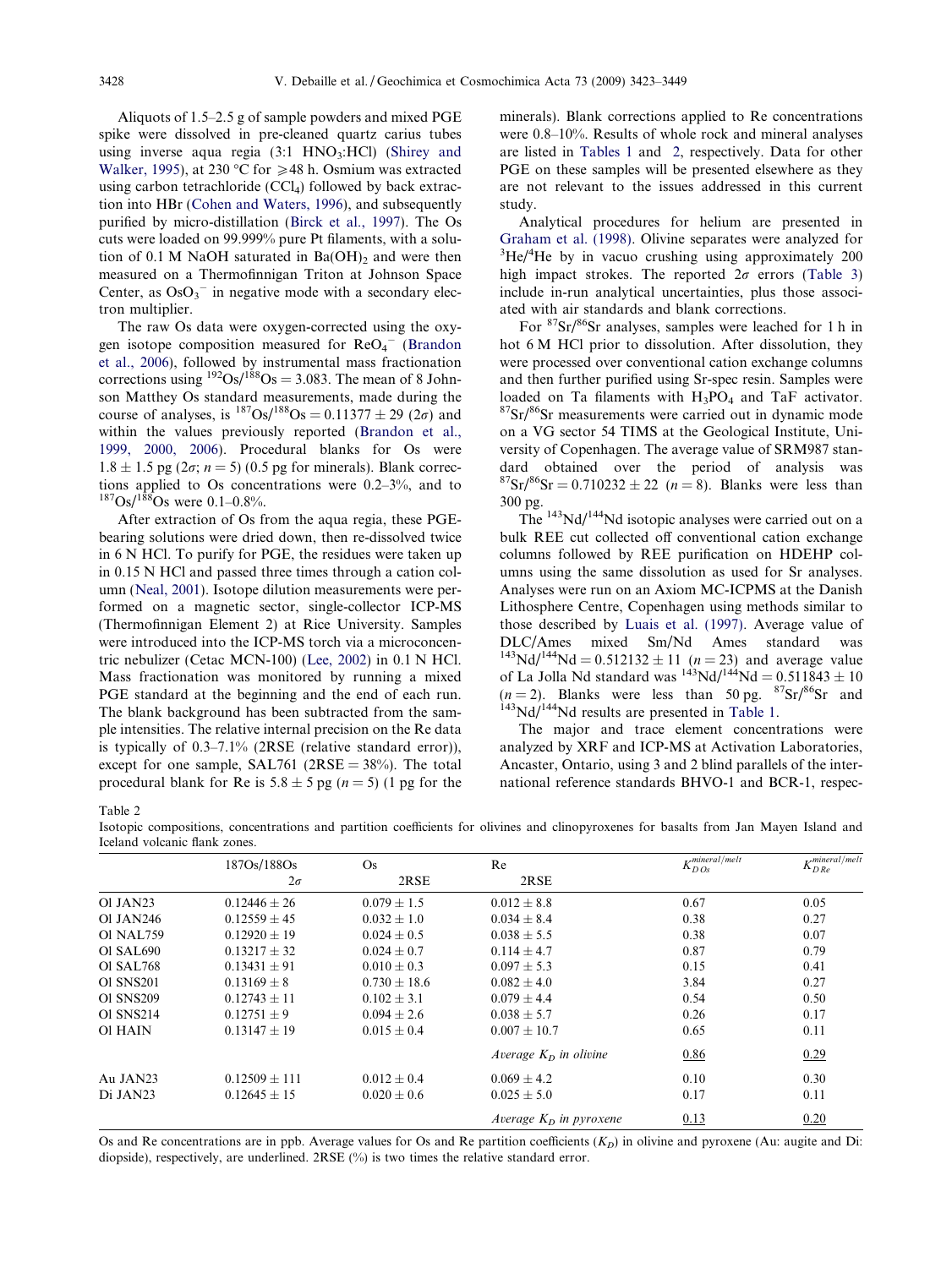|               |              |            |                            |            | ${}^{3}He/{}^{4}He$ (R/Ra) and He concentrations in olivines for basalts from Jan Mayen Island and Iceland volcanic flank zones. |
|---------------|--------------|------------|----------------------------|------------|----------------------------------------------------------------------------------------------------------------------------------|
| Sample        | Weight $(g)$ | Phase      | $\rm{^3He/^4He}$<br>(R/Ra) | $2\sigma$  | [He]<br>(ccSTP/g)                                                                                                                |
| <b>JAN23</b>  | 431.8        | Olivine    | 6.15                       | $+0.22$    | $4.10E - 09$                                                                                                                     |
| <b>JAN240</b> | 480.5        | Lt olivine | 6.60                       | $\pm 0.15$ | $8.80E - 09$                                                                                                                     |

 $JAN240$  326.4 Dk olivine 6.02  $\pm 0.14$  1.86E-08  $JAN246$  603.6 Lt olivine 6.61  $\pm 0.13$  1.48E-08  $JAN-250$  400.2 Lt olivine 6.36  $\pm 0.25$  5.59E-09 HAIN  $469.1$  Olivine  $11.05$   $\pm 0.37$  2.95E-09 SAL690 460.8 Olivine  $16.78 \pm 0.24$  1.07E-08  $SAL690B$  661.6 Olivine 18.06  $\pm 0.32$  4.75E-09  $SL768$  516.8 Olivine 7.69  $\pm 0.12$  1.36E-08 NAL759 441.6 Olivine 7.06  $\pm 0.17$  8.58E-09

All helium analyses by in vacuo crushing using  $\sim$ 200 high impact strokes. 2 $\sigma$  errors include in-run analytical uncertainties, plus those associated with air standards and blank corrections. Dk and lt for dark and light olivine, respectively.

tively, for monitoring the analytical precision and accuracy. The parallel and standard samples were randomly located in the sequentially numbered series of sample powders. The precision and accuracy are roughly similar and estimated to 0.6–1.4% for the major element oxides, except Na<sub>2</sub>O, K<sub>2</sub>O, P<sub>2</sub>O<sub>5</sub> (1.8, 7.7 and 5.6%, respectively). The corresponding uncertainties are less than 3% for Sr, Ba, REE, Hf and U and less than 9% for the rest of the elements. Results are presented in [Table 4](#page-7-0) for trace element concentrations and [Tables 1](#page-4-0) and [A3](#page-22-0) for major element contents.

<span id="page-6-0"></span>Table 3

#### 4. RESULTS

The samples from Iceland volcanic flank zones and Jan Mayen Island analyzed in this study are alkaline to transitional tholeiitic basalts with MgO ranging from 5.2 to 12.4 wt.%. The Os and Re concentrations vary from 7 to 365 ppt and from 55 to 715 ppt, respectively. The Iceland VFZ samples range in  $^{187}Os/188}Os$  from 0.12117 to 0.17581  $(\gamma_{\text{Os}} = -4.6 \text{ to } 38)$ . Jan Mayen samples have a more restricted range from 0.12431 to 0.12913 ( $y_{Os} = -2.1$  to 1.7). Because of the young but imprecise ages of the samples from both islands that are between 700 ka and present, the  $187Os/188Os$  ratios are not corrected for  $187$ Os in-growth. This may result in overestimating the  $187$ Os/ $188$ Os by 0.5% in the worst case (sample SAL690B, assuming a maximum age of 700,000 years). The Jan Mayen lavas and 6 VFZ lavas from Iceland have  $187$ Os/ $188$ Os lower than the putative present-day primitive upper mantle (PUM) at  $0.1296 \pm 0.008$  [\(Meisel et al.,](#page-25-0) [2001](#page-25-0)). This is generally not observed in the global database of ocean-island basalts. In particular, samples with subchondritic  $187Os/188Os$  (<0.127) are virtually absent (see for example the OIB compilation in [Shirey and Walker \(1998\)](#page-26-0)). Only 13 basalts from the Pico, Faial and Terceira Islands (Azores Islands) have  $187Os/188Os$  from 0.11019 to 0.127 ([Widom and](#page-26-0) [Shirey, 1996; Schaefer et al., 2002](#page-26-0)), and also some mantle xenoliths from Kerguelen [\(Hassler and Shimizu, 1998](#page-24-0)) and Hawaii [\(Bizimis et al., 2007](#page-22-0)).

The Os concentrations have a broadly negative correlation with  $187\text{Os}/188\text{Os}$  ([Fig. 2](#page-8-0)). The range in  $187\text{Os}/188\text{Os}$  of 0.12117–0.17581 is present at concentrations of 0.007– 0.365 ppb, where the sample with the highest  $187Os/188Os$ 

of 0.17581 (SAL761), has the lowest MgO and Os concentrations of 5.24% and 0.007 ppb, respectively. The Snæfellness VFZ and Jan Mayen samples have an 187Os/188Os range of 0.12117–0.13304 throughout almost their full Os concentration range of 0.030–0.365 ppb ([Table 1](#page-4-0) and [Fig. 2](#page-8-0)). Discrepancy between  $187Os/188Os$  of the olivines and their corresponding whole-rocks is lower than 1.5%, except for two samples, HAIN and SAL690 (4 and 3.5%, respectively), which also have low Os concentrations (<40 ppt). Large variations in Os and Re contents between duplicates can be observed for some samples. This is typical of elements strongly influenced by a nugget effect, i.e., the presence of very small sulphide grains in variable quantity that are extremely rich in PGE.

There is no clear correlation between the Re/Os values and MgO wt.% [\(Fig. 3a](#page-9-0)), indicating that the behavior of these elements is governed not only by variable fractional crystallization and accumulation of mainly olivine, but also by possible loss of Re due to its volatile behavior ([Bennett](#page-22-0) [et al., 2000; Lassiter, 2003](#page-22-0)). The  $^{187}Os/^{188}Os$  values are almost constant for a large variation range of MgO from 5.2 to 12.4 wt.% ([Fig. 3b](#page-9-0)), and for other differentiation indices (not shown), precluding assimilation of radiogenic  $187Os/188Os$  material during crystallization, except for the sample SAL761, which has the highest  $187Os/188Os$  $(0.17581)$  and the lowest MgO wt.%  $(5.24\%)$ . The high Re/Os of this sample (54.4) is consistent with the near-compatible behavior of Os (average  $K<sub>D</sub>$  of 0.86, [Table 2\)](#page-5-0) and incompatible behavior of Re (average  $K<sub>D</sub>$  of 0.29, [Table](#page-5-0) [2\)](#page-5-0) in olivine during magmatic processes. Both Os and Re are incompatible in clinopyroxene (average  $K<sub>D</sub>$  of 0.13 and 0.2, respectively, [Table 2](#page-5-0)). Finally, there is no correlation between Re/Os and 187Os/188Os ([Fig. 3](#page-9-0)c), also indicating that  $187Os/188Os$  ratios are not influenced to a first-order by assimilation of crustal material during fractional crystallization processes.

The Jan Mayen and VFZ Iceland lavas have  $87\text{Sr}/86\text{Sr}$ and  $^{143}$ Nd/ $^{144}$ Nd from 0.703059 to 0.703698 and from 0.513016 to 0.512875, respectively ([Fig. 4b](#page-10-0)). These  ${}^{87}Sr/{}^{86}Sr$ and 143Nd/144Nd compositions are generally higher and lower (with some overlap), respectively, than those from Iceland rift zones (e.g., Hémond et al., 1993; Thirlwall [et al., 2004\)](#page-24-0), but lie within the well-known trend displayed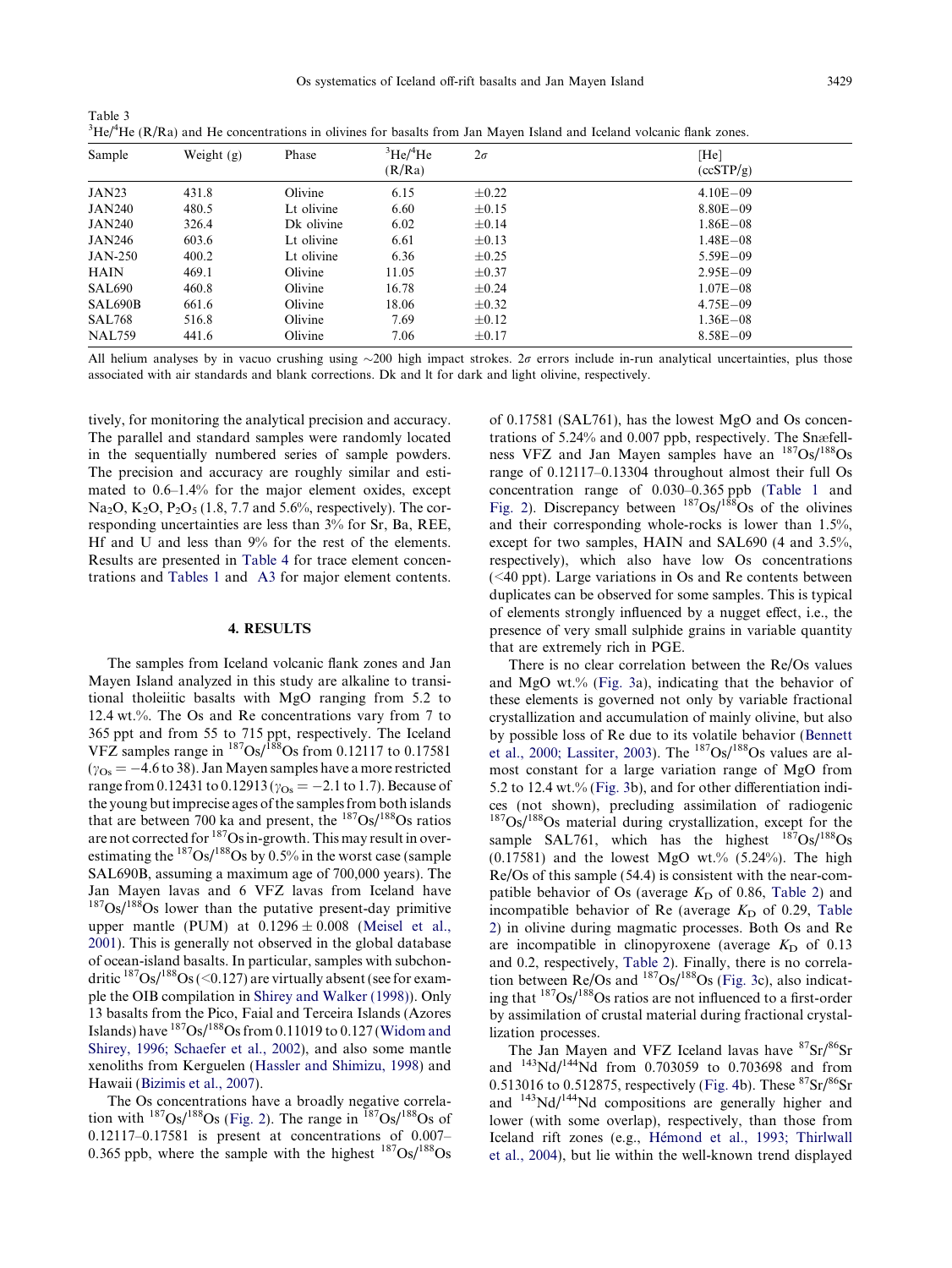<span id="page-7-0"></span>

| Table 4                                                                                          |  |  |  |  |  |  |
|--------------------------------------------------------------------------------------------------|--|--|--|--|--|--|
| Trace element concentrations for basalts from Jan Mayen Island and Iceland volcanic flank zones. |  |  |  |  |  |  |

|                        | Rb   | Ba   | Th   | U    | Nb   | Ta   | La   | Ce   | Pr   | Sr  | Nd   | Sm   | Zr   | Hf   | Eu   | Gd   | Tb   | Dy   | Ho   | Er   | Tm   | Yb   | Lu   |
|------------------------|------|------|------|------|------|------|------|------|------|-----|------|------|------|------|------|------|------|------|------|------|------|------|------|
| Jan Mayen Island       |      |      |      |      |      |      |      |      |      |     |      |      |      |      |      |      |      |      |      |      |      |      |      |
| JAN23                  | 32.3 | 537  | 2.87 | 0.79 | 33.6 | 2.70 | 27.8 | 56.7 | 6.41 | 457 | 25.3 | 4.53 | 135  | 3.18 | 1.49 | 3.88 | 0.56 | 3.10 | 0.56 | 1.48 | 0.21 | 1.26 | 0.19 |
| <b>JAN186</b>          | 31.5 | 574  | 3.15 | 0.81 | 36.6 | 2.75 | 32.0 | 64.3 | 7.31 | 644 | 29.6 | 5.80 | 157  | 3.65 | 1.91 | 5.03 | 0.74 | 4.03 | 0.73 | 1.96 | 0.28 | 1.62 | 0.23 |
| <b>JAN240</b>          | 31.3 | 521  | 3.25 | 0.86 | 37.4 | 2.93 | 32.9 | 65.1 | 7.33 | 458 | 28.4 | 5.09 | 142  | 3.44 | 1.56 | 4.29 | 0.64 | 3.38 | 0.63 | 1.67 | 0.24 | 1.38 | 0.21 |
| <b>JAN246</b>          | 31.8 | 542  | 3.36 | 0.87 | 40.9 | 2.98 | 32.8 | 65.9 | 7.45 | 458 | 29.7 | 5.37 | 147  | 3.59 | 1.66 | 4.51 | 0.65 | 3.53 | 0.65 | 1.72 | 0.24 | 1.43 | 0.21 |
| <b>JAN250</b>          | 55.6 | 860  | 5.11 | 1.38 | 61.4 | 4.71 | 49.6 | 97.8 | 11.0 | 667 | 41.8 | 7.13 | 219  | 5.04 | 2.20 | 5.91 | 0.85 | 4.53 | 0.82 | 2.19 | 0.31 | 1.86 | 0.27 |
| Snæfellness Flank Zone |      |      |      |      |      |      |      |      |      |     |      |      |      |      |      |      |      |      |      |      |      |      |      |
| <b>SNS201</b>          | 8.11 | 110  | 0.91 | 0.29 | 13.8 | 0.79 | 11.1 | 25.6 | 3.25 | 243 | 14.6 | 3.49 | 91.0 | 2.35 | 1.27 | 3.72 | 0.60 | 3.67 | 0.76 | 2.19 | 0.32 | 1.88 | 0.28 |
| <b>SNS206</b>          | 12.3 | 199  | 1.58 | 0.49 | 23.5 | 1.63 | 21.4 | 47.8 | 5.86 | 353 | 25.3 | 5.44 | 126  | 2.97 | 1.84 | 5.32 | 0.81 | 4.59 | 0.90 | 2.51 | 0.36 | 2.06 | 0.31 |
| <b>SNS209</b>          | 15.8 | 219  | 1.90 | 0.57 | 24.9 | 1.80 | 20.8 | 44.1 | 5.22 | 331 | 21.6 | 4.42 | 120  | 2.90 | 1.47 | 4.12 | 0.62 | 3.43 | 0.68 | 1.90 | 0.27 | 1.63 | 0.24 |
| <b>SNS211</b>          | 21.0 | 293  | 2.45 | 0.76 | 31.4 | 2.24 | 28.1 | 60.0 | 7.14 | 416 | 29.6 | 5.83 | 160  | 3.57 | 2.04 | 5.24 | 0.78 | 4.35 | 0.81 | 2.22 | 0.32 | 1.91 | 0.29 |
| <b>SNS214</b>          | 21.1 | 346  | 2.26 | 0.64 | 34.7 | 2.45 | 28.2 | 59.3 | 6.91 | 487 | 28.6 | 5.57 | 164  | 3.56 | 1.96 | 4.94 | 0.71 | 3.93 | 0.73 | 2.00 | 0.29 | 1.75 | 0.26 |
| <b>SNS215</b>          | 13.8 | 350  | 1.52 | 0.46 | 30.3 | 2.05 | 25.5 | 54.8 | 6.51 | 432 | 27.8 | 5.51 | 150  | 3.18 | 2.01 | 5.08 | 0.75 | 4.10 | 0.78 | 2.11 | 0.30 | 1.81 | 0.27 |
| <b>SNS219</b>          | 13.0 | 361  | 1.56 | 0.47 | 31.1 | 2.14 | 26.6 | 57.9 | 6.98 | 437 | 29.1 | 5.76 | 152  | 3.39 | 2.14 | 5.27 | 0.77 | 4.13 | 0.80 | 2.14 | 0.31 | 1.82 | 0.28 |
| <b>SNS224</b>          | 16.7 | 314  | 1.75 | 0.54 | 31.5 | 2.16 | 25.6 | 55.3 | 6.60 | 427 | 27.7 | 5.57 | 150  | 3.36 | 1.94 | 5.03 | 0.74 | 4.13 | 0.79 | 2.13 | 0.31 | 1.81 | 0.27 |
| South Flank Zone       |      |      |      |      |      |      |      |      |      |     |      |      |      |      |      |      |      |      |      |      |      |      |      |
| HAIN                   | 13.7 | 187  | 2.04 | 0.67 | 23.0 | 1.56 | 20.5 | 46.0 | 5.68 | 359 | 23.7 | 5.47 | 201  | 4.60 | 1.71 | 5.51 | 0.84 | 4.76 | 0.89 | 2.43 | 0.35 | 2.13 | 0.31 |
| <b>STOR</b>            | 9.79 | 128  | 1.38 | 0.47 | 19.3 | 1.28 | 15.9 | 37.1 | 4.65 | 323 | 20.6 | 4.84 | 152  | 3.64 | 1.71 | 5.07 | 0.77 | 4.48 | 0.86 | 2.27 | 0.32 | 1.88 | 0.28 |
| <b>SAL690</b>          | 9.90 | 119  | 0.95 | 0.33 | 13.9 | 0.91 | 11.8 | 28.0 | 3.66 | 304 | 16.4 | 4.13 | 131  | 3.15 | 1.47 | 4.71 | 0.74 | 4.48 | 0.88 | 2.41 | 0.35 | 2.13 | 0.32 |
| SAL690B                | 6.48 | 79.2 | 0.68 | 0.24 | 10.3 | 0.61 | 8.43 | 20.9 | 2.84 | 239 | 13.6 | 3.65 | 104  | 2.55 | 1.33 | 4.13 | 0.67 | 4.21 | 0.85 | 2.33 | 0.34 | 2.00 | 0.31 |
| Eastern Flank Zone     |      |      |      |      |      |      |      |      |      |     |      |      |      |      |      |      |      |      |      |      |      |      |      |
| <b>SAL761</b>          | 11.7 | 159  | 1.38 | 0.45 | 16.2 | 1.18 | 15.6 | 36.7 | 4.83 | 294 | 22.0 | 5.55 | 168  | 4.18 | 2.01 | 6.34 | 1.02 | 6.12 | 1.21 | 3.35 | 0.48 | 2.86 | 0.43 |
| <b>SAL768</b>          | 8.22 | 127  | 0.97 | 0.31 | 12.9 | 0.87 | 11.3 | 26.3 | 3.47 | 343 | 15.7 | 3.89 | 116  | 2.80 | 1.44 | 4.41 | 0.69 | 4.15 | 0.81 | 2.20 | 0.31 | 1.81 | 0.26 |
| <b>NAL759</b>          | 15.1 | 192  | 1.62 | 0.50 | 18.5 | 1.30 | 17.2 | 37.8 | 4.63 | 362 | 20.4 | 4.62 | 141  | 3.36 | 1.59 | 4.80 | 0.72 | 4.10 | 0.79 | 2.12 | 0.30 | 1.76 | 0.27 |
| <b>NAL780</b>          | 9.12 | 143  | 1.17 | 0.34 | 14.7 | 1.01 | 13.3 | 29.8 | 3.75 | 347 | 16.4 | 3.82 | 114  | 2.75 | 1.39 | 3.88 | 0.61 | 3.41 | 0.65 | 1.70 | 0.24 | l.40 | 0.22 |

Trace elements concentrations are in ppm. The corresponding uncertainties are less than 3% for Sr, Ba, REE, Hf and U and less than 9% for the rest of the elements.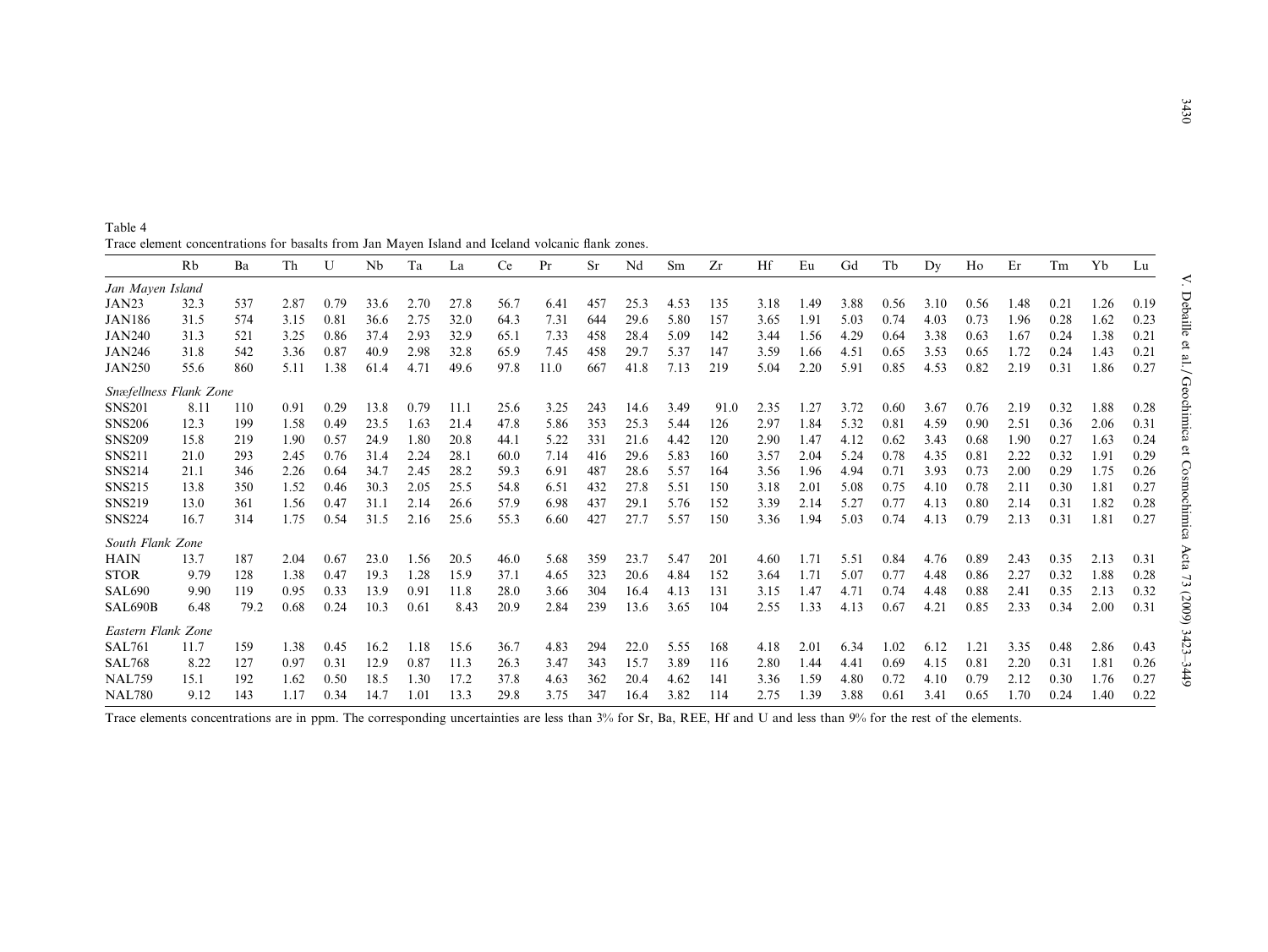<span id="page-8-0"></span>

Fig. 2. <sup>187</sup>Os/<sup>188</sup>Os vs. Os concentration diagram. Black diamond: Jan Mayen Island; white squares: Snaefellsness VFZ; white triangle: Southern VFZ; white circle: Eastern VFZ. Star: olivines 187Os/188Os ratios vs. the Os concentration of the corresponding whole rock. A discrepancy between the 187Os/188Os of the whole rocks and the olivines (grey line) is only observed for Os concentrations <30 ppt. Cross: Iceland Os literature data [\(Brandon et al., 2007\)](#page-23-0). Data for Azores from [Widom and Shirey \(1996\);](#page-26-0) for Hawaii from [Lassiter and Hauri \(1998\)](#page-24-0); for Pitcairn from [Eisele](#page-23-0) [et al. \(2002\).](#page-23-0) Chondritic value of  $187$ Os/ $188$ Os (Luck and Allègre, 1983; Walker and Morgan, 1989) is represented by dashed line.

by all the Iceland samples and Jan Mayen [\(Fig. 4](#page-10-0)b) (e.g., [Zindler et al., 1979; Condomines et al., 1983; Elliott](#page-26-0) [et al., 1991; Nicholson et al., 1991; Sigmarsson et al.,](#page-26-0) 1991, 1992; Hémond et al., 1993; Kerr et al., 1995; Kemp[ton et al., 2000; Prestvik et al., 2001; Stracke et al., 2003;](#page-26-0) [Thirlwall et al., 2004; Kokfelt et al., 2006](#page-26-0)). The new samples from this study confirm that the Jan Mayen and Iceland systems are intrinsically heterogeneous, broadly defining at least two or more chemical components in their mantle sources; those having enrichment, with relative long-term high Rb/Sr and low Sm/Nd, and those that underwent depletion with relative long-term low Rb/Sr and high Sm/ Nd [\(Kerr, 1995; Thirlwall, 1995; Fitton et al., 1997; Chau](#page-24-0)vel and Hémond, 2000; Kempton et al., 2000; Kokfelt et al., [2006; Brandon et al., 2007](#page-24-0)). The Jan Mayen lavas have  ${}^{87}Sr/{}^{86}Sr$  and  ${}^{143}Nd/{}^{144}Nd$  that cluster near 0.70344 and 0.51289, respectively, that define an enriched component. The  ${}^{87}Sr/{}^{86}Sr$  and  ${}^{143}Nd/{}^{144}Nd$  variation in Iceland is geographically delineated. Lavas from the main rift zones, which are more volcanically active, have more of the depleted and tholeiitic compositional component(s) with low  ${}^{87}\text{Sr}/{}^{86}\text{Sr}$  (from  $\sim$ 0.70265 to  $\sim$ low <sup>8/</sup>Sr/<sup>88</sup>Sr (from ~0.70265 to ~0.70326) and high <sup>143</sup>Nd/<sup>144</sup>Nd (from ~0.51296 to ~0.51320) (e.g., [Thirlwall](#page-26-0) [et al., 2004\)](#page-26-0) ([Fig. 4b](#page-10-0)). The less volcanically active volcanic flank zones have more of the enriched and alkaline compositional component(s) with high  ${}^{87}Sr/{}^{86}Sr$  (from  $\sim 0.7031$  to  $\sim$ 0.7035) and low <sup>143</sup>Nd/<sup>144</sup>Nd (from  $\sim$ 0.51288 to ~0.51302) (e.g., Hémond et al., 1993; Hards et al., 2000; [Thirlwall et al., 2004; Kokfelt et al., 2006](#page-24-0); this study). All the samples are light rare earth element (LREE) enriched with La/Sm ratios normalized to CI ([Anders and Grevesse,](#page-22-0) [1989](#page-22-0)) between 1.45 and 4.36. The Jan Mayen samples have higher ratios (3.46–4.36) than the Iceland volcanic flank zone samples (1.45–3.17).

Helium isotope ratios in lavas from this study range from 6.02 to 18.06 Ra. Jan Mayen lavas have <sup>3</sup>He/<sup>4</sup>He between 6.02 and 6.61 Ra, below typical MORB values of 7– 9 Ra [\(Graham, 2002](#page-23-0)), in agreement with previous work [\(Schilling et al., 1999](#page-26-0)). High  ${}^{3}$ He/ ${}^{4}$ He occurs in the Southern VFZ (16.78  $\pm$  0.24 to 18.06  $\pm$  0.32 Ra). Despite the volcanic flank zones extending to lower  ${}^{3}$ He/<sup>4</sup>He (<8 Ra) compared to the rift zones (8–21 Ra [\(Breddam et al.,](#page-23-0) [2000; Macpherson et al., 2005; Brandon et al., 2007](#page-23-0)), there is a large overlap between the two groups.

The new samples from Jan Mayen and the Iceland volcanic flank zones define a broad negative correlation (hyperbola) between  ${}^{87}Sr/{}^{86}Sr$  and  ${}^{187}Os/{}^{188}Os$  ([Fig. 4](#page-10-0)c), and a broad positive correlation between  $143\text{Nd}/144\text{Nd}$ and  $187Os/188Os$  [\(Fig. 4a](#page-10-0)). Finally, there is a positive correlation between  $^{187}Os/^{188}Os$  and  $^{3}He/^{4}He$  ([Fig. 4d](#page-10-0)), where the Jan Mayen lavas display the most radiogenic  ${}^{3}$ He/<sup>4</sup>He of  $\sim$ 6 Ra. The new samples define the lower part of the of  $\sim$ 6 Ra. The new samples define the lower part of the 187Os/<sup>188</sup>Os vs. <sup>3</sup>He/<sup>4</sup>He trend already observed in Iceland rift zone picrites ([Brandon et al., 2007\)](#page-23-0). This observation is also in agreement with a study of [Jackson et al. \(2008\)](#page-24-0), except for 5 points that are out of the trend [\(Fig. 4d](#page-10-0)).

## 5. DISCUSSION

#### 5.1. Shallow-level contamination

In order to identify the origin of mantle source signatures underneath Jan Mayen and Iceland, the question of shallow-level contamination has to be addressed first,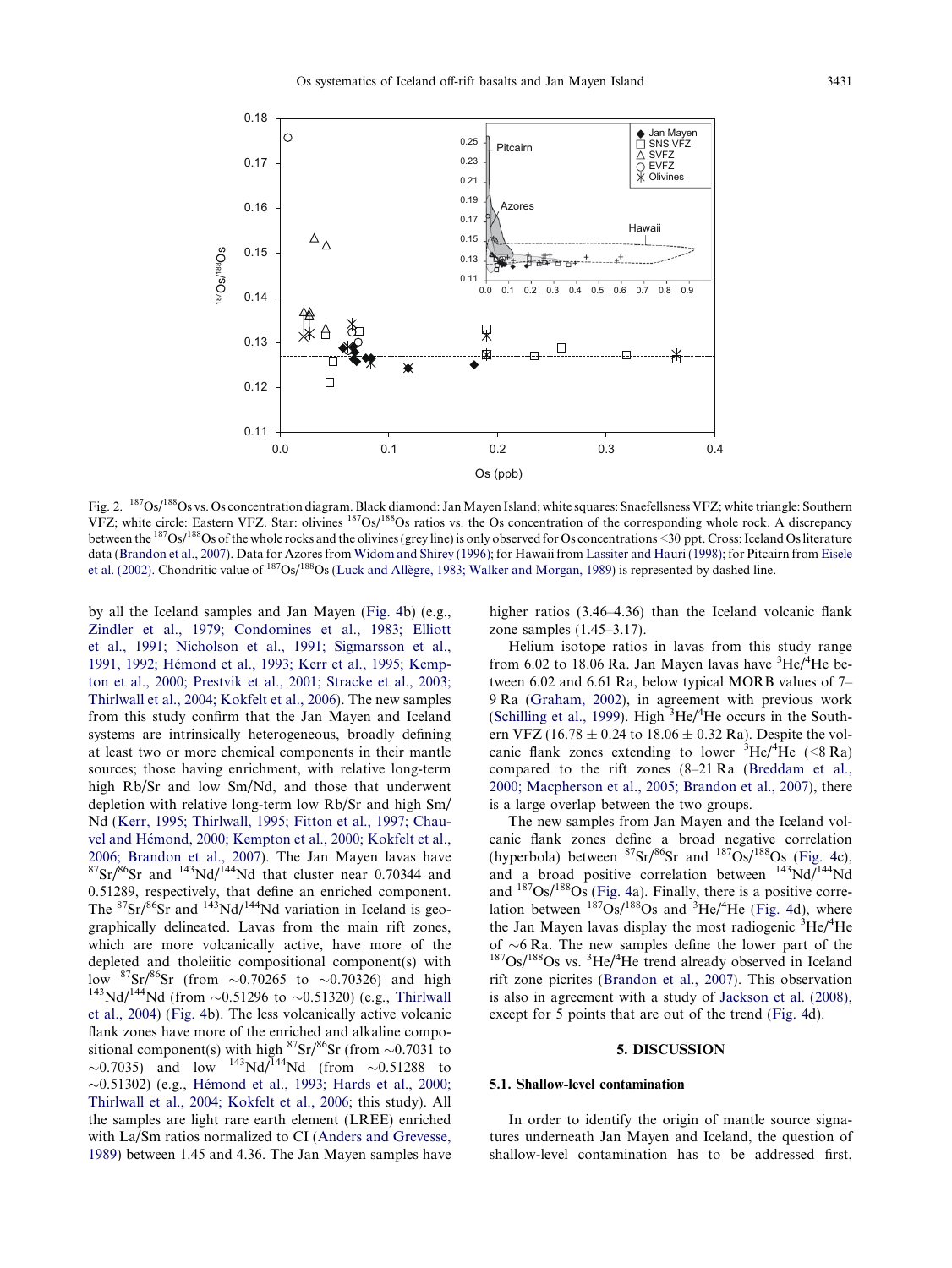<span id="page-9-0"></span>

Fig. 3. (a)  $Re/Os$  and (b)  $187Os/188Os$  vs. MgO content. (c)  $Re/Os$ vs. 187Os/188Os. Same symbols as in [Fig. 2.](#page-8-0) All the samples from the data set are represented.

because of the potential sensitivity of 187Re–187Os systematics to contamination processes. As noted earlier, the new data for lavas from Jan Mayen and the Iceland volcanic flank zones display a negative correlation between 187Os/188Os and Os concentration typical for OIB ([Fig. 2](#page-8-0)). The lavas with low Os concentrations (<40 ppt) are generally higher in  $^{187}Os/^{188}Os$  than the lavas with Os concentrations >40 ppt, potentially reflecting a susceptibility to minor shallow-level contamination by seawater-derived Os and/or assimilation of small amounts of ocean floor sediments [\(Reisberg et al., 1993; Martin et al., 1994\)](#page-25-0).

However, olivine crystals are unlikely to have been contaminated by such shallow processes. Comparing the available  $187Os/188Os$  between olivine and whole-rocks ([Tables 1](#page-4-0)) [and 2](#page-4-0) and [Fig. 2\)](#page-8-0), a discrepancy is only observed for samples with Os contents <30 ppt (SAL690 and HAIN). In this study, the concentration of 30 ppt is thus taken as a cut-off value for samples that have potentially suffered shallow-level contamination and do not reflect mantle source signatures. Consequently, four samples are eliminated from the data set as potentially modified by shallow level contamination of Os: SAL690, HAIN, SAL761 and STOR. For the last sample, STOR, the low Os concentration of the duplicate (32 ppt) and high  $^{187}Os/^{188}Os$  of 0.15184, compared to the average near-chondritic values of the remainder of the data set eliminate this sample. In addition, HAIN and STOR are from Heimaey Island, which is known for its phreatomagmatic eruptions. Hence, sea-water contamination is likely to explain their more radiogenic  $^{187}Os/^{188}Os$ than for samples where seawater was not as accessible to the magma conduit systems  $({}^{187}Os/{}^{188}Os$  of sea water about 1, [\(Levasseur et al., 1998](#page-24-0))). Sample SAL690B has a low Os content of 42 ppt, with the highest  $187Os/188Os$  of the remaining data set (0.13324) but in absence of clear evidence of shallow crustal contamination, has been retained in the discussion of mantle properties.

Because the Re–Os isotopic system is sensitive to crustal contamination particularly for evolved basalt melts with low Os concentrations where very small amounts of assimilation shift the  $187Os/188Os$  to more radiogenic values, it thus seems inconsistent to invoke crustal contamination for the samples with subchondritic and slightly superchondritic  $187Os/188Os$ . Consequently, it is argued that the data presented in this study (excluding the four samples previously described) have escaped significant late-stage contamination and instead reflect mantle source signatures.

With the exception of two samples from Öræfajökull,  $87Sr/86Sr$  and  $143Nd/144Nd$  data display a negative correla-tion ([Fig. 4b](#page-10-0)). One Öræfajökull sample, SAL761, was considered above to have been affected by shallow level contamination with respect to  $^{187}Os/^{188}Os$ , but the second one, SAL768 does not show <sup>187</sup>Os/<sup>188</sup>Os evidence for shallow level contamination. Previous studies ([Sigmarsson](#page-26-0) [et al., 1992; Prestvik et al., 2001; Kokfelt et al., 2006](#page-26-0)) have already identified anomalously high Sr isotope ratios  $({}^{87}Sr)^{86}Sr = \sim 0.7037$ ) in the Öræfajökull area compared to the rest of Iceland. On the basis of  $\delta^{18}O$ , [Sigmarsson](#page-26-0) [et al. \(1992\)](#page-26-0) conclude that contamination by either crust or sea water is unlikely to explain these radiogenic Sr isotope ratios, which may then represent a mantle source signature. More recently, [Prestvik et al. \(2001\)](#page-25-0) showed that the Pb isotopic composition of the Öræfajökull samples can be explained by a distinct mantle source. Similarly, [Kokfelt](#page-24-0) [et al. \(2006\)](#page-24-0) proposed that the Öræfajökull source region may contain pelagic sediments recycled with oceanic crust into the mantle source region. Since the relatively high  $87\text{Sr}/86\text{Sr}$  ratio of 0.703698 is thus likely due to source heterogeneity, SAL768 has also been retained in the discussion.

# 5.2. Relationship between Jan Mayen Island and Iceland

As mentioned earlier, an alternative hypothesis to the presence of a mantle plume beneath Jan Mayen Island (related or not to the Iceland mantle plume) could be melting of ITE-enriched and volatile-rich material resulting from the juxtaposition of a continental fragment consisting of crust and/or subcontinental lithospheric mantle (SCLM), a fracture zone, and the spreading ridge [\(Haase](#page-24-0) [et al., 1996](#page-24-0)). Contrasts in Os contents and 187Os/188Os ratios between both the continental crust and the SCLM, and the magmas issued from the depleted-MORB mantle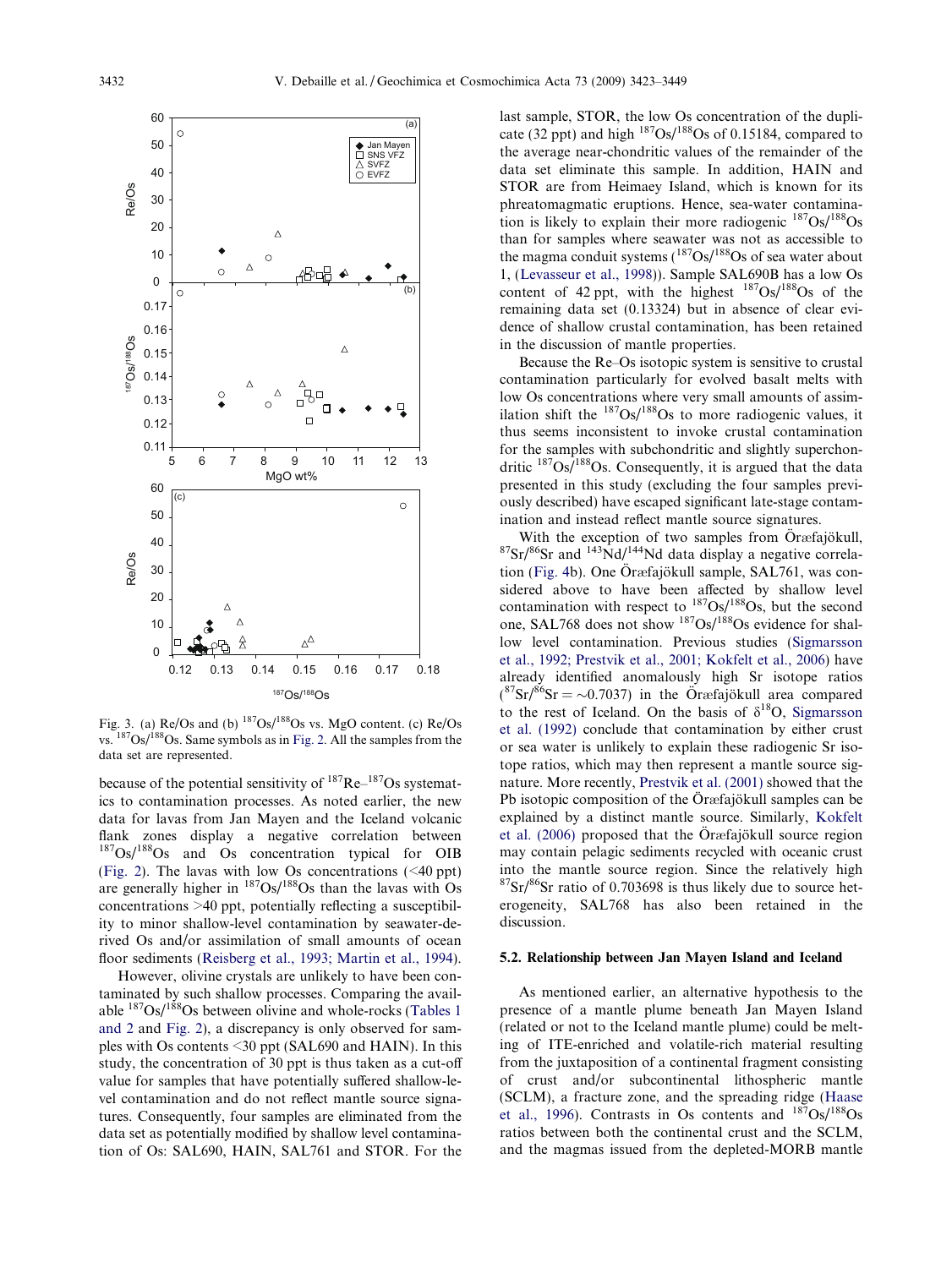<span id="page-10-0"></span>

Fig. 4. (a)  $^{143}Nd/^{144}Nd$  vs.  $^{187}Os/^{188}Os$ , (b)  $^{143}Nd/^{144}Nd$  vs.  $^{87}Sr/^{86}Sr$  and (c)  $^{87}Sr/^{86}Sr$  vs.  $^{187}Os/^{188}Os$  for whole-rocks samples from this study (except the four samples that have been shown being affected by shallow-level contamination; see text for more details), (d)  ${}^{3}He/{}^{4}He$  (R/Ra) vs.  ${}^{187}Os/{}^{188}Os$  where circle superimposition indicates that  ${}^{187}Os/$ (same symbols as in [Fig. 2](#page-8-0)). The <sup>3</sup>He/<sup>4</sup>He data have been measured on olivines. Cross: literature data ([Zindler et al., 1979; Condomines et al.,](#page-26-0) 1983; Macdonald et al., 1987; Elliott et al., 1991; Furman et al., 1991; Nicholson et al., 1991; Sigmarsson et al., 1991, 1992, 2000; Hémond et al., 1993; Hards et al., 1995; Fitton et al., 1997; Gee et al., 1998; Chauvel and Hémond, 2000; Hards et al., 2000; Kempton et al., 2000; [Steinthorsson et al., 2000; Prestvik et al., 2001; Skovgaard et al., 2001; Breddam, 2002; Stracke et al., 2003; Thirlwall et al., 2004; Kokfelt](#page-26-0) [et al., 2006; Brandon et al., 2007; Jackson et al., 2008\)](#page-26-0); [Table A4](#page-22-0).

are large. Consequently, a small amount of continental material would significantly shift the  $^{187}Os/^{188}Os$  composition of magmas, towards highly radiogenic values if the contaminant is continental crust or towards extremely unradiogenic values in the case of SCLM. The addition of continental crustal material (i.e.,  $187Os/188Os$  around 1.05 [\(Peucker-Ehrenbrink and Jahn, 2001\)](#page-25-0)) cannot account for the chondritic to subchondritic  $^{187}Os/188Os$  of the Jan Mayen Island samples. In contrast, entrainment of old subcontinental lithospheric mantle in the magma source could potentially result in lower  $187Os/188Os$  because SCLM typically has  $187Os/188Os$  between 0.102 and 0.116, (e.g., [Walk](#page-26-0)[er et al., 1989; Shirey and Walker, 1998](#page-26-0)). However, SCLM with low  $187\text{Os}/188\text{Os}$  (resulting from removal of Re in the distant past) is typically a harzburgitic residue of partial melting. Such refractory peridotite is unlikely to further melt through adiabatic decompression under normal conditions [\(Arndt and Christensen, 1992\)](#page-22-0). Jan Mayen Island is located at the northernmost end of the Jan Mayen Ridge and JM Platform, with basalts formed by low-degree partial melting (between 8 and 14% on the Mohns Ridge and Jan Mayen Platform, compared to 11–24% on the Kolbeinsey Ridge [\(Schilling et al., 1999](#page-26-0)). This makes the presence of a thermal anomaly or volatile enrichment unlikely beneath Jan Mayen, and hence the melting of harzburgitic lithosphere petrologically difficult.

However, the presence of a nearby hotspot could potentially explain the isotopic signature observed at Jan Mayen, by providing the heat required to melt harzburgitic SCLM. While seismic, tectonic, petrological and geochemical evidence ([Havskov and Atakan, 1991; Haase et al., 1996;](#page-24-0) [Mertz et al., 2004](#page-24-0)) seem to argue against the presence of a hotspot underneath Jan Mayen, and there is no systematic age progression of volcanism leading away from the island ([Mertz et al., 2004](#page-25-0)), the values for  ${}^{87}Sr/{}^{86}Sr$  and  ${}^{143}Nd/{}^{144}Nd$  of the Jan Mayen samples lie at one extremity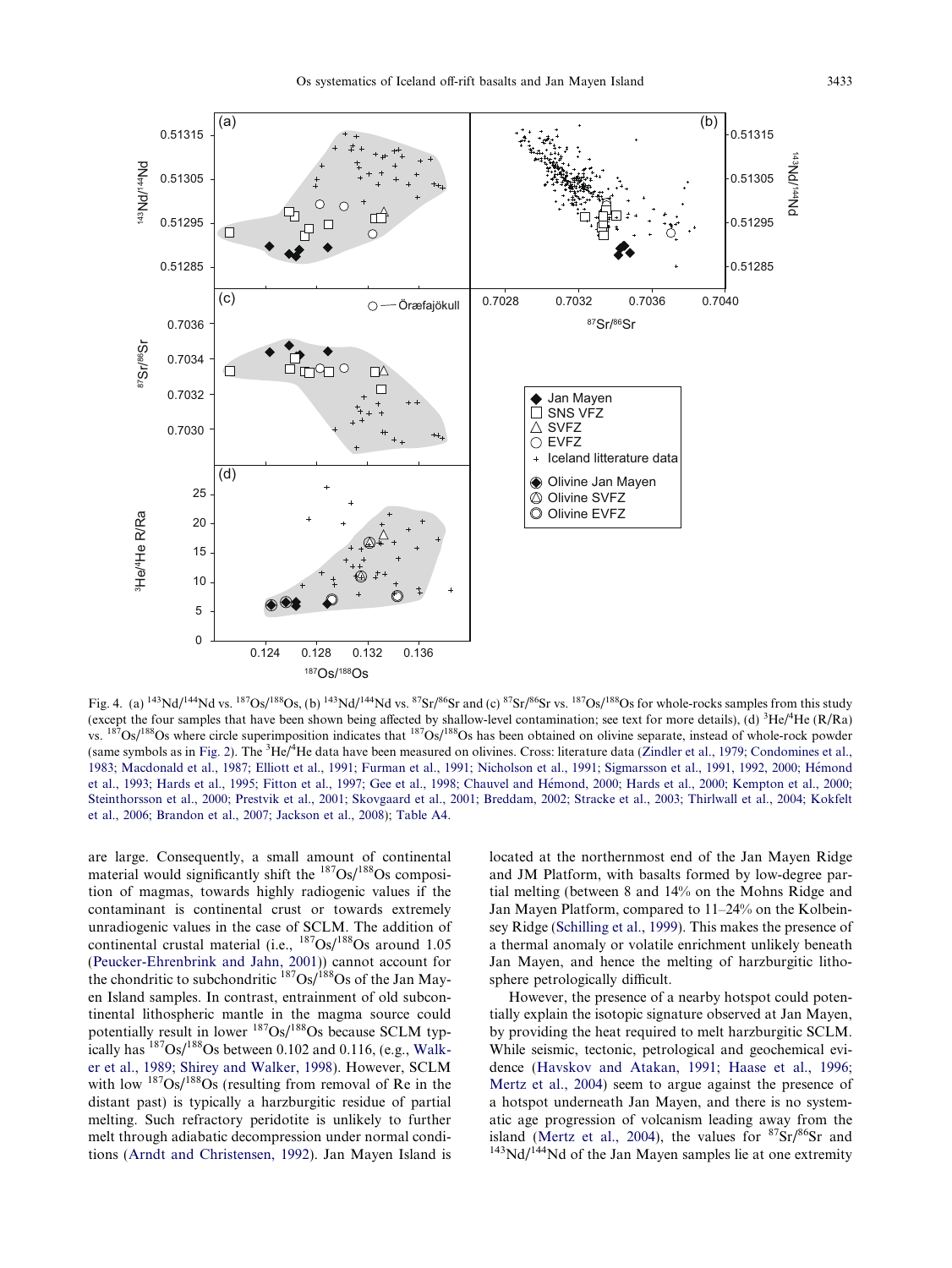of the Iceland trend [\(Fig. 4b](#page-10-0)). This is consistent with a physical/geochemical relationship between the Icelandic plume and Jan Mayen. It would be fortuitous (though not impossible) that a separate but geographically close Jan Mayen component would lie exactly at one extremity of the trend for Iceland in  $87\text{Sr}/86\text{Sr}$ -143Nd/144Nd-187  $Os/$ <sup>188</sup>Os- ${}^{3}$ He/<sup>4</sup>He space without sharing a compositional end-member. Although Jan Mayen lavas do not represent an end-member of the Iceland field in the  $^{206,207,208}$ Pb/<sup>204</sup>Pb space, they do show very similar values compared to the volcanic flank zone lavas [\(Tr](#page-26-0)ø[nnes et al., 1999](#page-26-0)). In addition, [Mertz et al. \(2004\)](#page-25-0) have found that the trace element concentrations of off-axis Eggvin Bank (on the West of Jan Mayen Island), as well as the Jan Mayen platform and Jan Mayen Island display a similarity to HIMU (high  $\mu$  $(=238 U/204Pb)$ ) lavas, while a HIMU geochemical signature has been identified in Iceland [\(Thirlwall, 1995, 1997;](#page-26-0) [Kokfelt et al., 2006\)](#page-26-0). The very similar normalized incompatible trace element patterns (Fig. 5) of both Jan Mayen samples and Iceland volcanic flank zones indicate a comparable mineralogical and geochemical constitution for their mantle source. The higher concentration of incompatible trace elements in Jan Mayen lavas can easily be explained by lower partial melting degree beneath the island, as previously proposed by [Tr](#page-26-0)ø[nnes et al. \(1999\)](#page-26-0). If a physical/geochemical relationship exists between the sources of magmas from both islands, Jan Mayen represents the enriched (high  $87Sr/86Sr$ , low  $143Nd/144Nd$ ) extremity similarly to the volcanic flank zones.

To reconcile the presence of a mantle plume geochemical signature (long-term enrichment in incompatible trace elements) without the physical expression of hotspot volcanism, it has been proposed that the upper mantle beneath Jan Mayen and the NE Atlantic was emplaced by the Iceland plume head during the early Tertiary ([Tr](#page-26-0)ø[nnes et al., 1999; Mertz et al., 2004\)](#page-26-0). As argued below, the current lateral flow of Iceland plume material may also provide considerable dispersal of this geochemical signature.

The Mid-Atlantic Ridge between Iceland and Jan Mayen is a complex system, in which fracture zones seem to delineate distinct geochemical domains. Furthermore, there appears to be asymmetric dispersion of both enriched and depleted signatures of the Iceland plume, revealing a heterogeneous structure (zoning) within the Iceland plume [\(Blichert-Toft](#page-22-0) et al.,  $2005$ ). It was initially proposed that the Tjörnes FZ (see [Fig. 1\)](#page-2-0) acts as a dam, preventing the northward dispersion of the plume [\(Schilling et al., 1983; Mertz et al., 1991\)](#page-26-0). More recently, an extensive  ${}^{87}Sr/{}^{86}Sr-{}^{143}Nd/{}^{144}Nd-{}^{206,207,208}Pb/{}^{204}Pb-{}^{3}He/{}^{4}He$  isotope study by [Schilling et al. \(1999\)](#page-26-0) has revealed a steep 206,207,208Pb/204Pb gradient decreasing from Iceland across the Tjörnes Transform Zone and reflecting a northward dispersion of mantle plume material from Iceland. [Blichert-Toft](#page-22-0) [et al. \(2005\)](#page-22-0) observed the same geochemical gradient when using principal component analysis, but only for the enriched signature of the Iceland plume. It thus does not seem that Tjörnes or Spar FZ act as barrier for the mantle plume flow dispersed along the Kolbeinsey ridge. The Jan Mayen Fracture Zone, however, represents a major geochemical boundary between the Kolbeinsey Ridge and the southern part of the Mohns Ridge in terms of  $206,207,208$  Pb/204Pb,  $143$  Nd/ $144$  Nd and 176Hf/177Hf systematics [\(Blichert-Toft et al., 2005\)](#page-22-0). This seems in agreement with the large offset (around 200 km) between the Kolbeinsey and Mohns Ridges, following the demonstration that transform faults reduce along-axis plumedriven flux in proportion to increasing transform offset length ([Georgen and Lin, 2003\)](#page-23-0).

A lateral deflection of the Iceland plume to distances of about 1000 km from Iceland, i.e. at least as far as to Jan



Fig. 5. Primitive mantle normalized incompatible trace element concentrations for (JM) Jan Mayen Island, (SNFZ) Snæfellness Volcanic Flank Zone, (EFZ) Eastern Volcanic Flank Zone, and (SFZ) Southern Volcanic Flank Zone. Primitive mantle concentrations from [McDonough and Sun \(1995\).](#page-25-0)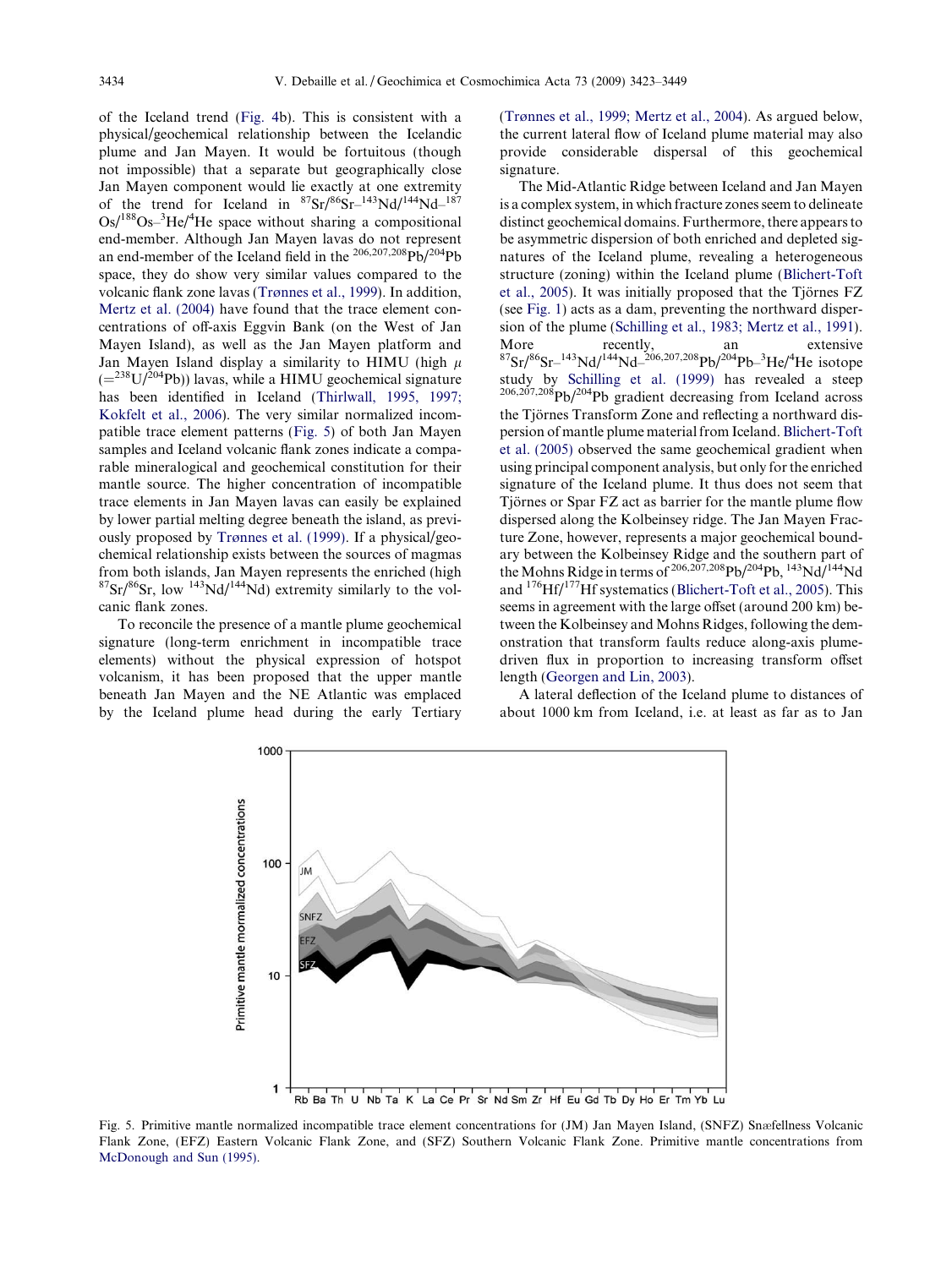Mayen Island, is supported by the presence of V-shaped ridges ([Jones et al., 2002; Breivik et al., 2006\)](#page-24-0). The shallow part of the lateral plume flow from Iceland is not preferentially channeled exactly beneath the ridges themselves but is sub-parallel to nearby oceanic spreading centers [\(Ito, 2001](#page-24-0)). Hot and fertile material from the Iceland plume could therefore migrate at depth along a path parallel to, but 200–300 km SE of, the Kolbeinsey Ridge towards Jan Mayen. In the direction of Jan Mayen, this laterally flowing mantle will not melt by decompression until it reaches the tensional setting near the southern tip of the Mohns Ridge. In this tensional environment, the fertile material may ascend, and undergo low-degree partial melting. This hypothesis is consistent with the present-day volcanic activity on Jan Mayen, as new and fertile material is still brought beneath the island. Further melting at gradually shallower levels continues along the Mohns Ridge north of the Jan Mayen Fracture Zone. In contrast, melting along the anomalously shallow Kolbeinsey Ridge is more extensive [\(Haase et al., 1996\)](#page-24-0) and appears to have erased much of the Iceland mantle plume signature in that area ([Tr](#page-26-0)ø[nnes](#page-26-0) [et al., 1999\)](#page-26-0).

## 5.3. Components existing in the Iceland mantle plume

The Os–Sr–Nd–He isotopes of the NE Atlantic basaltic suite [\(Fig. 4](#page-10-0)) suggests binary mixing relationships (hyperbolae) between two end-members with the Jan Mayen and Iceland flank zones basalts being at one extremity of the trend and Iceland rift zone basalts at the other. The additional information brought by Pb isotopes is discussed further in Section [5.5.](#page-17-0) The samples from Öræfajökull are considerably more radiogenic in their Sr-isotopic compositions and are clearly distinct from the pseudo-binary mixing trend [\(Fig. 4\)](#page-10-0). The two main end-members are defined by their position at the extremities of the observed binary relationships and their possible meaning is discussed further. One, essentially observed in Jan Mayen basalts (JM end-member) and one, sampled in the Icelandic Rift Zone volcanics (IRZ end-member) have the following characteristics [\(Fig. 4](#page-10-0)):

JM end-member: high  ${}^{87}Sr/{}^{86}Sr$  (~0.7035), low *JM end-member*: high  ${}^{8}/\text{Sr}/{}^{86}\text{Sr}$  (~0.7035), low  ${}^{143}\text{Nd}/{}^{144}\text{Nd}$  (~0.5129), low  ${}^{187}\text{Os}/{}^{188}\text{Os}$  (~0.126), low  ${}^{3}\text{H}_\text{P}/{}^{4}\text{H}_\text{P}$  (~6.8 Pa) He/<sup>4</sup>He ( $\sim$ 6 Ra).

IRZ end-member: low  ${}^{87}Sr/{}^{86}Sr$  (~0.7028), high *IRZ end-member*: low <sup>8</sup>'Sr<sup>86</sup>Sr (~0.7028), high <sup>143</sup>Nd/<sup>144</sup>Nd (~0.5132), high <sup>187</sup>Os/<sup>188</sup>Os (~0.136), high <sup>3</sup>H<sub>a</sub>/<sup>4</sup>H<sub>a</sub> (~0.20 B<sub>a</sub>) (Brandon et al. 2007) He/ ${}^{4}$ He ( $\sim$ 20 Ra) [\(Brandon et al., 2007\)](#page-23-0).

It has been proposed that two end-members co-existing in the Iceland mantle plume could be the upper and lower sections of a recycled oceanic crust, basalts and gabbros, respectively (Chauvel and Hémond, 2000). According to this model, the alkaline lavas, more enriched in incompatible trace elements, would reflect the melting of the fertile basaltic portion of the oceanic crust, while the more depleted picrites and tholeiites are derived from more refractory gabbroic cumulates and suboceanic lithosphere. Using  $187\text{Os}/188\text{Os}$  systematics, this hypothesis has already been successfully tested in Hawaii ([Lassiter and Hauri,](#page-24-0) [1998](#page-24-0)) but also proposed for Iceland ([Skovgaard et al.,](#page-26-0) [2001](#page-26-0)). Although attractive, this model is difficult to reconcile with the negative trend observed between 87Sr/86Sr and  $187$ Os/ $188$ Os or positive trend between  $143$ Nd/ $144$ Nd and  $187Os/188Os$  [\(Fig. 4](#page-10-0)a and b). The positive correlation between  $^{143}$ Nd/<sup>144</sup>Nd and  $^{187}$ Os/<sup>188</sup>Os observed in Iceland (also existing in previous data sets from [Skovgaard et al.](#page-26-0) [\(2001\)](#page-26-0) and [Brandon et al. \(2007\)](#page-23-0)) is also inconsistent with such a model because if the high  $\frac{87}{2}$ Sr/ $\frac{86}{5}$ Sr, low  $\frac{143}{144}$ Nd end-member represents melt contributions from enriched basaltic crust, the Os isotopic composition is also expected to be highly radiogenic. [Lassiter and Hauri \(1998\)](#page-24-0) observed a positive trend between  ${}^{87}Sr/{}^{86}Sr$  and  ${}^{187}Os/{}^{188}Os$  and a negative trend between  $^{143}$ Nd/<sup>144</sup>Nd and  $^{187}$ Os/<sup>188</sup>Os in Hawaiian basalts where such a model was advocated.

Different modes of enrichment may produce contrasting behaviors for lithophile isotopic systems, as represented by  ${}^{87}Sr/{}^{86}Sr$  or  ${}^{143}Nd/{}^{144}Nd$ , and siderophile systems such as  $187Os/188Os$ . Although [Hauri and Hart \(1997\)](#page-24-0) argued for an apparent missing high Re component, likely present in recycled ocean crust stored in the Earth's deep interior, [Beck](#page-22-0)[er \(2000\)](#page-22-0) has shown that up to 60% of a slab's Re content can be lost during dehydration in subduction zones. [Sun et al.](#page-26-0) [\(2003, 2004\)](#page-26-0) also argued for a re-evaluation of the Re content of continental crust, which could be greater than previously estimated, due to Re transfer from slab to mantle wedge, and then to crust. Such a loss of Re from subducted oceanic crust would significantly modify the effect of addition of recycled oceanic crust to plume sources and consequently increase the amount of recycled crust or time necessary to generate high  $187Os/188Os$  in OIB. The upper portion of the slab (i.e., the oceanic crust) would be more susceptible to Re-depletion than the lower gabbroic portion of the slab, generating lower Re/Os for the upper part and hence lower  $187$ Os/ $188$ Os. However, even a loss of 80% of Re can barely generate subchondritic  $^{187}Os/^{188}Os$  ratios in 2 billion years (Ga) old oceanic crust. Consequently, the recycling of a whole section of an oceanic crust having an ITE-enriched basaltic crust, even variably depleted in Re, is unlikely to generate an end-member with subchondritic  $187Os/188Os$ .

The JM end-member requires enriched material, with a long time-integrated low Re/Os, low Sm/Nd and high Rb/Sr. The EM-1 like signature has been recognized in Iceland and was suggested to reside primarily in the shallow mantle beneath that region [\(Hanan and Schilling, 1997;](#page-24-0) [Hanan et al., 2000; Blichert-Toft et al., 2005\)](#page-24-0). The EM-1 signature observed at the Pitcairn hotspot, however, displays radiogenic  $187Os/188Os$  ( $\sim 0.15$  [\(Eisele et al., 2002](#page-23-0))) unlike material derived from the SCLM. The "C" component, defined by [Hanan and Graham \(1996\)](#page-24-0) as mantle containing recycled ocean crust, is sometimes associated with high <sup>3</sup>He/<sup>4</sup>He (deep) mantle. The "C" composition accounts for the moderately radiogenic Pb  $(^{206}Pb/^{204}Pb = 19.6-20.0)$  and  $^{87}Sr/^{86}Sr$  (0.7035-0.7040) observed at many ocean islands, including Iceland. However, its composition is distinct from the low  ${}^{3}He/{}^{4}$  $187Os/188Os$  values observed in this study, and by inference, recycled ocean crust is not the origin of the enriched component beneath Jan Mayen and Iceland.

Abyssal peridotites display 187Os/188Os values from very subchondritic to largely superchondritic values  $(\sim 0.12 -$ 0.17) (Martin, 1991; Roy-Barman and Allègre, 1994; Snow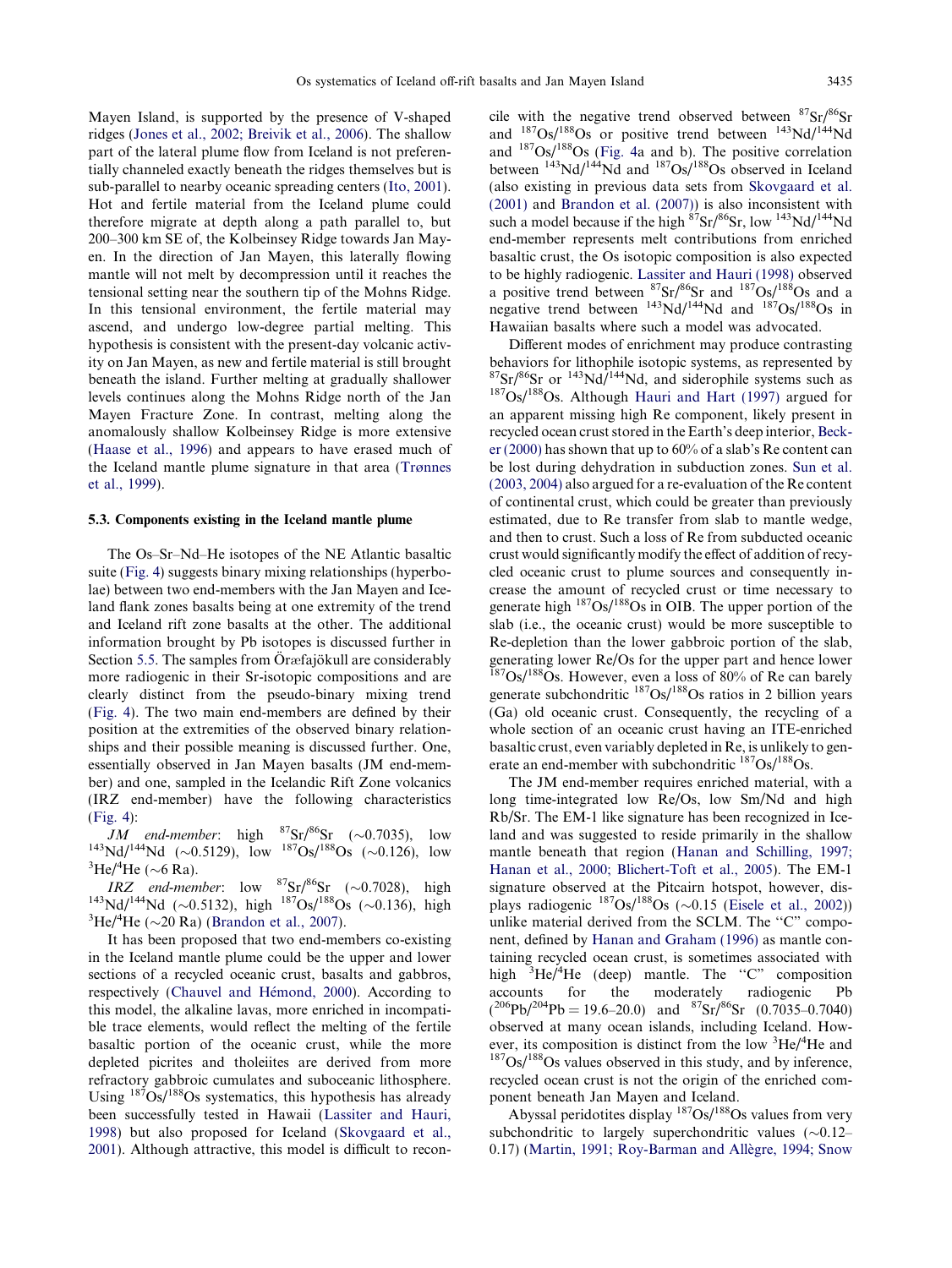[and Reisberg, 1995; Brandon et al., 2000; Alard et al., 2005;](#page-25-0) [Harvey et al., 2006; Gannoun et al., 2007](#page-25-0)). Consequently, the subchondritic  $187Os/188Os$  values observed in the JM end-member could simply reflect involvement of depleted upper mantle, as already proposed for the Gakkel Ridge, northward from Jan Mayen [\(Liu et al., 2008](#page-24-0)). However, abyssal peridotites show  ${}^{87}Sr/{}^{86}Sr$  and  ${}^{143}Nd/{}^{144}Nd$  very similar to MORB, corroborating the genetic relationship between them and a source depleted in ITE (e.g., [Snow](#page-26-0) [et al., 1994](#page-26-0)). In contrast, the JM end-member shows  ${}^{87}Sr/{}^{86}Sr$  and  ${}^{143}Nd/{}^{144}Nd$  typical for a source with longterm enrichment in ITE.

A subchondritic  $^{187}Os/^{188}Os$  signature is also typical of subcontinental domains (e.g., [Walker et al., 1989; Ellam](#page-26-0) [et al., 1992\)](#page-26-0). The Re–Os system is in most cases relatively insensitive to processes which enrich the subcontinental lithospheric mantle (SCLM) in incompatible trace elements ([Ellam et al., 1992](#page-23-0)). Therefore, an ITE-enriched SCLM reservoir (e.g., [McDonough, 1990](#page-25-0)) may preserve a history of low Re/Os expressed by subchondritic  $187Os/188Os$  values (e.g., [Walker et al., 1989](#page-26-0)). The presence of subcontinental domains dispersed in the upper mantle has been shown in several previous studies of OIB: Azores [\(Widom and Shirey, 1996](#page-26-0)), Kerguelen ([Hassler and Shimizu, 1998; Ingle et al., 2002\)](#page-24-0), possibly Austral-cook [\(Schiano et al., 2001](#page-25-0)), but also suspected along the Knipovich Ridge [\(Schilling et al., 1999\)](#page-26-0), the Gakkel Ridge ([Goldstein et al., 2008\)](#page-23-0) and beneath Iceland [\(Hanan and Schilling, 1997](#page-24-0)). Alkali picrites erupted during early Tertiary rifting in West Greenland are also characterized by subchondritic  $^{187}Os/^{188}Os$  ratios and have been ascribed to a SCLM source [\(Larsen et al., 2003\)](#page-24-0). The presence of SCLM in the Iceland mantle plume could be related to the EM-1 like signature previously identified in Iceland [\(Hanan and Schilling, 1997; Schilling et al., 1999;](#page-24-0) [Hanan et al., 2000; Blichert-Toft et al., 2005](#page-24-0)). The purported trace element and isotopic compositions of EM-1 mantle sources have been interpreted in terms of various components, including subducted pelagic sediments [\(Weaver,](#page-26-0) 1991; Chauvel et al., 1992; Rehkämper and Hofmann, [1997\)](#page-26-0) and delaminated subcontinental lithospheric mantle ([McKenzie and O'Nions, 1983; Mahoney et al., 1991; Hauri](#page-25-0) [and Hart, 1993; Milner and LeRoex, 1996](#page-25-0)). The origin of such an EM-1 signature can be difficult to ascertain by litho-<br>phile isotope systems  $(^{87}Sr)^{86}Sr$ ,  $^{143}Nd/^{144}Nd$ , phile isotope systems  $(^{87}Sr)^{86}Sr$ ,  $^{143}Nd/^{144}Nd$ ,  $206,207,208$ Pb/ $204$ Pb) but may be efficiently resolved by additional Os isotope data. The presence of pelagic sediments in the mantle source may explain the radiogenic Os isotope ratios observed in Pitcairn lavas [\(Eisele et al., 2002](#page-23-0)), whereas subchondritic Os isotope ratios in other EM-1 basalts can be related to subcontinental lithospheric mantle. The enriched EM-1 like end-member of the NE Atlantic mantle could thus be old and delaminated subcontinental mantle, dispersed in the convecting mantle and possibly also entrained by a rising plume [\(McKenzie and O'Nions, 1983\)](#page-25-0). A similar explanation for the presence of subcontinental lithospheric mantle beneath the Kerguelen Island and in the Indian Ocean was suggested by [Hassler and Shimizu](#page-24-0) [\(1998\).](#page-24-0)

Whether this subcontinental material is an intrinsic part of the deep mantle plume or has been entrained in the

plume during ascent through the uppermost mantle is still a matter of debate. The proximity to the Barents Sea-Svalbard continental platform and the combination of physical parameters like the northward decrease of spreading rates and partial melting degree have been used to explain the presence of entrained subcontinental lithospheric material along the Knipovich Ridge [\(Schilling et al., 1999\)](#page-26-0), but also along the Gakkel Ridge [\(Goldstein et al., 2008\)](#page-23-0). Finally, the systematic northward variations in trace elements concentrations and isotope ratios seem consistent with the pollution of the North Atlantic upper mantle with continental lithosphere during the rifting ([Hanan et al., 2000\)](#page-24-0). In any case, the higher temperature provided by the hot spot allows the SCLM to melt and contribute to the Iceland–Jan Mayen system isotopic signature.

An alternative explanation is a source involving old oceanic lithosphere. A recent study on Azores Islands lavas has suggested that old harzburgitic oceanic lithosphere is also characterized by 187Os/188Os subchondritic ratios [\(Schaefer](#page-25-0) [et al., 2002\)](#page-25-0). Subchondritic 187Os/188Os ratios have also been found in mantle xenoliths from Hawaii, far from any continental influence [\(Bizimis et al., 2007](#page-22-0)). It has already been proposed that both oceanic crust and oceanic lithosphere could be recycled at the same time (e.g., [Moreira and Kurz, 2001; Bizimis et al., 2007\)](#page-25-0). This model has also been successfully applied to the Hawaii mantle plume, by using  $187Os/188Os$  ratios ([Lassiter and Hauri,](#page-24-0) [1998\)](#page-24-0). However, whereas [Lassiter and Hauri \(1998\)](#page-24-0)<br>observed a negative trend between  $^{143}Nd/^{144}Nd$  and  $187Os/188Os$  isotope ratios, samples from Iceland and Jan Mayen display a positive trend. [Skovgaard et al. \(2001\)](#page-26-0) proposed that the low  $187Os/188Os$  (0.127) observed in their IRZ picrite samples is related to the presence of depleted gabbros from the lower part of the oceanic crust and suboceanic lithosphere entrained in the Iceland mantle plume with  $187Os/188Os$  values similar to abyssal peridotites  $(\sim 0.124 - 0.126)$ . However, as observed in the present data set, it would imply that the suboceanic lithosphere is also ITE-enriched, with higher  ${}^{87}Sr/{}^{86}Sr$  and lower  ${}^{143}Nd/{}^{144}Nd$ . This is the opposite of what has generally been proposed for the enriched mantle source component(s) of oceanic mantle origin (Lassiter and Hauri, 1998; Chauvel and Hémond, [2000; Skovgaard et al., 2001\)](#page-24-0).

On the other hand, the suboceanic lithosphere might be chemically similar to the subcontinental lithosphere if relatively analogous metasomatic processes occur in both. Although the suboceanic lithosphere is often involved in the genesis of OIB (e.g., [Class and Goldstein, 1997; Lassiter](#page-23-0) [and Hauri, 1998; Moreira and Kurz, 2001\)](#page-23-0), subchondritic 187Os/188Os-ratios have not previously been documented in oceanic basalts other than the Azores ([Widom and Shi](#page-26-0)[rey, 1996; Schaefer et al., 2002\)](#page-26-0). This may either imply that suboceanic lithosphere with subchondritic  $^{187}Os/^{188}Os$ ratios is usually not sampled at oceanic islands except as mantle xenoliths [\(Bizimis et al., 2007](#page-22-0)) or that the suboceanic lithosphere does not develop subchondritic  $187Os/188Os$ ratios. The tectonic setting has often been invoked to infer if the subchondritic  $187\text{Os}/188\text{Os}$  ratios observed in OIB were related to the presence of subcontinental or suboceanic lithosphere (e.g., [Hassler and Shimizu, 1998; Schaefer](#page-24-0)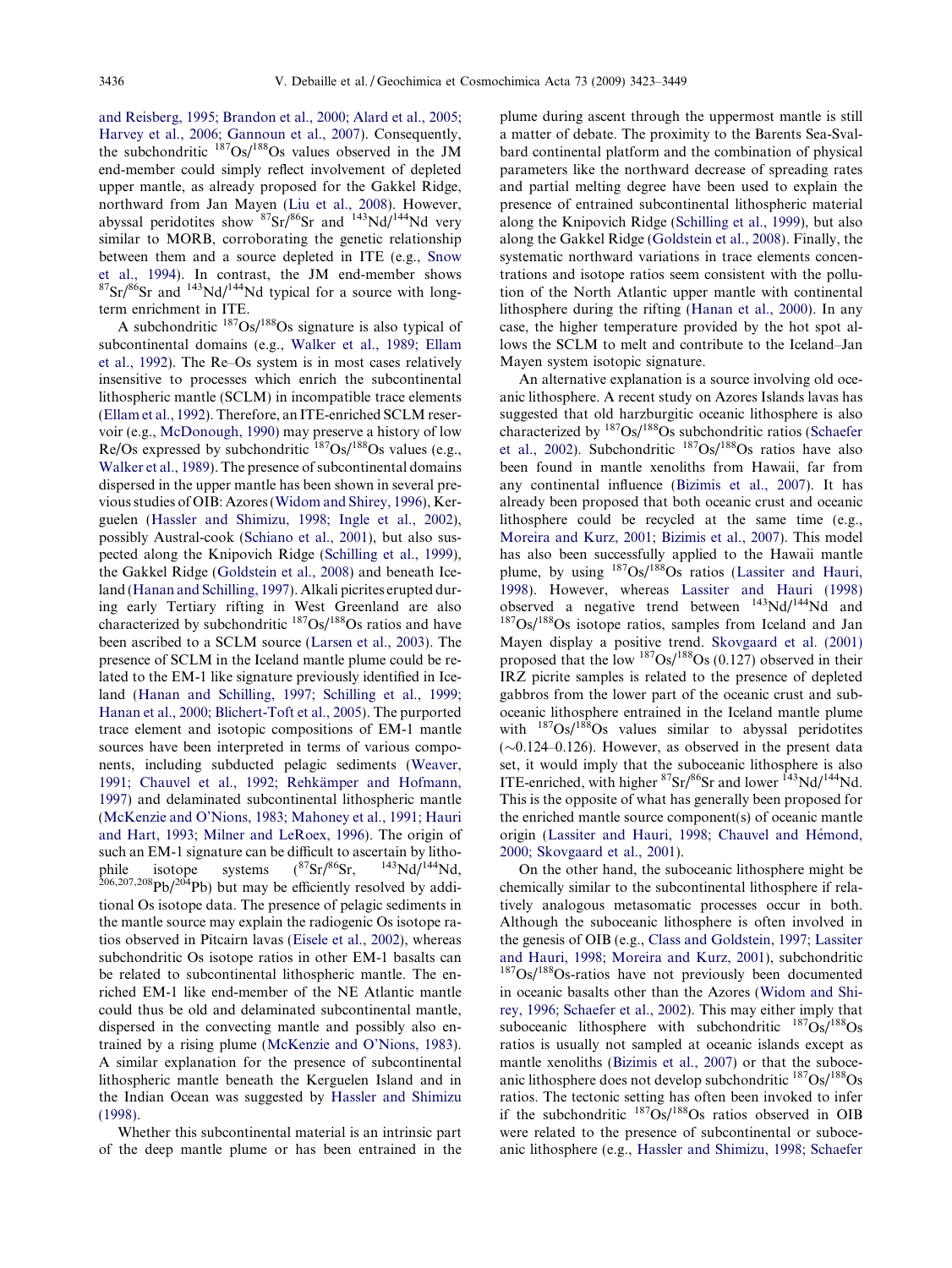[et al., 2002; Bizimis et al., 2007\)](#page-24-0). In the case of Iceland and more particularly of Jan Mayen, the young age of the opening of the North Atlantic ocean  $(\sim 60$  Ma ago) and the proximity of the continental margin make the subcontinental lithospheric mantle an especially appropriate candidate for the subchondritic 187Os/188Os ratios observed in Iceland and Jan Mayen.

In contrast to the ITE-enriched off-rift basalts, the olivine tholeiites and picrites from the rift zones are characterized by low  ${}^{87}Sr/{}^{86}Sr$  and high  ${}^{143}Nd/{}^{144}Nd, {}^{3}He/{}^{4}$  $187$ Os/ $188$ Os ratios. Because no mantle component displaying the latter combination of relative isotope ratios is known, mixing between several components is strongly favored. Elevated <sup>187</sup>Os/<sup>188</sup>Os ratios in OIB have generally been interpreted as oceanic crust recycling (e.g., [Reisberg](#page-25-0) et al., 1991; Roy-Barman and Allègre, 1995; Shirey and [Walker, 1998](#page-25-0)), but this component is unlikely characterized by low <sup>87</sup>Sr/<sup>86</sup>Sr and high <sup>143</sup>Nd/<sup>144</sup>Nd and <sup>3</sup>He/<sup>4</sup>He. Traditionally, high <sup>3</sup>He/<sup>4</sup>He ratios have been ascribed to primordial, undegassed material from the lower mantle. Some recent studies, however, have emphasized the fact that in OIB, the highest  ${}^{3}$ He/ ${}^{4}$ He-ratios often occur in highly refractory basalts and picrites with the highest <sup>143</sup>Nd/<sup>144</sup>Nd and Mg-numbers and the lowest  ${}^{87}Sr/{}^{86}Sr$  and ITE contents (e.g., [Coltice and Ricard, 1999; Ellam and Stuart, 2004;](#page-23-0) Class and Goldstein, 2005; Albarède, 2008). Moreover, an experimental study of olivine-melt partitioning by [Parman](#page-25-0) [et al. \(2005\)](#page-25-0) indicates that U and Th are more incompatible in mantle residues than He. Strongly depleted mantle residues that formed early in the Earth's history may therefore be suitable candidates for the high <sup>3</sup>He/<sup>4</sup>He source components in the mantle.

There is ample evidence that much of the Earth's mantle has been strongly melt-depleted in repeated events, largely associated with the major orogenic episodes. Some recent assessments of the  $^{142}Nd/^{144}Nd$  chondritic value have discussed whether most of the mantle was originally depleted within the first 500 Ma ([Boyet and Carlson, 2005, 2006\)](#page-23-0). Material with high  ${}^{3}$ He/<sup>4</sup>  $87Sr/86Sr$  could be derived from a depleted and isolated portion of the lower mantle. This model is in agreement with a recent study of [Porcelli and Elliot \(2008\)](#page-25-0), indicating that a large depletion event that occurred  $>3$  Ga ago better explains the unradiogenic He values in OIB compared to a continuous depletion of the mantle ([Class and Goldstein,](#page-23-0) [2005](#page-23-0)). It thus seems reasonable to infer that this depleted mantle, distinct from the depleted-MORB mantle, is actually a part of the lower mantle. A model invoking partial isolation of deep mantle ITE-depleted, high <sup>3</sup>He/<sup>4</sup>He reservoir offers several advantages. It is easier to keep such reservoirs isolated over relatively long time periods in a highly viscous lower mantle, especially if primordial He resides in refractory cumulates (Albarède, 2008). The long-term storage of a relatively undegassed source away from the upper mantle melting regions is required to explain the close-tosolar-values neon isotope ratios measured in Icelandic lavas [\(Dixon et al., 2000; Moreira et al., 2001; Dixon, 2003](#page-23-0)). Recycled oceanic crust located at the bottom of the mantle is likely to be negatively buoyant. Assuming that the Iceland mantle plume originated in the lower mantle, possibly at the core–mantle boundary ([Helmberger et al., 1998;](#page-24-0) [Bijwaard and Spakman, 1999; Shen et al., 2002; Li et al.,](#page-24-0) [2003; Zhao, 2004; Montelli et al., 2006\)](#page-24-0), mixture of recycled oceanic crust with another deep and likely peridotitic component is required in order for the plume to rise [\(Niu and](#page-25-0) [O'Hara, 2003; Sobolev et al., 2007](#page-25-0)).

Some Iceland samples show  ${}^{87}\text{Sr/}^{86}\text{Sr}$ ,  ${}^{143}\text{Nd/}{}^{144}\text{Nd}$  and 206,207,208Pb/204Pb values that are very depleted (e.g., [Thirlwall et al., 2004](#page-26-0)) and close to the values inferred for the DMM (see compilation in [Workman and Hart](#page-26-0) [\(2005\)](#page-26-0)). DMM material is hence likely involved in Iceland magmatism because it would otherwise imply that a component present in the Iceland plume would be even more depleted than the DMM. Involvement of DMM is in agreement with the model of [Hauri et al. \(1994\)](#page-24-0) showing the entrainment of material surrounding the plume conduit due to heat diffusion. The contribution of DMM material in the Iceland mantle plume is corroborated by numerous studies [\(Mertz et al., 1991; Haase et al., 1996;](#page-25-0) [Hanan and Schilling, 1997; Dixon et al., 2000; Hanan](#page-25-0) [et al., 2000; Dixon, 2003; Stracke et al., 2003; Blichert-](#page-25-0)[Toft et al., 2005\)](#page-25-0) though several authors argued against the presence of DMM material in lavas erupted in Iceland (Fitton et al., 1997; Chauvel and Hémond, 2000; Kempton [et al., 2000; Skovgaard et al., 2001; Fitton et al., 2003;](#page-23-0) [Kokfelt et al., 2006; Thirlwall et al., 2006\)](#page-23-0). [Skovgaard](#page-26-0) [et al. \(2001\)](#page-26-0) acknowledged that the near-chondritic 187Os/188Os values observed in picrites are close to the DMM values, but they attributed the low  $\delta^{18}O$  of the same samples to the presence of hydrothermally altered suboceanic lithosphere in their source. Although the model developed here includes a large portion of DMM material in the Iceland and Jan Mayen lavas, the  $187Os/188Os$ ratios cannot actually clarify this issue, but exclude a large role of recycled oceanic gabbro cumulates and suboceanic lithosphere (Chauvel and Hémond, 2000; Skovgaard et al., [2001; Kokfelt et al., 2006](#page-23-0)) in the JM end-member. One can argue that the geochemically DMM-like depleted signal observed in the IRZ mixture is due to recycled suboceanic lithosphere, but then, it would mean that old suboceanic lithosphere recycled with the oceanic crust has a present-day isotope signature similar to the current asthenosphere under Iceland. While this hypothesis is possible, a simpler explanation favors that the depleted component is derived from entrainment of the local depleted asthenosphere in the source mixture.

The involvement of at least 4 components in the NE Atlantic mantle can be reconciled with the observation of binary correlations by applying the systematics of ''pseudo-binary mixing" [\(Hanan et al., 1986; Schilling et al.,](#page-24-0) [1992; Douglass and Schilling, 2000; Debaille et al.,](#page-24-0) [2006a\)](#page-24-0). The two main (final) end-members can be generated by progressively reducing the number of initial components by successive mixing steps likely separated in space and time. The pseudo-binary mixing of 4 major components is not in contradiction with the several end-members defined in 206,207,208Pb/204Pb space ([Thirlwall et al., 2004\)](#page-26-0). The goal of the pseudo-binary mixing systematic is only to reconcile the observed, mostly binary, co-variations with the involvement of several end-members in the mixing. The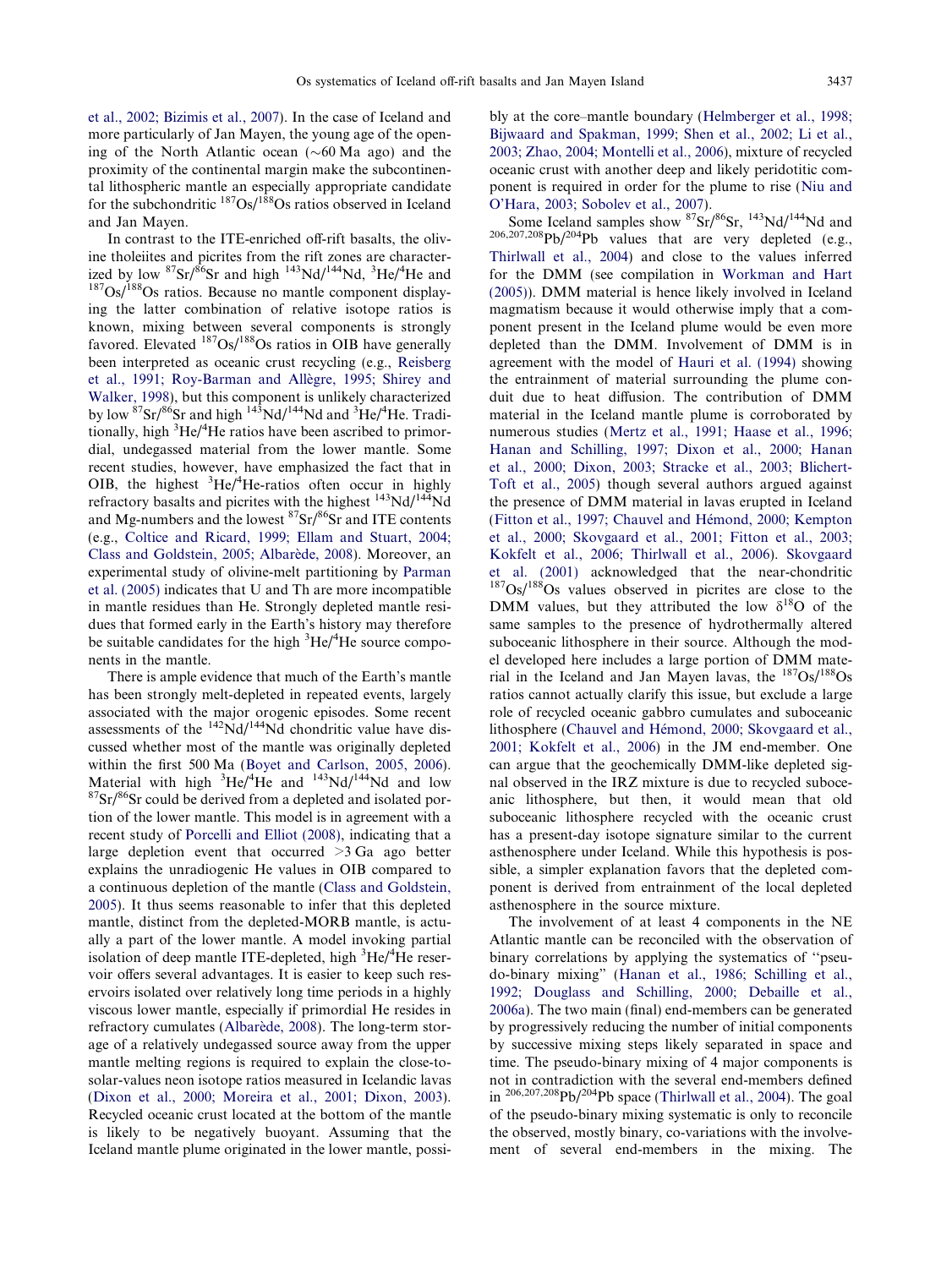<span id="page-15-0"></span>Öræfajökull basalts seem to sample an additional fifth mantle source component that is clearly unique to this volcanic system ([Prestvik et al., 2001; Kokfelt et al., 2006](#page-25-0)). Consequently, this component is not included in the following, but its existence is not in contradiction with the model presented here (Fig. 6c).

## 5.4. Model of the pseudo-binary mixing

In a multistage mixing context, the NE Atlantic mantle sources have been modeled using four primary components. A series of models, using slightly variable element abundances and isotopic compositions, were tested. Fig. 6 and [Table 5](#page-16-0) represent the model that seems most consistent with the geochemical and geological evidence. However, it is important to keep in mind that the solution is not unique, except for the involvement of SCLM, which is required by the 187Os/188Os systematics of Iceland and Jan Mayen samples. The four primary components are:

(1) Recycled oceanic crust with minor amounts (1.5%) of sediments (ROC). [Kokfelt et al. \(2006\)](#page-24-0) and [Brandon et al.](#page-23-0) [\(2007\)](#page-23-0) modeled a 1–2 Ga recycled oceanic crust in the source of Iceland plume. An age of 1 Ga has been used here. However, this age is model-dependant and is consequently not constrained by the present model. The quantitative recycling model proposed by [Stracke et al. \(2003\)](#page-26-0) has been applied in order to determine the isotopic compositions and trace elements concentrations of a 1 Ga recycled oceanic crust. This component has the highest  $187Os/188Os$ ratio of 7.3 and  ${}^{87}Sr/{}^{86}Sr, {}^{143}Nd/{}^{144}Nd$  and  ${}^{3}He/{}^{4}He$  (R/ Ra) of 0.703544, 0.513011 and 7, respectively [\(Hanyu and](#page-24-0) [Kaneoka, 1997; Graham et al., 1998; Stracke et al., 2003;](#page-24-0) [Brandon et al., 2007](#page-24-0)).

(2) Depleted lower mantle (DLM) formed by ancient melt extraction but still displaying a primordial <sup>3</sup>He/<sup>4</sup>He signature ([Porcelli and Elliot, 2008\)](#page-25-0). An intermediate value for Sr and Nd isotopic composition and ITE concentrations has been arbitrarily fixed as a mixture of 20% DMM (values as in [Table 5\)](#page-16-0) and 80% BSE. This corresponds to  ${}^{87}Sr/{}^{86}Sr = 0.703852$  and  ${}^{143}Nd/{}^{144}Nd = 0.512874$ . The BSE ITE concentrations are from [McDonough and Sun](#page-25-0) [\(1995\)](#page-25-0) and  ${}^{87}Sr/{}^{86}Sr = 0.7045$  and  ${}^{143}Nd/{}^{144}Nd = 0.512638$ . The DLM ITE concentrations are listed in [Table 5.](#page-16-0) The  $187Os/188Os$  (0.1296) and Os concentration of the primitive upper mantle (PUM) is used ([Meisel et al., 2001\)](#page-25-0). The



Fig. 6. (a)  $^{143}$ Nd/<sup>144</sup>Nd vs.  $^{87}$ Sr/ $^{86}$ Sr, (b)  $^{143}$ Nd/<sup>144</sup>Nd vs.  $^{187}Os/^{188}Os$ , (c)  $^{87}Sr/^{86}Sr$  vs.  $^{187}Os/^{188}Os$ , and (d)  $^{3}He/^{4}He$  (R/Ra) vs.  $^{187}Os/^{188}Os$ diagrams presenting the pseudo-binary mixing model used to model the Iceland and Jan Mayen data. The different mixing steps between the different components in order to explain the binary mixing observed in Iceland are showed by number 1, 2 and 3. Step 1 (plain line): mixing between the depleted lower mantle (DLM) and the recycled oceanic crust (ROC), in order to generate the signature of the Iceland mantle plume (IMP). Step 2 (small dashed line): mixing between the IMP and the depleted-MORB mantle (DMM), in order to generate the IRZ endmember. Step 3 (bold line): mixing between IRZ, and the subcontinental lithospheric mantle (SCLM, JM), likely present as fragments dispersed in the upper mantle. Diamond: this study; cross: literature data (as in [Fig. 4\)](#page-10-0).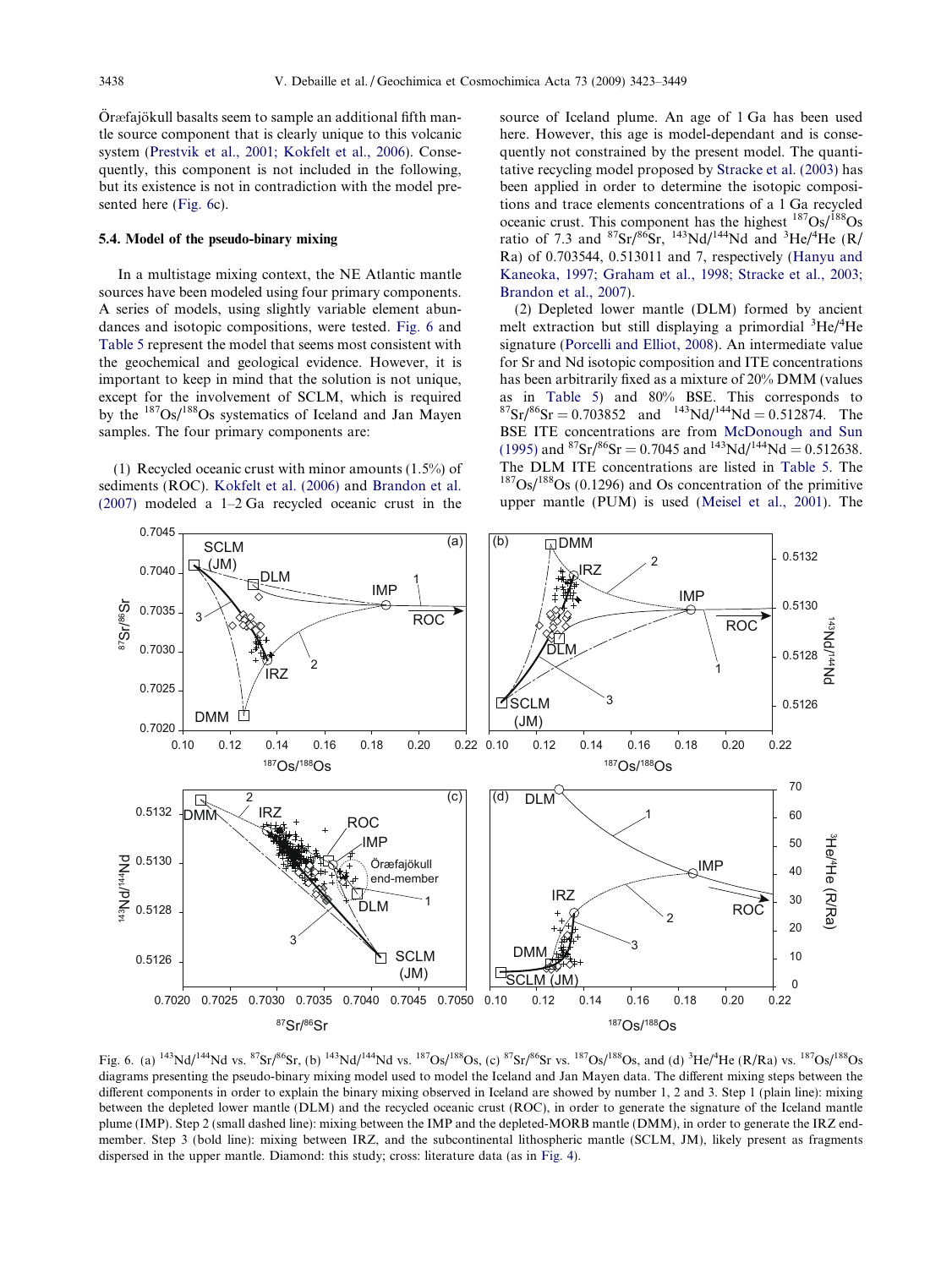<span id="page-16-0"></span>Table 5 Concentrations and isotopic compositions of the components used in the model.

|                                                    | <b>ROC</b>             | <b>DLM</b>             | <b>IMP</b>         | <b>DMM</b>           | <b>IRZ</b>          | <b>SCLM</b>                 | E1         | E2                |
|----------------------------------------------------|------------------------|------------------------|--------------------|----------------------|---------------------|-----------------------------|------------|-------------------|
|                                                    | Slab 1 Ga $+$ 1.5% sed |                        | ROC+DLM            |                      | IMP+DMM             |                             |            | DMM+SCLM DMM+SCLM |
| $187$ Os/ $188$ Os                                 | 7.34589 <sup>a</sup>   | $0.12960$ <sup>d</sup> | 0.18617            | $0.12600h$ 0.13596   |                     | 0.10500 <sup>1</sup>        | 0.11705    | 0.12467           |
| ${}^{87}Sr/{}^{86}Sr$                              | $0.703544^{\rm b}$     | $0.703852^e$           | 0.703592           | 0.70219 <sup>i</sup> | 0.702891            | $0.704100^{\rm m}$ 0.703496 |            | 0.702504          |
| 143Nd/144Nd                                        | $0.513011^{b}$         | $0.512874^e$           | 0.512993           |                      | $0.513261$ 0.513132 | $0.512617m$ 0.512819        |            | 0.513154          |
| ${}^{3}$ He/ <sup>4</sup> He (R/Ra) 7 <sup>c</sup> |                        | $70^{\rm f}$           | 40.20              | 8 <sup>j</sup>       | 25.78               | 5 <sup>n</sup>              | 5.12       | 5.93              |
| $^{206}Pb/^{204}Pb$                                |                        |                        | 19.8 <sup>g</sup>  | 17.573 <sup>i</sup>  | 19.577              | 18.500                      | 18.310     | 17.814            |
| $^{207}Ph/^{204}Ph$                                |                        |                        | 15.59 <sup>g</sup> | 15.404 <sup>1</sup>  | 15.571              | 15.420                      | 15.417     | 15.408            |
| $^{208}Pb/^{204}Pb$                                |                        |                        | $39.45^8$          | 37.000               | 39.205              | 38.400                      | 38.113     | 37.364            |
| [Os]                                               | 0.00008 <sup>a</sup>   | 0.003 <sup>d</sup>     | 0.00198            | $0.0033^{\rm a}$     | 0.00297             | $0.002^{\circ}$             | 0.00259    | 0.00317           |
| [Sr]                                               | $82.0^{b}$             | $8.1^\circ$            | 33.9               | $11.3^{k}$           | 17.0                | $20^{\rm p}$                | 16.1       | 12.2              |
| $[{\rm Nd}]$                                       | 7.66 <sup>b</sup>      | $0.62^e$               | 3.09               | $1.12^{k}$           | 1.61                | $2^{\rm p}$                 | 1.60       | 1.21              |
| He <sup>*</sup>                                    | 5                      | 3                      | 3.7                |                      | 1.7                 | 20                          | 11.5       | 2.9               |
| [Pb]                                               | $0.35^{b}$             | 1.93 <sup>e</sup>      | 1.38               | 0.05 <sup>k</sup>    | 0.38                | 0.16 <sup>p</sup>           | 0.11       | 0.06              |
|                                                    |                        |                        | <b>ROC</b>         |                      | <b>IMP</b>          |                             | <b>DMM</b> | <b>DMM</b>        |
|                                                    |                        | Mixing proportion 35%  |                    |                      | 25%                 |                             | 45%        | 90%               |

ROC, recycled oceanic crust; DLM, depleted lower mantle; IMP, Iceland mantle plume; DMM, depleted-MORB mantle; SCLM, subcontinental lithospheric mantle; IRZ, Iceland rift zone end-member; E1 and E2, end-members 1 and 2 resulting from the mixture of DMM and SCLM (see text for detail). Mixing proportions of one component in each mixture are indicated. Os, Sr and Nd concentrations in ppm. (a) [Brandon et al. \(2007\);](#page-23-0) (b) [Stracke et al. \(2003\)](#page-26-0); (c) ([Hanyu and Kaneoka \(1997\);](#page-24-0) (d) [Meisel et al. \(2001\);](#page-25-0) (e) DLM modeled as a mixture of 20% DMM and 80% BSE, DMM as in Table 5, BSE trace element concentrations from [McDonough and Sun \(1995\)](#page-25-0) (see text for details); (f) adapted from [Ellam and Stuart \(2004\);](#page-23-0) (g) [Hanan and Schilling \(1997\)](#page-24-0); (h) [Gannoun et al. \(2007\);](#page-23-0) (i) [Workman and Hart \(2005\);](#page-26-0) (j) [Farley](#page-23-0) [and Neroda \(1998\)](#page-23-0); (k) Rehkämper and Hofmann (1997); (l) [Ellam et al. \(1992\);](#page-23-0) (m) [Lee et al. \(1994\);](#page-24-0) (n) [Gautheron and Moreira \(2002\)](#page-23-0); (o) [Lee and Walker \(2006\)](#page-24-0); (p) [McDonough \(1990\)](#page-25-0). \* Concentrations in He expressed in relative value between each component, see text for more details.

 ${}^{3}$ He/ ${}^{4}$ He (Ra) value of DLM is estimated at 70 times the atmospheric ratio, somewhat higher than the value of 60 proposed by [Ellam and Stuart \(2004\)](#page-23-0).

(3) Depleted asthenospheric MORB-mantle (DMM), formed by semi-continuous and therefore relatively recent melt extraction associated with oceanic crust formation. The DMM reservoir, located in the upper mantle, has evolved by successive melt enrichment and depletion processes over much of Earth's history. The  ${}^{87}Sr/{}^{86}Sr$  and  ${}^{143}Nd/{}^{144}Nd$  value have been chosen from the depleted-MORB-source of[Workman and Hart \(2005\)](#page-26-0), in order to take into account the very depleted  ${}^{87}Sr/{}^{86}Sr$  and  ${}^{143}Nd/{}^{144}Nd$  signatures observed in Iceland. The Sr and Nd concentrations are from Rehkämper and Hofmann (1997). The <sup>187</sup>Os/<sup>188</sup>Os composition of the DMM (0.126) is taken from the average value of MORB Os-rich sulphide [\(Gannoun et al., 2007](#page-23-0)). The average  ${}^{3}$ He/ ${}^{4}$ He-ratio of DMM is 8 times the atmospheric ratio [\(Farley and Neroda, 1998](#page-23-0)).

(4) Subcontinental lithospheric mantle (SCLM) affected by strong melt depletion (Re-loss), followed by enrichment events. The SCLM component has the lowest  $187Os/188Os$ ratio of 0.105 and  ${}^{87}Sr/{}^{86}Sr, {}^{143}Nd/{}^{144}Nd$  and  ${}^{3}He/{}^{4}He$  of 0.7041, 0.5126 and 5, respectively. The SCLM composition is based on [Ellam et al. \(1992\)](#page-23-0) for  $187Os/188Os$ , and from a harzburgitic sample from the Cameroon line for <sup>87</sup>Sr/<sup>86</sup>Sr and  $143\text{Nd}/144\text{Nd}$  compositions ([Lee et al., 1994\)](#page-24-0). It is difficult to determine an average concentration for the SCLM, because of the very large variation range observed in xenoliths, but this choice will only influence the mixing proportion of this model and not the general pattern of the pseudo-binary mixing systematic. It has recently been proposed that the SCLM could be less depleted in Os than previous estimates (0.2 ppb [\(Ellam et al., 1992](#page-23-0))), with an Os concentration around 2–3 ppb [\(Pearson et al., 1995; Lee](#page-25-0) [and Walker, 2006](#page-25-0)). The latter value has been used in the model. For Sr and Nd concentrations, SCLM median val-ues proposed by [McDonough \(1990\)](#page-25-0) have been used. The He/ $^{4}$ He (R/Ra) has been chosen in the range measured by [Gautheron and Moreira \(2002\).](#page-23-0)

The He concentrations in these four components have been estimated and expressed in relative proportions. The He content of the DMM and the DLM has been arbitrarily fixed at 1 and 3, respectively, since the DLM has also been depleted, but less than the DMM. The He content of old oceanic crust is a balance between He loss at mid-oceanic ridges and subduction zones, and He production from Th and U radioactive disintegration with time. This value has been adapted from [Brandon et al. \(2007\)](#page-23-0), and fixed at 5. The high He content of the SCLM (20) also reflects the production of radiogenic He due to the high content in radioactive trace elements ([Gautheron and Moreira, 2002\)](#page-23-0).

The Iceland mantle plume (IMP) is modeled as a firststage mixture of 35% ROC and 65% DLM. It has previously been proposed that the plume has a composition sim-ilar to the "C" component [\(Hanan and Schilling, 1997\)](#page-24-0), and the result of this initial mixing reproduces approximately the Sr-Nd isotopic compositions of "C". The IMP <sup>3</sup>He/<sup>4</sup>He resulting from this mixing is  $\sim$ 40, a value comparable to that measured in Baffin Island samples (up to 50), representing the proto-Iceland mantle plume [\(Stuart et al.,](#page-26-0) [2003](#page-26-0)). It is important to note that at this point, the mixture between the DLM and ROC is considered as homogeneous, and that the IMP is consequently a component by itself.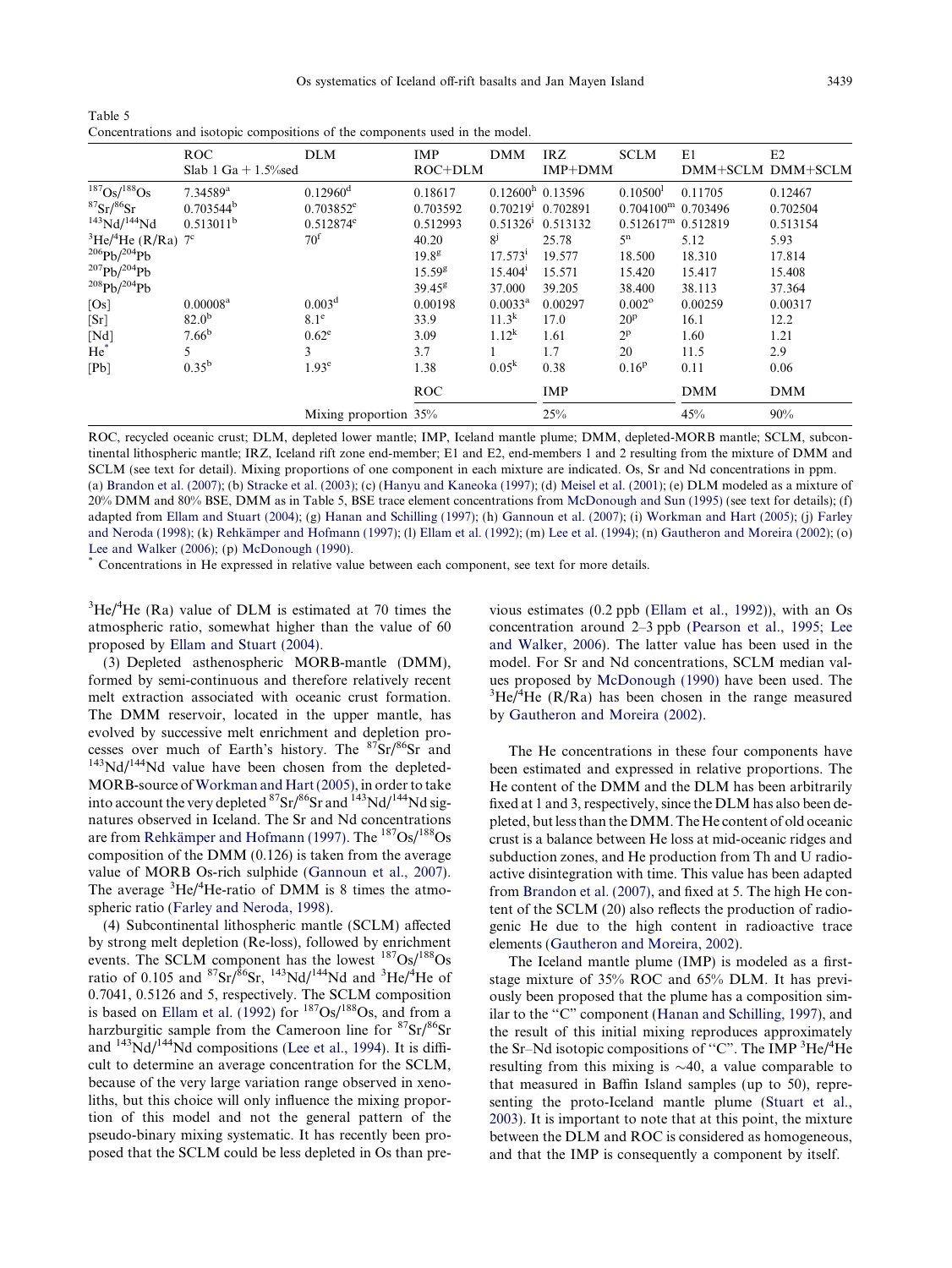<span id="page-17-0"></span>The IRZ end-member, relatively depleted in lithophile elements, is modeled as a second-stage mixture of 25% IMP and 75% DMM during the ascent of the plume in the upper mantle. These proportions finally result in  $\sim 9\%$ of recycled oceanic crust material in melts beneath Iceland, close to the 10% of recycled oceanic crust in the Iceland mantle plume proposed by [Sobolev et al. \(2007\)](#page-26-0). Such proportions of depleted mantle in the melting zone under Iceland may be explained by the presence of the Mid-Atlantic Ridge and the simultaneous generation of MORB. There are other examples of the partial involvement of DMMsources in OIB volcanism. [White et al. \(1993\)](#page-26-0) demonstrated a concentric isotope pattern in the Galapagos area and attributed this to the entrainment of surrounding MORB mantle by the ascending plume. The magnitude of the depleted signature from the DMM is probably linked to the location of the Iceland plume close to the NE Atlantic plate boundary, favoring mixing between ascending plume material and the shallow asthenosphere; but also to the fact that the mantle plume could represent a rising chain of blobs instead of a continuous column [\(Schilling and Noe-Nyg](#page-26-0)[aard, 1974; Montelli et al., 2006\)](#page-26-0), implying that the upper mantle is not continuously polluted by the mantle plume.

The main binary mixing trends observed in [Fig. 6](#page-15-0) are governed by the third-stage IRZ versus the SCLM (JM) end-members. However, this mixing is incomplete, as seen by the dispersion around the main mixing hyperbola (especially in the  ${}^{87}Sr/{}^{86}Sr$  and  ${}^{143}Nd/{}^{144}Nd$  diagram, [Fig. 6c](#page-15-0)). The dispersion likely indicates variable proportions and imperfect mixing of the different end-members at smallscale. The high <sup>87</sup>Sr/<sup>86</sup>Sr samples from Öræfajökull area fall on the mixing line between ROC and DLM ([Fig. 6c](#page-15-0)). But since the value of the DLM have been fixed arbitrarily, it is difficult to draw any conclusion. Additional small heterogeneity beyond the 4 original components defined in Sr– Nd–Os–He isotope space may also contribute to the dispersion ([Thirlwall et al., 2004](#page-26-0)).

The two ITE-enriched SCLM and IMP components differ mainly by their distinct  $187Os/188Os$ , but also by the lower  $^{143}$ Nd/ $^{144}$ Nd and  $^{3}$ He/ $^{4}$ He and higher  $^{87}$ Sr/ $^{86}$ Sr, of the SCLM. Whether the subcontinental lithospheric mantle (JM end-member) was entrained in and mixed with the mantle plume material in the lower mantle, possibly well before the ascent of the plume, is still uncertain. It is possible that the SCLM, as well as the DMM, reside in the upper mantle before entrainment in the ascending, and possibly partially molten, mantle source [\(Goldstein et al., 2008\)](#page-23-0). The common geochemical features throughout Iceland, Jan Mayen and the Reykjanes, Kolbeinsey and Mohns spreading ridges may support this scenario ([Schilling et al., 1999; Hanan et al.,](#page-26-0) [2000\)](#page-26-0). The southwards decreasing SCLM signal (from Jan Mayen to Iceland) can be explained by variable proportions of SCLM within the upper mantle, but also by variable degrees of partial melting (increasing southwards), resulting in larger dilution of the same amount of enriched material by the surrounding depleted mantle. The complexity of the Iceland–Jan Mayen system is related not only to source variations, but also to dynamic and progressive melting of these sources.

## 5.5. The lead perspective

While Iceland rift zones, volcanic flank zones and Jan Mayen samples show binary relationships in  $143Nd/144Nd$ and  ${}^{87}Sr/{}^{86}Sr$  vs.  ${}^{187}Os/{}^{188}Os$  diagrams, but also in  ${}^{206}Pb/{}^{204}Pb$ ,  ${}^{207}Pb/{}^{204}Pb$  and  ${}^{208}Pb/{}^{204}Pb$  space,  ${}^{87}Sr/{}^{86}Sr$ vs. 206Pb/204Pb diagram do not provide such binary alignment ([Fig. 7\)](#page-18-0). The main reason is that Jan Mayen samples do not define an extreme end-member in the Pb isotopic space [\(Tr](#page-26-0)ø[nnes et al., 1999\)](#page-26-0), on the contrary of what is observed in the Os–He–Nd–Sr space. Because Jan Mayen samples, using  $187Os/188Os$ , have been shown displaying the greatest proportion of SCLM in their source, the Pb isotopic composition of SCLM is inferred to be in the direction of, but beyond the Jan Mayen cluster. This results in an intermediate  $^{206}Pb/^{204}Pb$  (18.5) and  $^{208}Pb/^{204}Pb$  (38.4) but low  $^{207}Pb/^{204}Pb$  (15.42) component. This is in contradiction with the use of an EM-1 composition as proposed by [Hanan and Schilling \(1997\)](#page-24-0) because EM-1 component has a too low <sup>206</sup>Pb/<sup>204</sup>Pb (16.5) and too high <sup>207</sup>Pb/<sup>204</sup>Pb (15.85) values that are not reconcilable with Jan Mayen data. Interestingly, the prevalence of a low  $^{207}Pb/^{204}Pb$ (and low  $^{207}Pb/^{206}Pb$ ) component under Iceland has been noted in previous studies [\(Thirlwall, 1995; Stracke et al.,](#page-26-0) [2003\)](#page-26-0). Using the composition of the SCLM component just defined with Jan Mayen basalts, the low  $207Pb/204Pb$  in most of the Icelandic VFZ basalts may be ascribed to the SCLM component.

As the SCLM Pb isotopic composition is intermediate between DMM and IMP, binary relationships are not observed when Pb isotopes are included. On the other hand, as an illustration that the model previously proposed, where the IMP mixes with DMM and then with SCLM, is not unique, a second mixing model can be developed using the three previously defined components (DMM, SCLM, IMP) ([Fig. 7\)](#page-18-0). The Pb values used in both the first and the second models are presented in [Table 5,](#page-16-0) and are from [Hanan and Schilling \(1997\)](#page-24-0) for the IMP, and from [Work](#page-26-0)[man and Hart \(2005\)](#page-26-0) for DMM. In the second model, the DMM is variably polluted by SCLM before mixing with the IMP, resulting in two end-members: E1 (45% DMM, 55% SCLM), and E2 (90% DMM, 10% SCLM). Graphically, this second model is also very satisfying, included the dispersion existing in the  ${}^{3}$ He/<sup>4</sup>He vs.  ${}^{187}$ Os/ ${}^{188}$ Os diagram [\(Fig. 7f](#page-18-0)). The Pb systematics ([Fig. 7](#page-18-0)a and b) is better explained by the second model. The first model (IMP mixes with DMM, and then with SCLM) better explains the main trend in  $143\text{Nd}/144\text{Nd}$  vs.  $87\text{Sr}/86\text{Sr}$ , and  $143\text{Nd}/144\text{Nd}$  and  $He/4He$ values in IRZ samples, but the second model (IMP mixes with DMM+SCLM) reproduces the two clusters (Iceland rift zones; and Iceland volcanic flank zone and Jan Mayen samples) that are observed [\(Fig. 7](#page-18-0)e). In addition, the two models provide mixing directions that are roughly orthogonal, resulting in several different end-members (e.g., IRZ, E1, E2) that add geochemical complexity in the Iceland–Jan Mayen system.

In order to recognize the different information provided by the Pb isotopic systems, a principal component analysis (PCA) has been realized on several datasets. It has been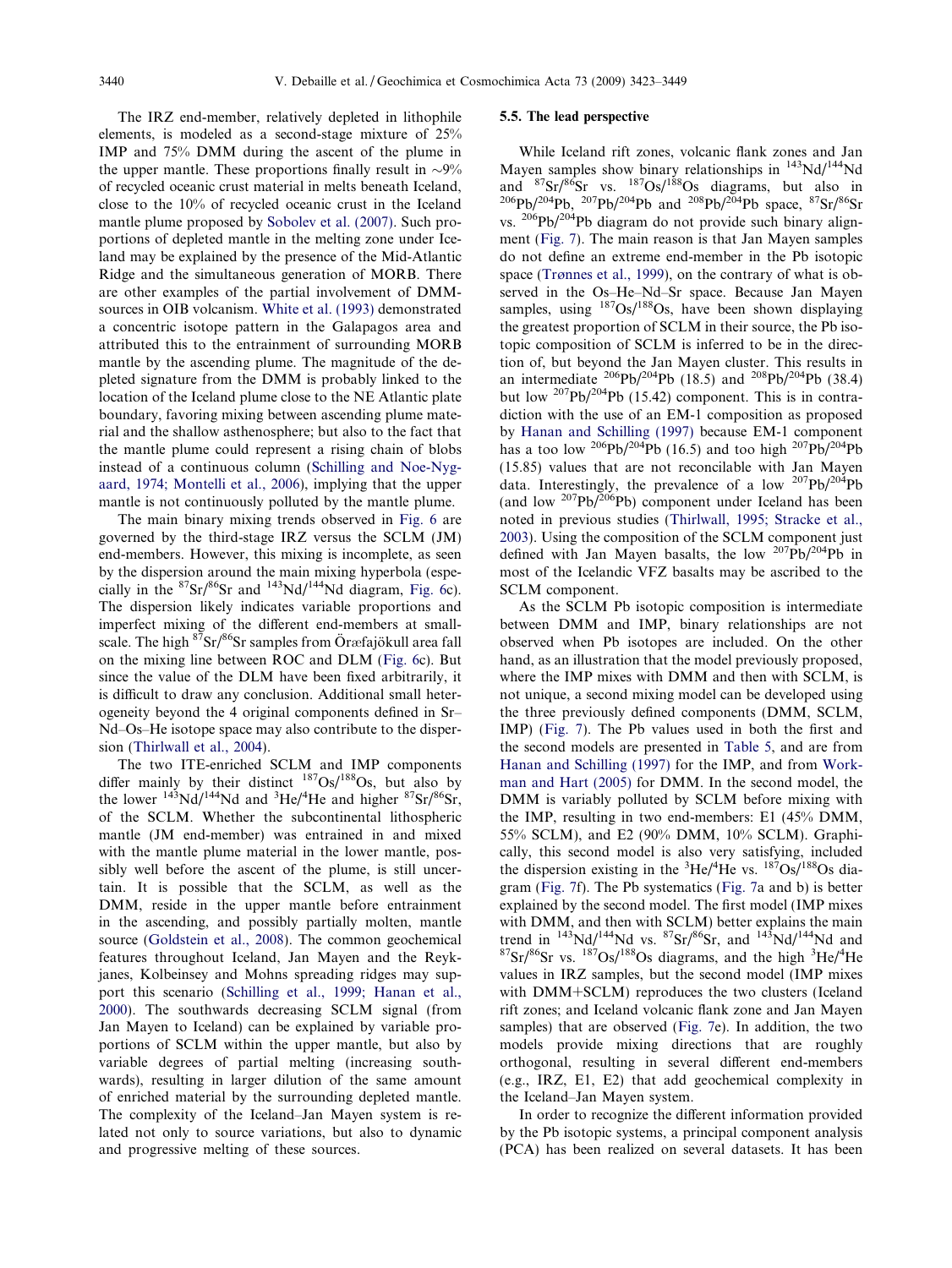<span id="page-18-0"></span>

Fig. 7. (a)  ${}^{207}Pb/{}^{204}Pb$  vs.  ${}^{206}Pb/{}^{204}Pb$ , (b)  ${}^{208}Pb/{}^{204}Pb$  vs.  ${}^{206}Pb/{}^{204}Pb$ , (c)  ${}^{87}Sr/{}^{86}Sr$  vs.  ${}^{206}Pb/{}^{204}Pb$ , (d)  ${}^{143}Nd/{}^{144}Nd$  vs.  ${}^{207}Pb/{}^{204}Pb$ , (e)  ${}^{143}Nd/{}^{144}Nd$  v variation in the Iceland–Jan Mayen system. Both models include several mixing steps, separated in space and time. In the first model, step 1: ROC+DLM = IMP (not shown, see [Fig. 6\)](#page-15-0), step 2: IMP+DMM = IRZ, step 3: IRZ+SCLM; in the second model, step 1: ROC+DLM = IMP (as in the first model), step 2: DMM+SCLM = E1 and E2 (depending of variable amounts of SCLM (Fig. 7e), or variable degrees of partial melting of the DMM (Fig. 7g)), step 3: IMP+E1, and IMP+E2. Same symbols as in [Fig. 6](#page-15-0). Literature Pb data from [Schilling et al. \(1999\), Tr](#page-26-0)ø[nnes et al. \(1999\), Thirlwall et al. \(2004\), Blichert-Toft et al. \(2005\), Kokfelt et al. \(2006\)](#page-26-0).

shown that performing a PCA on multiple isotopic systems may introduce fake end-members because mixing lines between the end-members are non-linear [\(Blichert-Toft](#page-22-0) [et al., 2005; Debaille et al., 2006b\)](#page-22-0). Consequently, PCA using only Pb isotopes may be helpful. Two different datasets have been used, one for North Atlantic MORB samples [\(Schilling et al., 1999; Thirlwall et al., 2004; Blichert-Toft](#page-26-0) [et al., 2005](#page-26-0)), and one for Iceland and Jan Mayen Islands [\(Tr](#page-26-0)ø[nnes et al., 1999; Thirlwall et al., 2004; Kokfelt et al.,](#page-26-0) [2006](#page-26-0)). As already demonstrated by [Blichert-Toft et al.](#page-22-0) [\(2005\)](#page-22-0), the PCA using Pb isotopes on North Atlantic MORB samples reveals only two principal components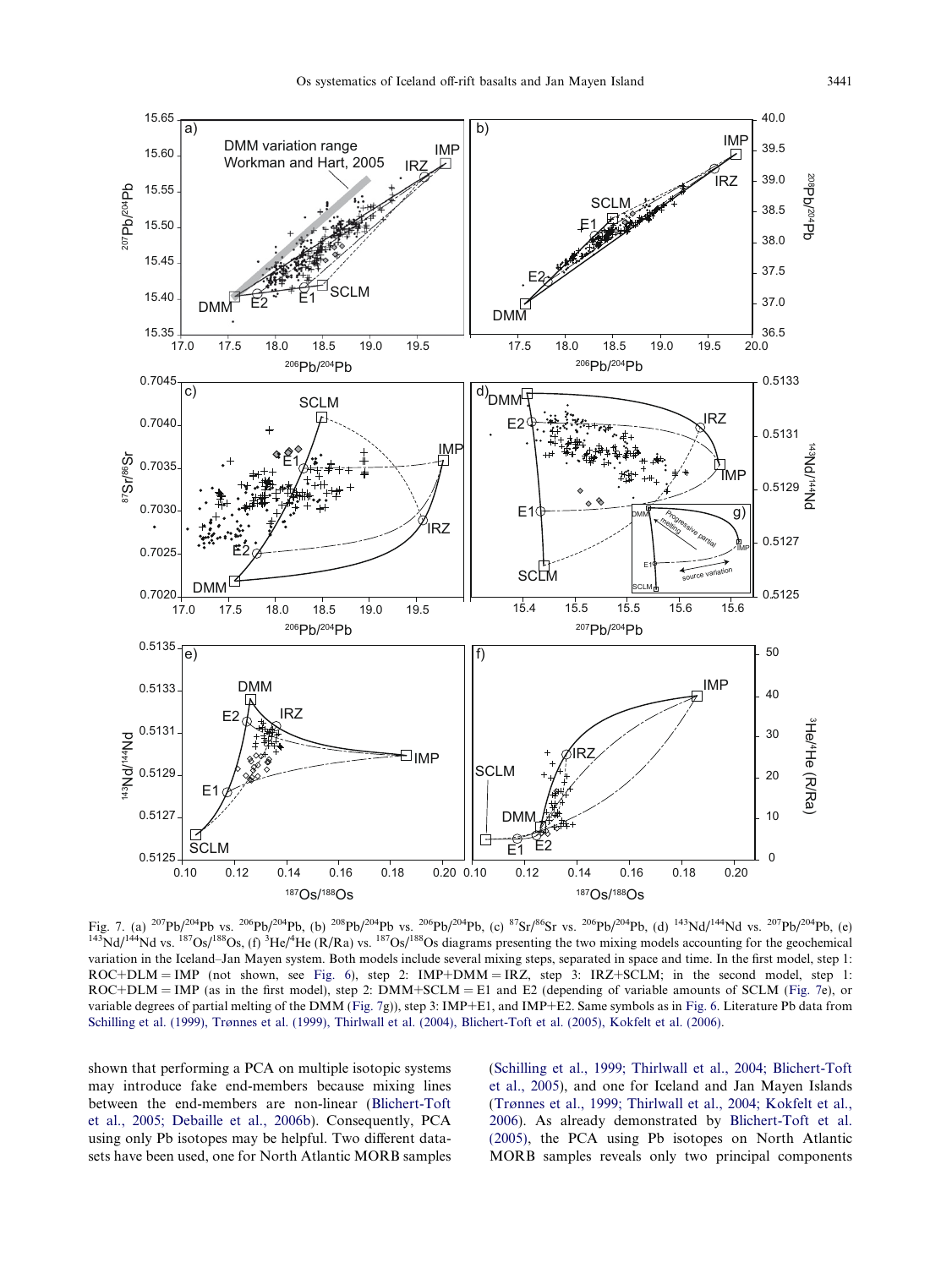(i.e., three end-members) accounting for 98.40% and 1.52% of the variance. Interestingly the PCA on Iceland and Jan Mayen samples [\(Tr](#page-26-0)ø[nnes et al., 1999; Thirlwall et al.,](#page-26-0) [2004; Kokfelt et al., 2006\)](#page-26-0) unravels three principal components (i.e., four end-members), accounting for 92.97%, 5.78% and 1.25% of the variance. The last principal component displays a very weak signal, likely highlighting the small Öræfajökull end-member that may reflect the mixture between ROC and DLM ([Fig. 6](#page-15-0)c). This result implies that, except for this last minor component, only three components are required to generate the isotopic variations in North Atlantic MORB and Iceland. Any other end-member can be explained by the mixture between the three components, or alternatively by variables degrees of partial melting between the components. For example, E2 can also reflect an increasing degree of partial melting of the upper mantle. In this case, magma sources lie on the E1-IMP mixing curve, but are progressively diluted towards more depleted compositions, because of a greater participation of the depleted upper mantle consecutive to higher degrees of partial melting [\(Fig. 7g](#page-18-0)). Consequently, the greater SCLM geochemical signal in Jan Mayen lavas could simply reflect a smaller contribution of the DMM because of smaller degrees of partial melting, instead of a greater proportion of SCLM.

Finally, both models are able to take into account the range in isotopic variation of the North Atlantic system. The IMP enters in the upper mantle and entrains depleted material. The ascent column is relatively homogenized at this level, generating the IRZ end-member. Progressively, at shallower depth, the remaining IMP mixes with DMM polluted by small amount of refractory SCLM (E1 and E2 end-members). Larger blobs of SCLM, requiring heat from the IMP in order to melt, are also expected. This complexity is likely related to the interaction between the mantle plume and the mid-oceanic ridge, the presence of disseminated SCLM fragments but also to the fact that the Iceland plume is not continuous [\(Montelli et al.,](#page-25-0) [2006\)](#page-25-0). The several end-members possibly identified within the Iceland mantle plume (e.g., [Thirlwall et al., 2004\)](#page-26-0) may reflect different levels of mixing in the mantle, different proportions of components, but also variable degrees of partial melting of the primary components.

### 6. CONCLUSION

Multi-isotopic analysis of lavas from Jan Mayen and Iceland's volcanic flank zones reveal a genetic relationship in their origin. The  $187Os/188Os$  ratios of these enriched basalts are lower than for all other OIB suites except the Azores. The lack of correlation between Re/Os and  $187Os/188Os$  indicates that the  $187Os/188Os$  ratios are not influenced by assimilation of crustal material during fractional crystallization processes. Discrepancies between pure olivine and whole rock powders indicate that  $187Os/188Os$ ratios were not influenced by shallow contamination processes (sediments, sea water) for lavas with Os contents higher than 30 ppt. Co-variations are observed between  $187Os/188Os$ ,  $143Nd/144Nd$ ,  $87Sr/86Sr$  and  $3He/4He$  in lavas

from Jan Mayen and Iceland. The most enriched mantle source end-member of the NE Atlantic is sampled preferentially by the strongly alkaline Jan Mayen basalts, and it has low  $187Os/188Os$  combined with low  $143Nd/144Nd$  and He/ $^{4}$ He and high  $^{87}Sr/^{86}Sr$ . The weakly alkaline to tholeiitic basalts of the Icelandic volcanic flank zones have compositional ranges overlapping with and intermediate between the Jan Mayen basalts and the olivine tholeiites and picrites of the Icelandic rift zones and the nearby spreading ridge segments. The depleted end-member, preferentially sampled in Iceland rift zones, has higher  $187$ Os/ $188$ Os,  $143$ Nd/ $144$ Nd and  $3$ He/ $4$ He and lower  $87$ Sr/ $86$ Sr. The geochemical similarities between Iceland volcanic flank zones and Jan Mayen samples strongly support a genetic relationship between Jan Mayen Island and the Iceland mantle plume. The tensional environment of Jan Mayen Island, near the Jan Mayen Fracture Zone and the southern tip of the Mohns Ridge, can explain the ascent and the lowdegree partial melting of fertile material from the Iceland mantle plume flowing northeastwards.

Multi-element isotopic modeling of the relative contribution from various mantle source components requires at least 3 components (IMP (modeled as a mixture of DLM and ROC), DMM, and SCLM). The positive correlation between  $187Os/188Os$  and  $143Nd/144Nd$  ratios suggests that the Jan Mayen end-member, with subchondritic  $187Os/188Os$ , is sampling a subcontinental lithospheric mantle component (SCLM). This old source was presumably subjected to ancient melt depletion, followed by later metasomatic events that led to Rb/Sr, Nd/Sm and U/He enrichment but preserved low Re/Os. While this SCLM component might have been incorporated into the Iceland plume at a deep level, it may have more likely been dispersed in the uppermost mantle during opening of the North Atlantic Ocean. Although refractory, SCLM can melt in this region because of the heat provided by the Iceland hot spot. The second end-member, with high  $187$ Os/ $188$ Os,  $143$ Nd/ $144$ Nd and  $3$ He/ $4$ He and low  $87$ Sr/ $86$ Sr is the result of the mixing between several components, two depleted (depleted lower mantle and depleted-MORB mantle) and one enriched (recycled oceanic crust). Although this model, where the IMP mixes with the DMM and then with the SCLM, is non-unique, a PCA using Pb isotopes clearly indicates that all the variability encountered in the Iceland–Jan Mayen system can be described with only 3 principal components. In order to satisfy the Pb systematics, a second model, where the DMM mixes first with variable amount of SCLM, before mixing with the IMP can also be developed using the same parameters from the first model. It is possible that both these models occur, adding several end-members and consequent complexity in the Iceland–Jan Mayen system.

#### ACKNOWLEDGMENTS

This work was supported by a postdoctoral fellowship grant to V.D. at the Lunar and Planetary Institute, NSF Grants EAR0000908 to A.D.B. and OCE 0241915 to D.W.G. The field and analytical work at NVC, Reykjavik was covered by a grant to R.G.T. from RANNIS. A. Agranier is thanked for his analytical support during PGE measurements on the ICP-MS Thermofinni-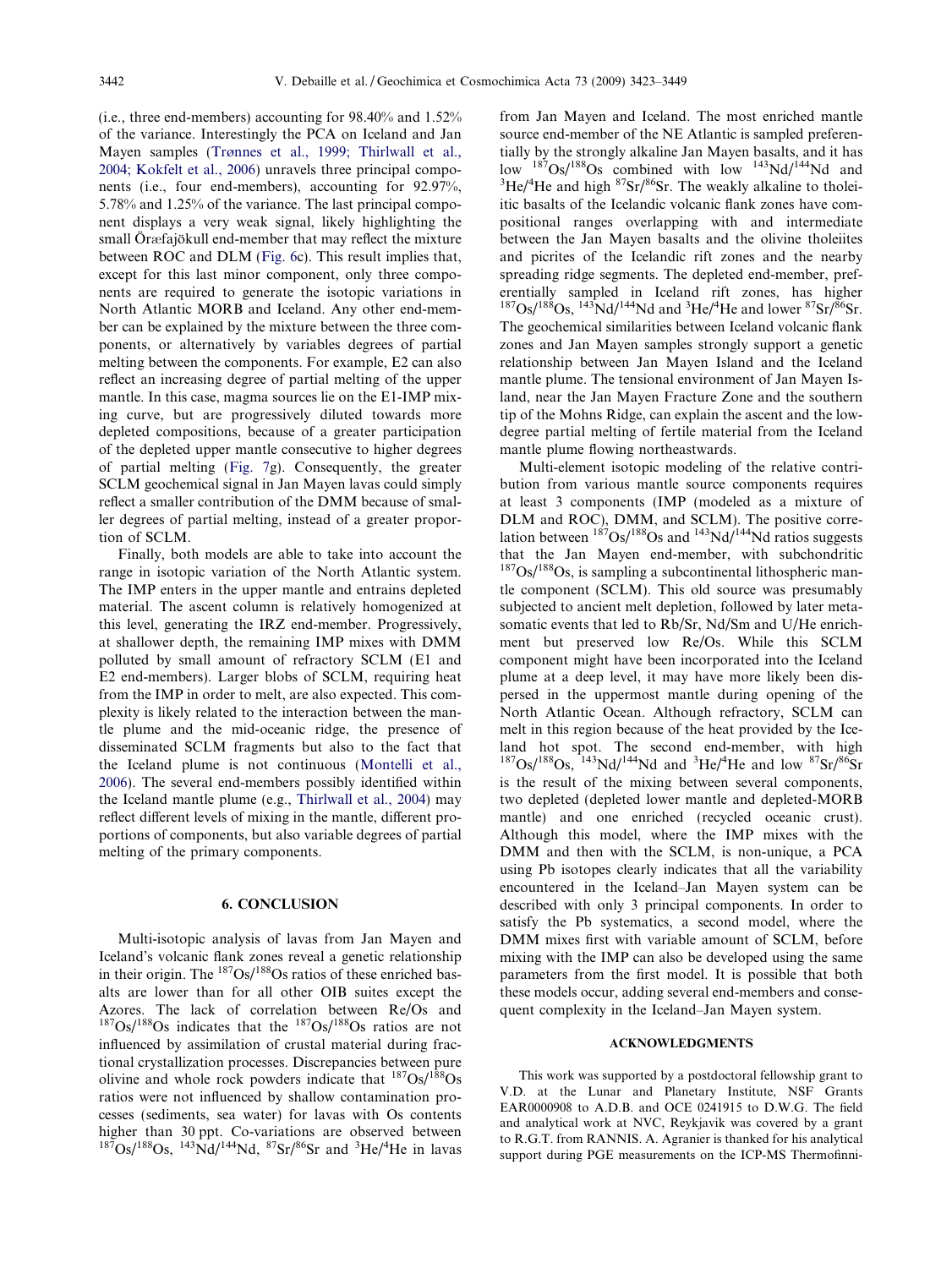<span id="page-20-0"></span>Table A1 Trace elements concentrations for whole-rocks, olivine enriched whole-rocks, olivines and percentage enrichment.

|           | Normal whole-rocks |      |      |      |      |       |       |       |                                                                                                                                  |      | Olivine enriched whole-rocks |      |      |      |      |      |      |                                                                                                                                  |
|-----------|--------------------|------|------|------|------|-------|-------|-------|----------------------------------------------------------------------------------------------------------------------------------|------|------------------------------|------|------|------|------|------|------|----------------------------------------------------------------------------------------------------------------------------------|
|           | <b>JAN 23</b>      |      |      |      |      |       |       |       |                                                                                                                                  |      |                              |      |      |      |      |      |      | JAN 246 SNS 201 SNS 209 SNS 214 HAIN SAL 690 SAL 768 NAL 759 JAN 23 JAN 246 SNS 201 SNS 209 SNS 214 HAIN SAL 690 SAL 768 NAL 759 |
| Rb        | 32.3               | 31.8 | 8.1  | 15.8 | 21.1 | 13.7  | 9.9   | 8.2   | 15.1                                                                                                                             | 14.9 | 12.4                         | 6.1  | 7.1  | 14.8 | 7.7  | 10.0 | 2.8  | 11.6                                                                                                                             |
| Ba        | 537                | 541  | 110  | 219  | 346  | 187   | 118   | 127   | 191                                                                                                                              | 275  | 227                          | 90.4 | 120  | 265  | 105  | 137  | 67.9 | 165                                                                                                                              |
| Th        | 2.9                | 3.4  | 0.9  | 1.9  | 2.3  | 2.0   | 0.9   | 1.0   | 1.6                                                                                                                              | 1.5  | 1.5                          | 0.8  | 1.1  | 2.0  | 0.9  | 1.5  | 0.4  | 1.4                                                                                                                              |
| U         | 0.8                | 0.9  | 0.3  | 0.6  | 0.6  | 0.7   | 0.3   | 0.3   | 0.5                                                                                                                              | 0.4  | 0.4                          | 0.3  | 0.3  | 0.5  | 0.3  | 0.5  | 0.1  | 0.4                                                                                                                              |
| Nb        | 33.6               | 40.9 | 13.8 | 24.9 | 34.7 | 23.0  | 13.9  | 12.9  | 18.5                                                                                                                             | 25.3 | 22.1                         | 13.1 | 15.9 | 31.1 | 13.9 | 18.5 | 6.9  | 17.3                                                                                                                             |
| Ta        | 2.7                | 3.0  | 0.8  | 1.8  | 2.4  | 1.6   | 0.9   | 0.9   | 1.3                                                                                                                              | 1.5  | 1.3                          | 0.7  | 1.0  | 1.9  | 0.8  | 1.2  | 0.3  | 1.1                                                                                                                              |
| La        | 27.8               | 32.8 | 11.1 | 20.8 | 28.2 | 20.5  | 11.8  | 11.3  | 17.2                                                                                                                             | 13.6 | 14.2                         | 8.5  | 10.2 | 20.3 | 11.5 | 17.1 | 5.4  | 15.4                                                                                                                             |
| Ce        | 56.7               | 65.9 | 25.6 | 44.1 | 59.3 | 46.0  | 28.0  | 26.3  | 37.8                                                                                                                             | 28.2 | 29.2                         | 19.7 | 22.0 | 42.6 | 26.2 | 37.0 | 12.2 | 33.4                                                                                                                             |
| Pr        | 6.4                | 7.4  | 3.3  | 5.2  | 6.9  | 5.7   | 3.7   | 3.5   | 4.6                                                                                                                              | 3.5  | 3.5                          | 2.6  | 2.7  | 5.2  | 3.3  | 4.4  | 1.5  | 4.0                                                                                                                              |
| <b>Sr</b> | 456                | 457  | 242  | 330  | 487  | 359   | 304   | 343   | 361                                                                                                                              | 273  | 233                          | 232  | 203  | 384  | 267  | 352  | 412  | 372                                                                                                                              |
| Nd        | 25.3               | 29.7 | 14.6 | 21.6 | 28.6 | 23.7  | 16.4  | 15.7  | 20.4                                                                                                                             | 15.2 | 14.8                         | 12.2 | 11.5 | 22.0 | 15.1 | 19.5 | 7.3  | 17.8                                                                                                                             |
| Sm        | 4.5                | 5.4  | 3.5  | 4.4  | 5.6  | 5.5   | 4.1   | 3.9   | 4.6                                                                                                                              | 3.3  | 3.0                          | 3.2  | 2.6  | 4.5  | 4.0  | 4.6  | 2.0  | 4.2                                                                                                                              |
| Zr        | 134                | 147  | 91.0 | 120  | 164  | 200   | 131   | 115   | 141                                                                                                                              | 86.8 | 67.3                         | 74.6 | 63.6 | 120  | 106  | 135  | 50.3 | 110                                                                                                                              |
| Hf        | 3.2                | 3.6  | 2.4  | 2.9  | 3.6  | 4.6   | 3.2   | 2.8   | 3.4                                                                                                                              | 2.6  | 2.0                          | 2.2  | 1.8  | 3.1  | 3.0  | 3.6  | 1.4  | 2.9                                                                                                                              |
| Eu        | 1.5                | 1.7  | 1.3  | 1.5  | 2.0  | 1.7   | 1.5   | 1.4   | 1.6                                                                                                                              | 1.1  | 1.0                          | 1.1  | 0.9  | 1.6  | 1.5  | 1.5  | 0.9  | 1.5                                                                                                                              |
| Gd        | 3.9                | 4.5  | 3.7  | 4.1  | 4.9  | 5.5   | 4.7   | 4.4   | 4.8                                                                                                                              | 3.0  | 2.8                          | 3.4  | 2.4  | 4.2  | 4.2  | 4.4  | 2.1  | 4.1                                                                                                                              |
| Tb        | 0.6                | 0.7  | 0.6  | 0.6  | 0.7  | 0.8   | 0.7   | 0.7   | 0.7                                                                                                                              | 0.5  | 0.4                          | 0.6  | 0.4  | 0.6  | 0.7  | 0.7  | 0.3  | 0.7                                                                                                                              |
| Dy        | 3.1                | 3.5  | 3.7  | 3.4  | 3.9  | 4.8   | 4.5   | 4.1   | 4.1                                                                                                                              | 2.4  | 2.2                          | 3.4  | 2.1  | 3.3  | 4.2  | 3.9  | 2.0  | 3.7                                                                                                                              |
| Ho        | 0.6                | 0.6  | 0.8  | 0.7  | 0.7  | 0.9   | 0.9   | 0.8   | $0.8\,$                                                                                                                          | 0.4  | 0.4                          | 0.7  | 0.4  | 0.6  | 0.8  | 0.7  | 0.4  | 0.7                                                                                                                              |
| Er        | 1.5                | 1.7  | 2.2  | 1.9  | 2.0  | 2.4   | 2.4   | 2.2   | 2.1                                                                                                                              | 1.1  | 1.1                          | 1.9  | 1.2  | 1.7  | 2.3  | 2.0  | 1.1  | 2.0                                                                                                                              |
| Tm        | 0.2                | 0.2  | 0.3  | 0.3  | 0.3  | 0.4   | 0.3   | 0.3   | 0.3                                                                                                                              | 0.2  | 0.1                          | 0.3  | 0.2  | 0.2  | 0.3  | 0.3  | 0.1  | 0.3                                                                                                                              |
| Yb        | 1.3                | 1.4  | 1.9  | 1.6  | 1.8  | 2.1   | 2.1   | 1.8   | 1.8                                                                                                                              | 1.0  | 0.9                          | 1.8  | 1.0  | 1.5  | 2.0  | 1.7  | 0.9  | 1.6                                                                                                                              |
| Lu        | 0.2                | 0.2  | 0.3  | 0.2  | 0.3  | 0.3   | 0.3   | 0.3   | 0.3                                                                                                                              | 0.1  | 0.1                          | 0.3  | 0.1  | 0.2  | 0.3  | 0.2  | 0.1  | 0.2                                                                                                                              |
|           | Olivines           |      |      |      |      |       |       |       |                                                                                                                                  |      | Enrichment percentage $(X)$  |      |      |      |      |      |      |                                                                                                                                  |
|           | <b>JAN 23</b>      |      |      |      |      |       |       |       | JAN 246 SNS 201 SNS 209 SNS 214 HAIN SAL 690 SAL 768 NAL 759 JAN 23 JAN 246 SNS 201 SNS 209 SNS 214 HAIN SAL 690 SAL 768 NAL 759 |      |                              |      |      |      |      |      |      |                                                                                                                                  |
| Rb        | 0.43               | 0.42 | 0.05 | 0.22 | 0.43 | 0.19  | 0.25  | 0.05  | 0.20                                                                                                                             | 0.47 | 0.40                         | 0.75 | 0.46 | 0.71 | 0.57 | 1.01 | 0.34 | 0.77                                                                                                                             |
| Ba        | 7.92               | 5.87 | 0.55 | 3.26 | 5.41 | 22.60 | 3.38  | 11.20 | 2.51                                                                                                                             | 0.52 | 0.43                         | 0.82 | 0.56 | 0.77 | 0.61 | 1.15 | 0.57 | 0.87                                                                                                                             |
| Th        | 0.08               | 0.07 | 0.02 | 0.06 | 0.09 | 0.03  | 0.07  | 0.02  | 0.05                                                                                                                             | 0.54 | 0.47                         | 0.89 | 0.60 | 0.87 | 0.43 | 1.58 | 0.41 | 0.86                                                                                                                             |
| U         | 0.02               | 0.02 | 0.00 | 0.01 | 0.02 | 0.01  | 0.03  | 0.01  | 0.01                                                                                                                             | 0.52 | 0.48                         | 0.87 | 0.58 | 0.83 | 0.41 | 1.48 | 0.41 | 0.86                                                                                                                             |
| Nb        | 1.02               | 0.85 | 0.17 | 0.63 | 1.10 | 0.27  | 0.62  | 0.16  | 0.42                                                                                                                             | 0.76 | 0.55                         | 0.95 | 0.65 | 0.90 | 0.61 | 1.31 | 0.54 | 0.94                                                                                                                             |
| Ta        | 0.06               | 0.05 | 0.01 | 0.03 | 0.06 | 0.02  | 0.03  | 0.01  | 0.02                                                                                                                             | 0.58 | 0.45                         | 0.88 | 0.56 | 0.80 | 0.53 | 1.27 | 0.39 | 0.84                                                                                                                             |
| La        | 0.56               | 0.55 | 0.12 | 0.44 | 0.64 | 0.17  | 0.90  | 0.14  | 0.44                                                                                                                             | 0.50 | 0.44                         | 0.77 | 0.50 | 0.73 | 0.57 | 1.42 | 0.48 | 0.90                                                                                                                             |
| Ce        | 1.11               | 1.09 | 0.25 | 0.97 | 1.36 | 0.37  | 1.62  | 0.31  | 0.86                                                                                                                             | 0.51 | 0.45                         | 0.77 | 0.51 | 0.72 | 0.57 | 1.30 | 0.47 | 0.89                                                                                                                             |
| Pr        | 0.12               | 0.12 | 0.03 | 0.11 | 0.16 | 0.05  | 0.18  | 0.04  | 0.10                                                                                                                             | 0.55 | 0.48                         | 0.81 | 0.53 | 0.76 | 0.58 | 1.19 | 0.45 | 0.87                                                                                                                             |
| Sr        | 6.86               | 5.21 | 1.55 | 5.54 | 7.70 | 4.88  | 25.00 | 2.19  | 5.62                                                                                                                             | 0.61 | 0.52                         | 0.96 | 0.62 | 0.79 | 0.75 | 1.15 | 1.20 | 1.03                                                                                                                             |
| Nd        | 0.48               | 0.46 | 0.15 | 0.44 | 0.65 | 0.21  | 0.72  | 0.16  | 0.41                                                                                                                             | 0.61 | 0.50                         | 0.84 | 0.54 | 0.78 | 0.64 | 1.18 | 0.47 | 0.88                                                                                                                             |
| Sm        | 0.08               | 0.08 | 0.03 | 0.08 | 0.12 | 0.05  | 0.14  | 0.04  | 0.08                                                                                                                             | 0.72 | 0.57                         | 0.91 | 0.59 | 0.81 | 0.74 | 1.12 | 0.51 | 0.92                                                                                                                             |
| Zr        | 3.05               | 2.44 | 1.21 | 2.79 | 4.51 | 2.30  | 5.83  | 1.57  | 3.11                                                                                                                             | 0.65 | 0.47                         | 0.82 | 0.54 | 0.74 | 0.53 | 1.03 | 0.44 | 0.78                                                                                                                             |
| Hf        | 0.07               | 0.05 | 0.03 | 0.06 | 0.09 | 0.05  | 0.12  | 0.04  | 0.07                                                                                                                             | 0.81 | 0.56                         | 0.93 | 0.62 | 0.86 | 0.66 | 1.13 | 0.50 | 0.87                                                                                                                             |
| Eu        | 0.04               | 0.03 | 0.01 | 0.03 | 0.05 | 0.08  | 0.04  | 0.04  | 0.03                                                                                                                             | 0.73 | 0.60                         | 0.90 | 0.60 | 0.82 | 0.89 | 1.03 | 0.61 | 0.95                                                                                                                             |

(continued on next page)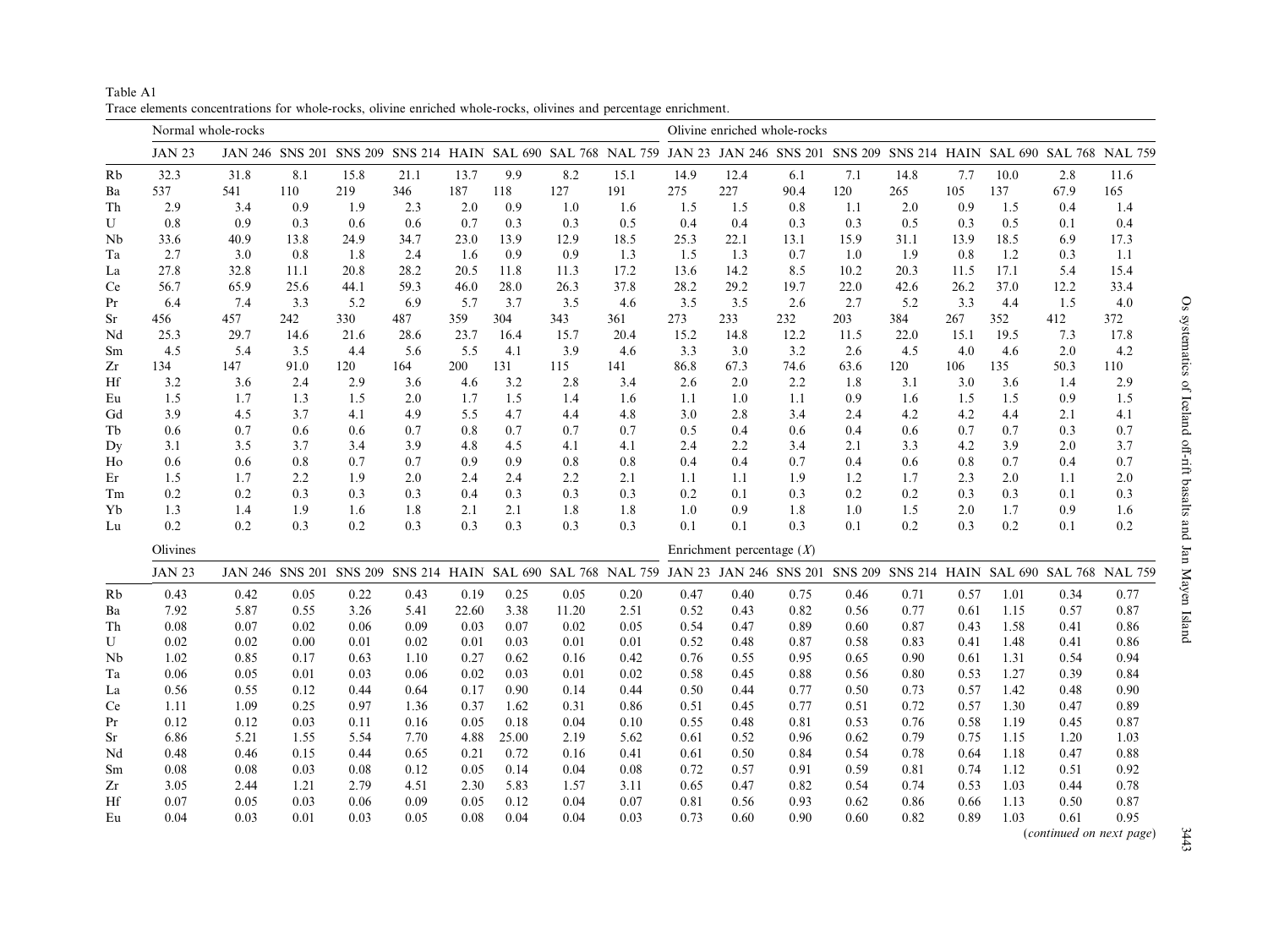<span id="page-21-0"></span>

|                                                            | Normal whole-rocks  |                                                 |                   |      |                |      |      |                                   |       | Olivine enriched whole-rocks |                            |                          |                                                        |                        |               |                                                                                                                                                                                                                |                                       |
|------------------------------------------------------------|---------------------|-------------------------------------------------|-------------------|------|----------------|------|------|-----------------------------------|-------|------------------------------|----------------------------|--------------------------|--------------------------------------------------------|------------------------|---------------|----------------------------------------------------------------------------------------------------------------------------------------------------------------------------------------------------------------|---------------------------------------|
|                                                            |                     | JAN 23 JAN 246 SNS 200 SNS 209 SNS 214 HAIN SAI |                   |      |                |      |      | 690 SAL 768 NAL 759 JAN 23        |       | JAN 246                      | <b>SNS 201</b>             | SNS 209                  | <b>SNS 214</b>                                         | <b>HAIN</b>            | SAL 690       | <b>SAL 768</b>                                                                                                                                                                                                 | <b>NAL 759</b>                        |
| Tb $0.01$                                                  | 5<br>0.0            | 0.01                                            | 0.02              | 0.02 | $\bar{\rm e}$  | 0.02 | 0.01 |                                   |       |                              | 0.90                       |                          |                                                        | 0.76                   |               |                                                                                                                                                                                                                |                                       |
| 0.09<br>Gd                                                 | 0.09                | 0.03                                            | 0.10              |      | 0.05           | 0.15 |      | 588855865<br>588855586<br>5886556 |       | 58888588<br>55555555         |                            | 385698866<br>00000000000 |                                                        |                        |               | 5<br>5<br>5<br>5<br>5<br>5<br>5<br>5<br>5<br>5<br>5<br>5<br>5<br>5<br>6<br>6<br>6<br>6<br>6<br>5<br>6<br>5<br>6<br>5<br>5<br>5<br>5<br>5<br>5<br>5<br>5<br>5<br>5<br>5<br>5<br>5<br>5<br>5<br>5<br>5<br>5<br>5 | 8<br>8 3 8 8 3 5 6 5<br>0 0 0 0 0 0 0 |
| 0.08                                                       | $\frac{0.08}{0.01}$ |                                                 |                   |      | 0.06           | 0.14 |      |                                   |       |                              |                            |                          |                                                        |                        |               |                                                                                                                                                                                                                |                                       |
| $0.02\,$<br>$\stackrel{\textstyle{>}}{\scriptstyle{\sim}}$ |                     |                                                 |                   |      | $0.02$<br>0.07 |      |      |                                   |       |                              |                            |                          |                                                        |                        |               |                                                                                                                                                                                                                |                                       |
| 0.05<br>,<br>互                                             | 0.04                |                                                 |                   |      |                | 0.11 |      |                                   |       |                              |                            |                          |                                                        | 88885833<br>000000000  |               |                                                                                                                                                                                                                |                                       |
| 0.01<br>$\mathbb{H}$                                       | 0.01                |                                                 |                   |      | 0.01           | 0.02 |      |                                   |       |                              |                            |                          |                                                        |                        |               |                                                                                                                                                                                                                |                                       |
| 0.04<br>$\mathfrak{g}_{\mathbf{X}}$                        | 0.04                | $\frac{3}{0.01}$                                | 0.05              |      | 0.07           | 0.10 |      |                                   |       |                              |                            |                          |                                                        |                        |               |                                                                                                                                                                                                                |                                       |
| 0.01<br>$\vec{L}$                                          | $\overline{0.01}$   |                                                 | $\overline{0.01}$ |      | 0.01           | 0.02 |      |                                   |       |                              |                            |                          |                                                        |                        |               |                                                                                                                                                                                                                |                                       |
|                                                            |                     |                                                 |                   |      |                |      |      | Average                           | 0.66  |                              |                            |                          |                                                        |                        | 1.09          |                                                                                                                                                                                                                |                                       |
|                                                            |                     |                                                 |                   |      |                |      |      | $\%$ WR                           | 66.33 | 0.54<br>53.68<br>46.32       | $0.88$<br>$87.65$<br>12.35 | $\frac{0.58}{58.33}$     | $\begin{array}{c} 0.81 \\ 81.10 \\ 1.8.90 \end{array}$ | 0.71<br>70.58<br>29.42 | 09.35         | $\frac{0.51}{50.87}$                                                                                                                                                                                           | $0.89$<br>$8.75$<br>11.25             |
|                                                            |                     |                                                 |                   |      |                |      |      | % olivine                         | 33.67 |                              |                            |                          |                                                        |                        | $\, \vert \,$ |                                                                                                                                                                                                                |                                       |

| whole-rocks values. |              |       |       |             |
|---------------------|--------------|-------|-------|-------------|
|                     | % olivine    | Os    | Re    | 187Os/188Os |
|                     | enrichment   | (ppb) | (ppb) |             |
| <i>JAN23</i>        |              |       |       |             |
| WR                  | 33.27        | 0.12  | 0.24  | 0.12431     |
| Olivine             |              | 0.08  | 0.01  | 0.12446     |
| WR corr             |              | 0.14  | 0.35  | 0.12423     |
| <i>JAN246</i>       |              |       |       |             |
| WR                  | 45.97        | 0.08  | 0.13  | 0.12665     |
| Olivine             |              | 0.03  | 0.03  | 0.12559     |
| WR corr             |              | 0.13  | 0.22  | 0.12755     |
| SNS201              |              |       |       |             |
| WR                  | 12.29        | 0.19  | 0.31  | 0.13304     |
| Olivine             |              | 0.73  | 0.08  | 0.13169     |
| WR corr             |              | 0.11  | 0.34  | 0.13323     |
| SNS209              |              |       |       |             |
| WR                  | 41.32        | 0.19  | 0.17  | 0.12738     |
| Olivine             |              | 0.10  | 0.08  | 0.12743     |
| WR corr             |              | 0.25  | 0.23  | 0.12735     |
| SNS214              |              |       |       |             |
| WR                  | 18.68        | 0.37  | 0.23  | 0.12629     |
| Olivine             |              | 0.09  | 0.04  | 0.12751     |
| WR corr             |              | 0.43  | 0.27  | 0.12601     |
| <i>HAIN</i>         |              |       |       |             |
| WR                  | 28.46        | 0.02  | 0.07  | 0.13697     |
| Olivine             |              | 0.01  | 0.01  | 0.13067     |
| WR corr             |              | 0.02  | 0.10  | 0.13948     |
| <i>SAL690</i>       |              |       |       |             |
| WR                  | $\mathbf{0}$ | 0.03  | 0.15  | 0.13690     |
| Olivine             |              | 0.02  | 0.12  | 0.13217     |
| WR corr             |              | 0.03  | 0.15  | 0.13690     |
| <i>SAL768</i>       |              |       |       |             |
| WR                  | 50.72        | 0.07  | 0.24  | 0.13237     |
| Olivine             |              | 0.01  | 0.10  | 0.13431     |
| WR corr             |              | 0.12  | 0.39  | 0.13038     |
| <i>NAL759</i>       |              |       |       |             |
| WR                  | 11.76        | 0.06  | 0.59  | 0.12824     |
| Olivine             |              | 0.02  | 0.04  | 0.12920     |
| WR corr             |              | 0.07  | 0.66  | 0.12811     |
|                     |              |       |       |             |

WR for whole-rocks affected by olivine enrichment, WR corr for whole-rocks corrected from olivine enrichment. Percentage of olivine enrichment is from [Table A1](#page-20-0).

gan Element 2 at Rice University, J. Lupton for access to the helium isotope lab in Newport, OR, which is supported by the NOAA Vents Program. T.S. Johansen, P. Imsland, K. Grønvold, N. Oskarsson, H. Mattsson and F. Holm contributed sample material, information and valuable discussions. The Belgian FRS-FNRS is thanked for present financial support to V.D. M. Thirlwall, J. Lassiter, A. Stracke, B. Hanan, J. Baker, one anonymous reviewer and editor M. Rehkämper are thanked for detailed reviews.

# APPENDIX A

See [Tables A1–A4](#page-20-0).

concentrations

 $\circ$ 

of the ''normal WR powder" can be calculated according to the equation:

 $C$ accumulated rock

enrichment. The average percentage hence obtained is used to correct Os and Re concentrations of olivine-enriched whole-rocks from olivine accumulation.

 $\parallel$ 

 $X \times C_{\text{olium}} + (1 -$ 

 $\frac{\times}{\mathcal{X}}$ 

 $C_{wholency}$  where

 $\Join$ 

 $X$  is the percentage of artificial olivine

Table A2

Comparison between olivine corrected whole-rocks and measured whole-rocks values.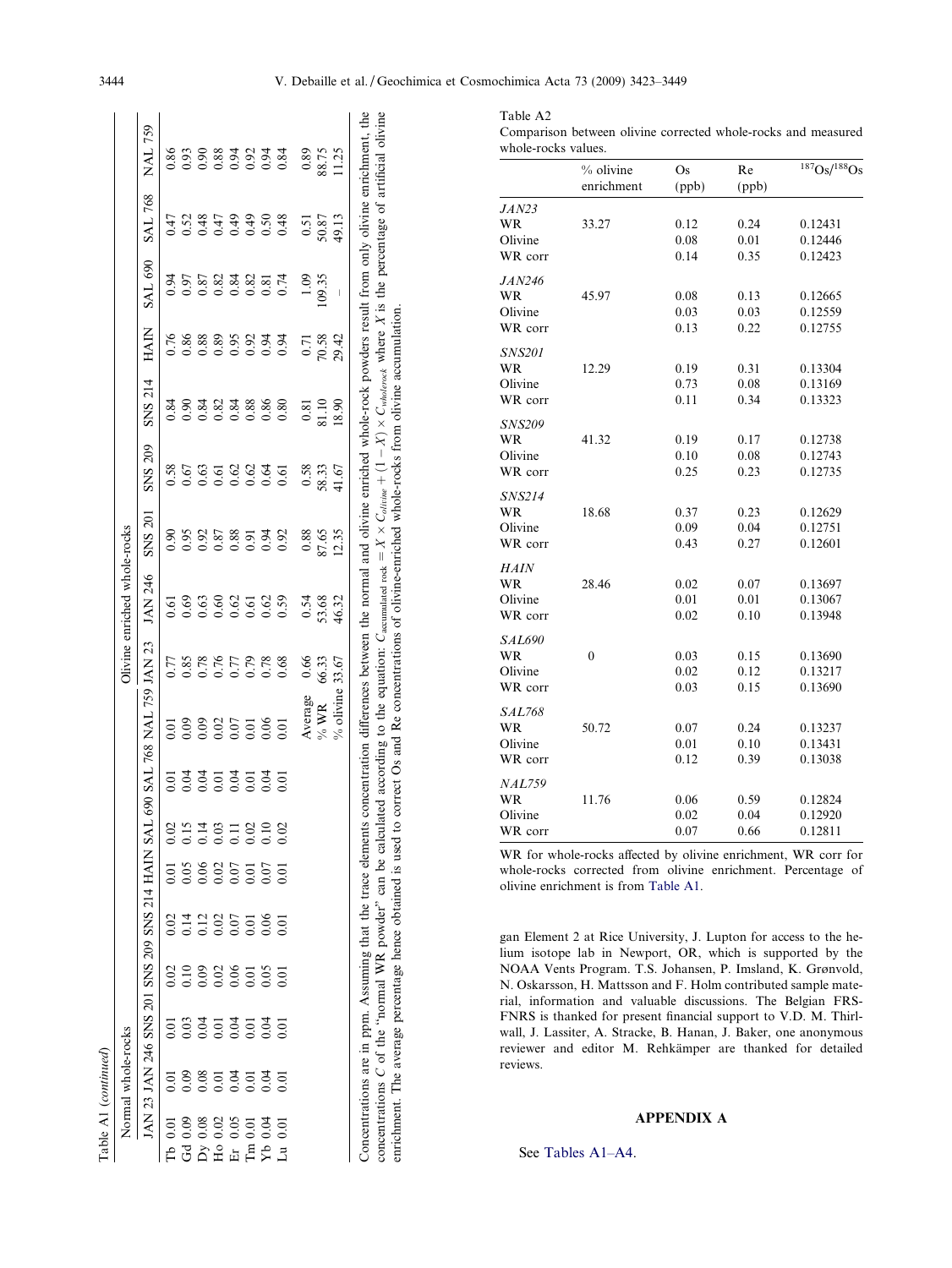<span id="page-22-0"></span>Table A3 Major element analysis for basalts from Jan Mayen Island and Iceland volcanic flank zones.

|                        | SiO <sub>2</sub> | TiO <sub>2</sub> | $Al_2O_3$ | FeO   | FeO <sub>1.5</sub> | MnO  | MgO   | CaO   | Na <sub>2</sub> O | $K_2O$ | $P_2O_5$ | Total  |
|------------------------|------------------|------------------|-----------|-------|--------------------|------|-------|-------|-------------------|--------|----------|--------|
| Jan Mayen Island       |                  |                  |           |       |                    |      |       |       |                   |        |          |        |
| JAN23                  | 47.61            | 2.16             | 11.46     | 8.39  | 1.04               | 0.16 | 12.45 | 13.55 | 1.74              | 1.37   | 0.31     | 100.23 |
| <b>JAN186</b>          | 45.37            | 2.63             | 14.42     | 9.39  | 1.16               | 0.16 | 10.47 | 11.85 | 2.38              | 1.22   | 0.39     | 99.44  |
| <b>JAN240</b>          | 47.27            | 2.10             | 11.62     | 8.30  | 1.02               | 0.17 | 11.94 | 13.32 | 1.86              | 1.39   | 0.34     | 99.31  |
| <b>JAN246</b>          | 47.53            | 2.15             | 11.53     | 8.56  | 1.06               | 0.17 | 11.31 | 13.41 | 1.79              | 1.43   | 0.33     | 99.25  |
| <b>JAN250</b>          | 46.61            | 3.13             | 15.42     | 9.74  | 1.20               | 0.18 | 6.58  | 11.08 | 2.71              | 2.40   | 0.54     | 99.58  |
| Snæfellness Flank Zone |                  |                  |           |       |                    |      |       |       |                   |        |          |        |
| <b>SNS201</b>          | 48.29            | 1.48             | 16.00     | 9.59  | 1.18               | 0.18 | 9.36  | 11.89 | 2.21              | 0.34   | 0.17     | 100.67 |
| <b>SNS206</b>          | 47.01            | 2.17             | 15.07     | 9.35  | 1.15               | 0.18 | 9.10  | 11.71 | 2.44              | 0.50   | 0.49     | 99.16  |
| <b>SNS209</b>          | 46.91            | 1.74             | 13.50     | 9.06  | 1.12               | 0.17 | 12.35 | 11.47 | 2.04              | 0.65   | 0.28     | 99.27  |
| <b>SNS211</b>          | 47.65            | 1.83             | 14.68     | 8.95  | 1.10               | 0.19 | 10.00 | 10.73 | 2.67              | 0.89   | 0.45     | 99.12  |
| <b>SNS214</b>          | 46.04            | 2.45             | 14.54     | 9.71  | 1.20               | 0.18 | 9.95  | 11.43 | 2.32              | 0.88   | 0.48     | 99.16  |
| <b>SNS215</b>          | 45.69            | 2.34             | 14.86     | 9.69  | 1.20               | 0.18 | 9.74  | 11.86 | 2.20              | 0.71   | 0.48     | 98.94  |
| <b>SNS219</b>          | 46.23            | 2.39             | 15.08     | 9.82  | 1.21               | 0.18 | 9.39  | 11.62 | 2.22              | 0.70   | 0.50     | 99.33  |
| <b>SNS224</b>          | 45.63            | 2.58             | 14.06     | 10.29 | 1.27               | 0.19 | 9.97  | 11.33 | 2.30              | 0.76   | 0.45     | 98.81  |
| South Flank Zone       |                  |                  |           |       |                    |      |       |       |                   |        |          |        |
| <b>HAIN</b>            | 46.52            | 2.01             | 15.76     | 9.97  | 1.23               | 0.18 | 9.19  | 11.06 | 2.95              | 0.44   | 0.26     | 99.57  |
| <b>STOR</b>            | 46.16            | 1.74             | 14.55     | 10.15 | 1.25               | 0.19 | 10.55 | 11.62 | 2.34              | 0.21   | 0.18     | 98.93  |
| <b>SAL690</b>          | 49.08            | 1.83             | 15.46     | 8.48  | 1.05               | 0.16 | 7.48  | 11.42 | 2.37              | 0.74   | 0.22     | 98.27  |
| SAL690B                | 47.87            | 2.16             | 14.40     | 9.66  | 1.19               | 0.17 | 8.40  | 11.40 | 2.31              | 0.46   | 0.26     | 98.26  |
| Eastern Flank Zone     |                  |                  |           |       |                    |      |       |       |                   |        |          |        |
| <b>SAL761</b>          | 48.90            | 2.87             | 14.09     | 12.74 | 1.57               | 0.23 | 5.24  | 9.94  | 3.23              | 0.61   | 0.28     | 99.69  |
| <b>SAL768</b>          | 48.77            | 2.01             | 16.56     | 10.01 | 1.24               | 0.17 | 6.57  | 11.99 | 2.60              | 0.41   | 0.21     | 100.53 |
| <b>NAL759</b>          | 48.69            | 1.96             | 15.48     | 9.70  | 1.20               | 0.18 | 8.09  | 10.87 | 2.49              | 0.72   | 0.27     | 99.63  |
| <b>NAL780</b>          | 47.68            | 1.90             | 15.04     | 9.20  | 1.14               | 0.16 | 9.48  | 11.52 | 2.24              | 0.51   | 0.23     | 99.08  |

Values are in wt.%. The precision and accuracy are roughly similar and estimated to 0.6–1.4% for the major element oxides, except Na2O,  $K_2O$  and  $P_2O_5$  (1.8, 7.7 and 5.6%, respectively).

| Table A4                                                           |  |
|--------------------------------------------------------------------|--|
| Sr isotopic compositions of Iceland picrities corresponding to the |  |
| samples presented in Brandon et al. (2007).                        |  |

|          | ${}^{87}Sr/{}^{86}Sr$ | $2\sigma$ |
|----------|-----------------------|-----------|
| $ICE-0$  | 0.703000              | $\pm 15$  |
| $ICE-2$  | 0.702895              | $\pm 11$  |
| $ICE-3$  | 0.703182              | $\pm 10$  |
| ICE-4a   | 0.702981              | $\pm 13$  |
| $ICE-4b$ | 0.702984              | $\pm 11$  |
| $ICE-5$  | 0.703092              | $\pm 14$  |
| $ICE-6$  | 0.702925              | $\pm 14$  |
| ICE-8a   | 0.702967              | $\pm 8$   |
| $ICE-8b$ | 0.702964              | $\pm 10$  |
| ICE-9a   | 0.702949              | $\pm 13$  |
| $ICE-10$ | 0.703102              | $\pm 10$  |
| $ICE-11$ | 0.703126              | $\pm 13$  |
| DMF-9101 | 0.703091              | $\pm 13$  |
| 9805     | 0.703052              | $\pm 8$   |
| 9806     | 0.703145              | $+11$     |
| 9809     | 0.703036              | $\pm 11$  |
| 9810     | 0.703151              | $\pm 15$  |
| 9812     | 0.702941              | $\pm 10$  |
| 9815     | 0.703152              | $\pm 13$  |

See [Waight et al. \(2002\)](#page-26-0) for detailed analytical techniques. Errors on isotopic measurements  $(2\sigma)$  are on the two last digits.

### **REFERENCES**

Alard O., Luguet A., Pearson N. J., Griffin W. L., Lorand J. P., Gannoun A., Burton K. W. and O'Reilly S. Y. (2005) In situ Os

isotopes in abyssal peridotites bridge the isotopic gap between MORBs and their source mantle. Nature 436, 1005–1008.

- Albarède F. (2008) Rogue mantle helium and neon. Science 319, 943–945.
- Anders E. and Grevesse N. (1989) Abundances of the elements; meteoritic and solar. Geochim. Cosmochim. Acta 53, 197–214.
- Arndt N. T. and Christensen U. (1992) Role of lithospheric mantle in continental volcanism: thermal and geochemical constraints. J. Geophys. Res. 97, 10967–10981.
- Becker H. (2000) Re–Os fractionation in eclogites and blueschists and the implications for recycling of oceanic crust into the mantle. Earth Planet. Sci. Lett. 177, 287–300.
- Bennett V. C., Norman M. D. and Garcia M. O. (2000) Rhenium and platinum group element abundances correlated with mantle source components in Hawaiian picrites: sulphides in the plume. Earth Planet. Sci. Lett. 183, 513-526.
- Bijwaard H. and Spakman W. (1999) Tomographic evidence for a narrow whole mantle plume below Iceland. Earth Planet. Sci. Lett. 166, 121–126.
- Birck J.-L., Roy-Barman M. and Capmas F. (1997) Re–Os isotopic measurements at the femtomole level in natural samples. Geostand. Newslett. 21, 19–27.
- Bizimis M., Griselin M., Lassiter J. C., Salters V. J. M. and Sen G. (2007) Ancient recycled mantle lithosphere in the Hawaiian plume: osmium–hafnium isotopic evidence from peridotite mantle xenoliths. Earth Planet. Sci. Lett. 257, 259-273.
- Blichert-Toft J., Agranier A., Andres M., Kingsley R., Schilling J.- G. and Albarède F. (2005) Geochemical segmentation of the Mid-Atlantic Ridge north of Iceland and ridge-hot spot interaction in the North Atlantic. Geochem. Geophys. Geosyst. 6. doi[:10.1029/2004GC000788.](http://dx.doi.org/10.1029/2004GC000788)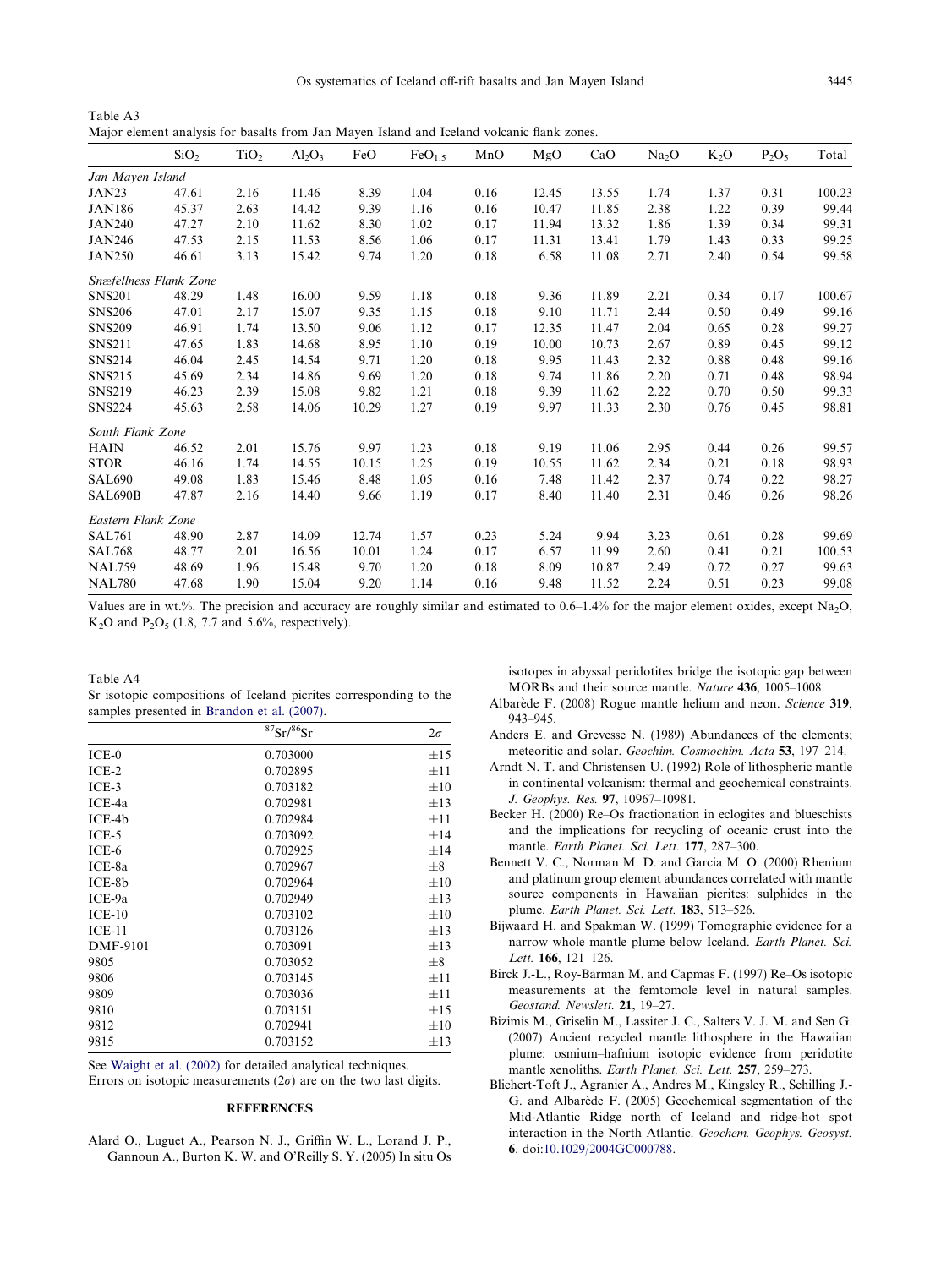- <span id="page-23-0"></span>Boyet M. and Carlson R. W. (2005)  $142$ Nd evidence for early (>4.53 Ga) global differentiation of the silicate Earth. Science 309, 576–581.
- Boyet M. and Carlson R. W. (2006) A new geochemical model for the Earth's mantle inferred from <sup>146</sup>Sm<sup>-142</sup>Nd systematics. Earth Planet. Sci. Lett. 250, 254–268.
- Brandon A. D., Walker R. J. and Puchtel I. S. (2006) Platinum– osmium isotope evolution of the Earth's mantle: constraints from chondrites and Os-rich alloys. Geochim. Cosmochim. Acta 70, 2093–2103.
- Brandon A. D., Norman M. D., Walker R. J. and Morgan J. W. (1999)  $186$ Os<sup>-187</sup>Os systematics of Hawaiian picrites. Earth Planet. Sci. Lett. 174, 25–42.
- Brandon A. D., Graham D. W., Waight T. and Gautason B. (2007) <sup>186</sup>Os and <sup>187</sup>Os enrichments and high-<sup>3</sup>He/<sup>4</sup>He sources in the Earth's mantle: evidence from Icelandic picrites. Geochim. Cosmochim. Acta 71, 4570–4591.
- Brandon A. D., Snow J. E., Walker R. J., Morgan J. W. and Mock T. D. (2000) Pt-190-Os-186 and Re-187-Os-187 systematics of abyssal peridotites. Earth Planet. Sci. Lett. 177, 319–335.
- Breddam K. (2002) Kistufell: primitive melt from the Iceland mantle plume. J. Petrol. 43, 345–373.
- Breddam K., Kurz M. D. and Storey M. (2000) Mapping out the conduit of the Iceland mantle plume with helium isotopes. Earth Planet. Sci. Lett. 176, 45–55.
- Breivik A. J., Mjelde R., Faleide J. I. and Murai Y. (2006) Rates of continental breakup magmatism and seafloor spreading in the Norway Basin–Iceland plume interaction. J. Geophys. Res. 111, B07102. doi:[10.1029/2005JB004004.](http://dx.doi.org/10.1029/2005JB004004)
- Chauvel C. and Hémond C. (2000) Melting of a complete section of oceanic crust: trace element and Pb isotopic evidence from Iceland. Geochem. Geophys. Geosyst. 1, doi:10.1029/1999GC000002.
- Chauvel C., Hofmann A. W. and Vidal P. (1992) HIMU-EM: the French Polynesian connection. Earth Planet. Sci. Lett. 110, 99– 119.
- Class C. and Goldstein S. L. (1997) Plume–lithosphere interactions in the ocean basins: constraints from the source mineralogy. Earth Planet. Sci. Lett. 150, 245–260.
- Class C. and Goldstein S. L. (2005) Evolution of helium isotopes in the Earth's mantle. Nature 436, 1107–1112.
- Cohen A. S. and Waters F. G. (1996) Separation of osmium from geological materials by solvent extraction for analysis by thermal ionisation mass spectrometry. Anal. Chim. Acta 332, 269–275.
- Coltice N. and Ricard Y. (1999) Geochemical observations and one layer mantle convection. Earth Planet. Sci. Lett. 174, 125–137.
- Condomines M., Grönvold K., Hooker P. J., Muehlenbachs K., O'Nions R. K., Oskarsson N. and Oxburgh E. R. (1983) Helium, oxygen, strontium and neodymium isotopic relationships in Iceland volcanics. Earth Planet. Sci. Lett. 66, 125–136.
- Dallmann W. K., Ohta Y., Elvevold S. and Blomeier D. (eds.) (2002) Bedrock map of Svalbard and Jan Mayen, 1:750 000. In: Norsk Polarinstitutt.
- Debaille V., Doucelance R., Weis D. and Schiano P. (2006a) Multistage mixing in subduction zones: application to Merapi volcano (Java island, Sunda arc). Geochim. Cosmochim. Acta 70, 723–741.
- Debaille V., Blichert-Toft J., Agranier A., Doucelance R., Schiano P. and Albarède F. (2006b) Geochemical component relationships in MORB from the Mid-Atlantic Ridge,  $22-35^{\circ}N$ . *Earth* Planet. Sci. Lett. 241, 844–862.
- Dixon E. T. (2003) Interpretation of helium and neon isotopic heterogeneity in Icelandic basalts. Earth Planet. Sci. Lett. 206, 83–99.
- Dixon E. T., Honda M., McDougall I., Campbell I. H. and Sigurdsson I. (2000) Preservation of near-solar neon isotopic ratios in Icelandic basalts. Earth Planet. Sci. Lett. 180, 309–324.
- Douglass J. and Schilling J.-G. (2000) Systematics of threecomponent, pseudo-binary mixing lines in 2D isotope ratio space representations and implications for mantle plume–ridge interaction. Chem. Geol. 163, 1–23.
- Eisele J., Sharma M., Galer S. G., Blichert-Toft J., Devey C. W. and Hofmann A. W. (2002) The role of sediment recycling in EM-1 inferred from Os, Pb, Hf, Nd, Sr isotope and trace element systematics of the Pitcairn hotspot. Earth Planet. Sci. Lett. 196, 197–212.
- Ellam R. M. and Stuart F. M. (2004) Coherent He–Nd–Sr isotope trends in high  ${}^{3}$ He/ ${}^{4}$ He basalts: implications for a common reservoir, mantle heterogeneity and convection. Earth Planet. Sci. Lett. 228, 511–523.
- Ellam R. M., Carlson R. W. and Shirey S. B. (1992) Evidence from Re–Os isotopes for plume–lithosphere mixing in Karoo flood basalt genesis. Nature 359, 718–721.
- Elliott T. R., Hawkesworth C. J. and Gronvold K. (1991) Dynamic melting of the Iceland plume. Nature 351, 201–206.
- Farley K. A. and Neroda E. (1998) Noble gases in the Earth's mantle. Annu. Rev. Earth Planet. Sci. 26, 189–218.
- Fitton J. G., Saunders A., Kempton P. D. and Hardarson B. S. (2003) Does depleted mantle form an intrinsic part of the Iceland plume? Geochem. Geophys. Geosyst. 4. doi[:10.1029/](http://dx.doi.org/10.1029/2002GC000424) [2002GC000424.](http://dx.doi.org/10.1029/2002GC000424)
- Fitton J. G., Saunders A. D., Norry M. J., Hardarson B. S. and Taylor R. N. (1997) Thermal and chemical structure of the Iceland plume. Earth Planet. Sci. Lett. 153, 197–208.
- Foulger G. R., Natland J. H. and Anderson D. (2005) A source for Icelandic magmas in remelted Iapetus crust. J. Volcanol. Geotherm. Res. 141, 23–44.
- Foulger G. R., Pritchard M. J., Julian B. R., Evans J. R., Allen R. M., Nolet G., Morgan W. J., Bergsson B. H., Erlendsson P., Jakobsdottir S., Ragnarsson S., Stefansson R. and Vogfjord K. (2001) Seismic tomography shows that upwelling beneath Iceland is confined to the upper mantle. Geophys. J. Int. 146, 504–530.
- Furman T., Frey F. A. and Park K.-H. (1991) Chemical constraints on the petrogenesis of mildly alkaline lavas from Vestmannaeyjar, Iceland: the Eldfell (1973) and Surtsey (1963–1967) eruptions. Contrib. Mineral. Petrol. 109, 19–37.
- Gannoun A., Burton K. W., Parkinson I. J., Alard O., Schiano P. and Thomas L. E. (2007) The scale and origin of the osmium isotope variations in mid-ocean ridge basalts. Earth Planet. Sci. Lett. 259, 541–556.
- Gautheron C. and Moreira M. (2002) Helium signature of the subcontinental lithospheric mantle. Earth Planet. Sci. Lett. 199, 39–47.
- Gee M. A. M., Thirlwall M. F., Taylor R. N., Lowry D. and Murton B. J. (1998) Crustal processes: major controls on Reykjanes Peninsula lava chemistry, SW Iceland. J. Petrol. 39, 819–839.
- Georgen J. E. and Lin J. (2003) Plume-transform interactions at ultra-slow spreading ridges: implications for the Southwest Indian Ridge. Geochem. Geophys. Geosyst. 4. doi[:10.1029/](http://dx.doi.org/10.1029/2003GC000542) [2003GC000542.](http://dx.doi.org/10.1029/2003GC000542)
- Goldstein S. L., Soffer G., Langmuir C. H., Lehnert K. A., Graham D. W. and Michael P. J. (2008) Origin of a ''Southern Hemisphere" geochemical signature in the Arctic upper mantle. Nature 453, 89–93.
- Graham D., Larsen L. M., Hanan B. B., Storey M., Pedersen A. K. and Lupton J. E. (1998) Helium isotope composition of the early Iceland mantle plume inferred from Tertiary picrites of West Greenland. Earth Planet. Sci. Lett. 160, 241–255.
- Graham D. W. (2002) Noble gas isotope geochemistry of midocean ridge and ocean island basalts: characterization of mantle source reservoirs. In Noble Gases in Geochemistry and Cosmo-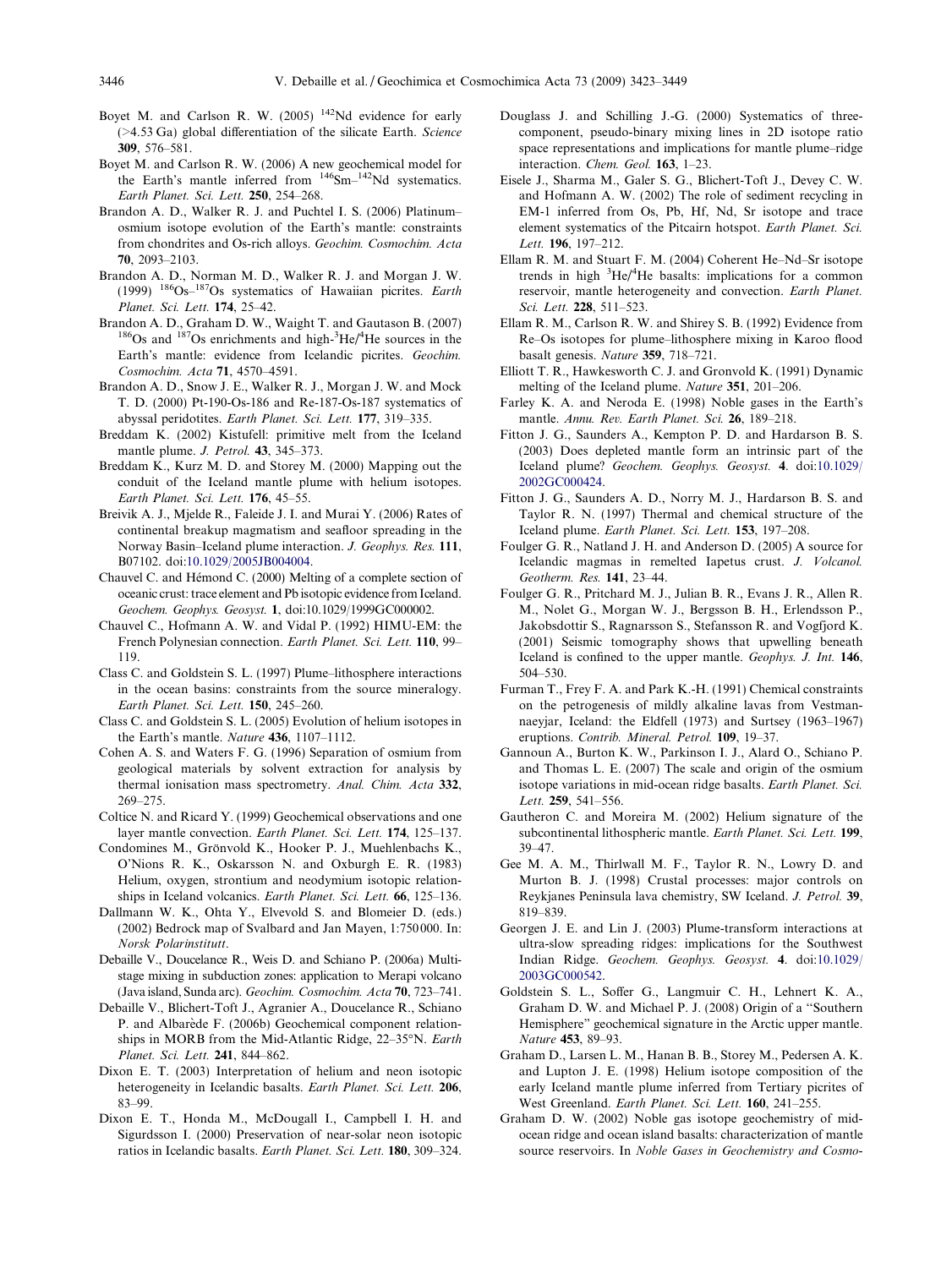<span id="page-24-0"></span>chemistry. Reviews in Mineralogy and Geochemistry (eds. D. Porcelli, R. Wieler and R. Ballentine). Mineral. Soc. Amer., Washington, DC, pp. 247–318.

- Haase K. M., Devey C. W., Mertz D. F., Stoffers P. and Garbe-Schonberg D. (1996) Geochemistry of lavas from Mohns Ridge, Norwegian–Greenland Sea: implications for melting conditions and magma sources near Jan Mayen. Contrib. Mineral. Petrol. 123, 223–237.
- Hanan B. B. and Schilling J.-G. (1986) Source origin of Iceland Basalt volcanism: Pb isotopes in the Eastern Iceland Tertiary section. Terra Cognita 6, 189.
- Hanan B. B. and Graham D. W. (1996) Lead and helium isotope evidence from oceanic basalts for a common deep source of mantle plumes. Science 272, 991–995.
- Hanan B. B. and Schilling J.-G. (1997) The dynamic evolution of the Iceland mantle plume: the lead isotope perspective. Earth Planet. Sci. Lett. 151, 43–60.
- Hanan B. B., Kingsley R. H. and Schilling J.-G. (1986) Pb isotope evidence in the South Atlantic for migrating ridge–hotspot interactions. Nature 322, 137–144.
- Hanan B. B., Blichert-Toft J., Kingsley R. and Schilling J.-G. (2000) Depleted Iceland mantle plume geochemical signature: artifact of multicomponent mixing? Geochem. Geophys. Geosyst. 1, doi:10.1029/1999GC000009.
- Hanyu T. and Kaneoka I. (1997) The uniform and low <sup>3</sup>He/<sup>4</sup>He ratios of HIMU basalts as evidence for as recycled materials. Nature 390, 273–276.
- Hards V. L., Kempton P. D. and Thompson R. N. (1995) The heterogeneous Iceland plume – new insights from the alkaline basalts of the Snaefell volcanic center. J. Geol. Soc. 152, 1003– 1009.
- Hards V. L., Kempton P. D., Thompson R. N. and Greenwood P. B. (2000) The magmatic evolution of the Snaefell volcanic centre; an example of volcanism during incipient rifting in Iceland. J. Volcanol. Geotherm. Res. 99, 97–121.
- Harvey J., Gannoun A., Burton K. W., Rogers N. W., Alard O. and Parkinson I. J. (2006) Ancient melt extraction from the oceanic upper mantle revealed by Re–Os isotopes in abyssal peridotites from the Mid-Atlantic ridge. Earth Planet. Sci. Lett. 244, 606–621.
- Hassler D. R. and Shimizu N. (1998) Osmium isotopic evidence for ancient subcontinental lithospheric mantle beneath the Kerguelen Islands, Southern Indian Ocean. Science 280, 418–421.
- Hauri E. H. and Hart S. R. (1993) Re–Os isotope systematics of HIMU and EMII oceanic island basalts from the south Pacific Ocean. Earth Planet. Sci. Lett. 114, 353–371.
- Hauri E. H. and Hart S. R. (1997) Rhenium abundances and systematics in oceanic basalts. Chem. Geol. 139, 185–205.
- Hauri E. H., Whitehead J. A. and Hart S. R. (1994) Fluid dynamic and geochemical aspects of entrainment in mantle plumes. J. Geophys. Res. 99, 24275–24300.
- Havskov J. and Atakan K. (1991) Seismicity and volcanism of Jan Mayen Island. Terra Nova 3, 517–526.
- Helmberger D. V., Wen L. and Ding X. (1998) Seismic evidence that the source of the Iceland hotspot lies at the core–mantle boundary. Nature 396, 251–255.
- Hémond C., Arndt N. T., Lichtenstein U. and Hofmann A. W. (1993) The heterogeneous Iceland plume: Nd–Sr–O isotopes and trace element constraints. J. Geophys. Res. 98, 15833– 15850.
- Ingle S., Weis D. and Frey F. A. (2002) Indian continental crust recovered from Elan Bank, Kerguelen Plateau (ODP Leg 183, Site 113). J. Petrol. 43, 1241–1257.
- Ito G. (2001) Reykjanes 'V'-shaped ridges originating from a pulsing and dehydrating mantle plume. Nature 411, 681–684.
- Jackson M. G., Hart S. R., Saal A. E., Shimizu N., Kurz M. D., Blusztajn J. S. and Skovgaard A. C. (2008) Globally elevated titanium, tantalum, and niobium (TITAN) in ocean island basalts with high <sup>3</sup>He/<sup>4</sup>He. Geochem. Geophys. Geosyst. 9. doi[:10.1029/2007GC001876.](http://dx.doi.org/10.1029/2007GC001876)
- Jones S. M., White N. and Maclennan J. (2002) V-shaped ridges around Iceland: implications for spatial and temporal patterns of mantle convection. Geochem. Geophys. Geosyst. 3, 1059. doi[:10.1029/2002GC000361.](http://dx.doi.org/10.1029/2002GC000361)
- Jordan T. H. (1988) Structure and formation of the continental tectosphere. J. Petrol. Special Lithosphere Issue, 11–37.
- Kempton P. D., Fitton J. G., Saunders A. D., Nowell G. M., Taylor R. N., Hardarson B. S. and Pearson D. G. (2000) The Iceland plume in space and time: a Sr–Nd–Pb–Hf study of the North Atlantic rifted margin. Earth Planet. Sci. Lett. 177, 255– 271.
- Kerr A. C. (1995) The melting process and the composition of the North Atlantic mantle–plume: geochemical evidence form the Early Tertiary basalts. J. Geol. Soc. Lond. 152, 975–978.
- Kerr A. C., Saunders A. D., Tarney J., Berry N. H. and Hards V. L. (1995) Depleted mantle–plume geochemical signatures: no paradox for plume theories. Geology 23, 843–846.
- Kokfelt T. F., Hoernle K., Hauff F., Fiebig J., Werner R. and Garbe-Schonberg D. (2006) Combined trace element and Pb– Nd–Sr–O isotope evidence for recycled oceanic crust (upper and lower) in the Iceland mantle plume. J. Petrol. 47, 1705– 1749.
- Kristjansson L., Johannesson H., Eiriksson J. and Gudmundsson A. I. (1988) Bruhnes-Matuyama paleomagnetism in three lava sections in Iceland. Can. J. Earth Sci. 25, 215-225.
- Kurz M. D., Jenkins W. J., Schilling J.-G. and Hart S. R. (1982) Helium isotopic variation in the mantle beneath the central North Atlantic Ocean. Earth Planet. Sci. Lett. 58, 1–14.
- Larsen L. M., Pedersen A. K., Sundvoll B. and Frei R. (2003) Alkali picrites formed by melting of old metasomatised lithospheric mantle: Manitdlat member, Vaigat formation, Paleocene of West Greenland. J. Petrol. 44, 3–38.
- Lassiter J. C. (2003) Rhenium volatility in subaerial lavas: constraints from subaerial and submarine portions of the HSDP-2 Mauna Kea drillcore. Earth Planet. Sci. Lett. 214, 311–325.
- Lassiter J. C. and Hauri E. H. (1998) Osmium-isotope variations in Hawaiian lavas: evidence for recycled oceanic lithosphere in the Hawaiian plume. Earth Planet. Sci. Lett. 164, 483-496.
- Lee C.-T. A. (2002) Platinum-group element geochemistry of peridotite xenoliths from the Sierra Nevada and the Basin and Range, California. Geochim. Cosmochim. Acta 66, 3987–4005.
- Lee D.-C., Halliday A. N., Fitton J. G. and Poli G. (1994) Isotopic variations with distance and time in the volcanic islands of the Cameroon Line-evidence for a mantle plume origin. Earth Planet. Sci. Lett. 123, 119–138.
- Lee S. R. and Walker R. J. (2006) Re–Os isotope systematics of mantle xenoliths from South Korea: evidence for complex growth and loss of lithospheric mantle beneath East Asia. Chem. Geol. 231, 90–101.
- Levasseur S., Birck J. L. and Allègre C. J. (1998) Direct measurement of femtomoles of osmium and the  $187Os/186Os$ in sea water. Science 282, 272–274.
- Li X., Kind R. and Yuan X. (2003) Seismic study of upper mantle and transition zone beneath hotspots. Phys. Earth Planet. Interiors 136, 79–92.
- Liu C. Z., Snow J. E., Hellebrand E., Brugmann G., von der Handt A., Buchl A. and Hofmann A. W. (2008) Ancient, highly heterogeneous mantle beneath Gakkel ridge, Arctic Ocean. Nature 452, 311–316.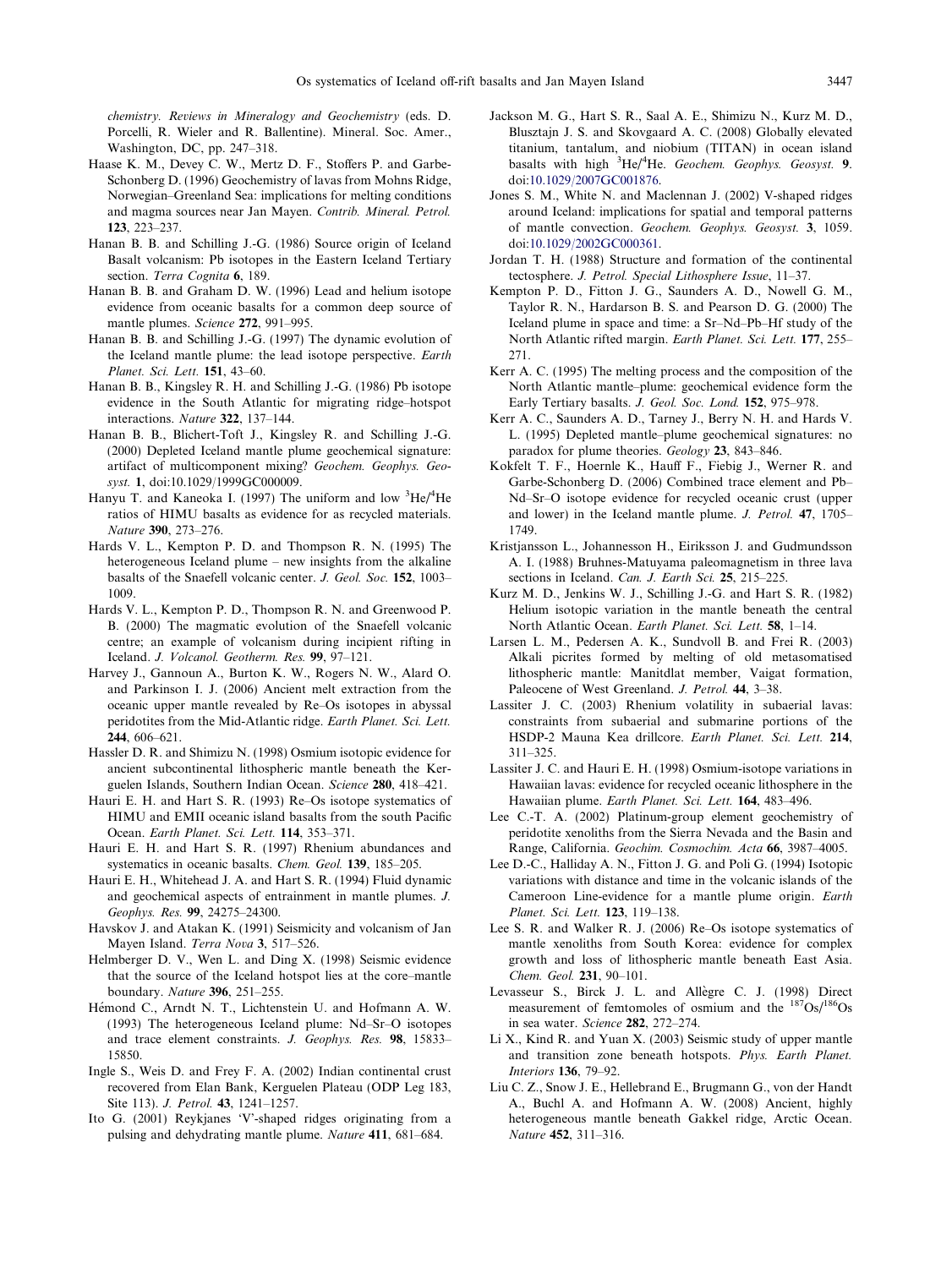- <span id="page-25-0"></span>Luais B., Telouk P. and Albarède F. (1997) Precise and accurate neodymium isotopic measurements by plasma-source mass spectrometry. Geochim. Cosmochim. Acta 61, 4847–4854.
- Luck J. M. and Allegre C. (1983)  $187$ Re– $187$ Os systematics in meteorites and cosmochemical consequences. Nature 302, 130–132.
- Macdonald R., Sparks R. S. J., Sigurdsson H., Mattey D. P., Mcgarvie D. W. and Smith R. L. (1987) The 1875 eruption of Askja Volcano, Iceland: combined fractional crystallization and selective contamination in the generation of rhyolithic magma. Mineral. Mag. 51, 183–202.
- Macpherson C. G., Hilton D. R., Day J. M. D., Lowry D. and Gronvold K. (2005) High- ${}^{3}$ He/ ${}^{4}$ He, depleted mantle and low- $\delta^{18}$ O, recycled oceanic lithosphere in the source of central Iceland magmatism. Earth Planet. Sci. Lett. 233, 411–427.
- Mahoney J., Nicollet C. and Dupuy C. (1991) Madagascar basalts: tracking oceanic and continental sources. Earth Planet. Sci. Lett. 104, 350-363.
- Martin C. E. (1991) Os isotopic characteristics of mantle derived rocks. Geochim. Cosmochim. Acta 55, 1421–1434.
- Martin C. E., Carlson R. W., Shirey S. B., Frey F. A. and Chen C.- Y. (1994) Os isotopic variation in basalts from Haleakala Volcano, Maui, Hawaii: a record of magmatic processes in oceanic mantle and crust. Earth Planet. Sci. Lett. 128, 287–301.
- Mattson H. and Höskuldsson A. (2003) Geology of the Heimaey volcanic center, south Iceland: early evolution of a central volcano in a propagating rift? J. Volcanol. Geotherm. Res. 127, 55–71.
- McDonough W. F. (1990) Constraints on the composition of the continental lithospheric mantle. Earth Planet. Sci. Lett. 101, 1– 18.
- McDonough W. F. and Sun S. S. (1995) Composition of the Earth. Chem. Geol. 120, 223–253.
- McKenzie D. and O'Nions R. K. (1983) Mantle reservoirs and oceanic island basalts. Nature 301, 229–231.
- Meisel T., Walker R. J., Irving A. J. and Lorand J.-P. (2001) Osmium isotopic compositions of mantle xenoliths: a global perspective. Geochim. Cosmochim. Acta 65, 1311–1323.
- Menke W., Brandsdottir B. and Einarsson P. (1996) Reinterpretation of the RRISP-77 Iceland shear-wave profiles. Geophys. J. Int. 126, 166–172.
- Mertz D. F., Sharp W. D. and Haase K. M. (2004) Volcanism on the Eggvin Bank (Central Norwegian–Greenland Sea, latitude  $71°$ N): age, source, and relationship to the Iceland and putative Jan Mayen plumes. J. Geodyn. 38, 57–83.
- Mertz D. F., Devey C. W., Todt W., Stoffers P. and Hofmann A. W. (1991) Sr–Nd–Pb isotope evidence against plume–asthenosphere mixing north of Iceland. Earth Planet. Sci. Lett. 107, 243–255.
- Milner S. C. and LeRoex A. P. (1996) Isotope characteristics of the Okenyenya igneous complex, northwestern Namibia: constraints on the composition of the early Tristan plume and the origin of the EM1 mantle component. Earth Planet. Sci. Lett. 141, 277–291.
- Montelli R., Nolet G., Dahlen F. A. and Masters G. (2006) A catalogue of deep mantle plumes: new results from finitefrequency tomography. Geochem. Geophys. Geosyst. 7. doi:[10.1029/2006GC001248.](http://dx.doi.org/10.1029/2006GC001248)
- Montelli R., Nolet G., Dahlen F. A., Masters G., Engdahl E. R. and Hung S. H. (2004) Finite-frequency tomography reveals a variety of plumes in the mantle. Science 303, 338–343.
- Moreira M. and Kurz M. D. (2001) Subducted oceanic lithosphere and the origin of the "high  $\mu$ " basalt helium isotopic signature. Earth Planet. Sci. Lett. 189, 49–57.
- Moreira M., Breddam K., Curtice J. and Kurz M. D. (2001) Solar neon in the Icelandic mantle: new evidence for an undegassed lower mantle. Earth Planet. Sci. Lett. 185, 15–23.
- Morgan J. W. (1986) Ultramafic xenoliths: clues to Earth's late accretionary history. J. Geophys. Res. 91, 12375–12387.
- Mosar J., Eide E., Osmundsen P. T., Sommaruga A. and Torsvik T. H. (2002) Greenland–Norway separation: a geodynamic model for the North Atlantic. Norw. J. Geol. 82, 281–298.
- Neal C. R. (2001) Interior of the Moon: the presence of garnet in the primitive deep lunar mantle. J. Geophys. Res. 106, 27865– 27885.
- Nicholson H., Condomines M., Fitton j. G., Fallick A. E., Grönvold K. and Rogers G. (1991) Geochemical and isotopic evidence for crustal assimilation beneath Krafla, Iceland. J. Petrol. 32, 1005–1020.
- Niu Y. L. and O'Hara M. J. (2003) Origin of ocean island basalts: a new perspective from petrology, geochemistry, and mineral physics considerations. J. Geophys. Res. 108, 2209. doi[:10.1029/](http://dx.doi.org/10.1029/2002JB002048) [2002JB002048.](http://dx.doi.org/10.1029/2002JB002048)
- Parman S. W., Kurz M. D., Hart S. R. and Grove T. L. (2005) Helium solubility in olivine and implications for high  ${}^{3}$ He/ ${}^{4}$ He in ocean island basalts. Nature 437, 1140–1143.
- Pearson D. G., Carlson R. W., Shirey S. B., Boyd F. R. and Nixon P. H. (1995) Stabilisation of Archean lithospheric mantle: a Re– Os isotope study of peridotite xenoliths from the Kaapvaal craton. Earth Planet. Sci. Lett. 134, 341–357.
- Peucker-Ehrenbrink B. and Jahn B.-M. (2001) Rhenium–osmium isotope systematics and platinum group element concentrations: loess and the upper continental crust. Geochem. Geophys. Geosyst. 2. doi[:10.1029/2001GC000172.](http://dx.doi.org/10.1029/2001GC000172)
- Porcelli D. and Elliot T. (2008) The evolution of He Isotopes in the convecting mantle and the preservation of high  ${}^{3}$ He/ ${}^{4}$ He ratios. Earth Planet. Sci. Lett. 269, 175–185.
- Poreda R., Schilling J.-G. and Craig H. (1986) Helium and hydrogen isotope in ocean-ridge basalts north and south of Iceland. Earth Planet. Sci. Lett. 78, 1–17.
- Prestvik T., Goldberg S., Karlsson H. and Gronvold K. (2001) Anomalous strontium and lead isotope signatures in the off-rift Öræfajökull central volcano in south-east Iceland. Evidence for enriched endmember(s) of the Iceland mantle plume? Earth Planet. Sci. Lett. 190, 211–220.
- Rehkämper M. and Hofmann A. W. (1997) Recycled ocean crust and sediment in Indian Ocean MORB. Earth Planet. Sci. Lett. 147, 93–106.
- Reisberg L., Zindler A., Marcantonio F., White W., Wyman D. and Weaver B. (1993) Os systematics in ocean island basalts. Earth Planet. Sci. Lett. 120, 149–167.
- Reisberg L. C., Allègre C. J. and Luck J.-M. (1991) The Re-Os systematics of the Ronda ultramafic complex of southern Spain. Earth Planet. Sci. Lett. 105, 196–213.
- Roy-Barman M. and Allègre C. J. (1994) <sup>187</sup>Os/<sup>186</sup>Os ratios of midocean ridge basalts and abyssal peridotites. Geochim. Cosmochim. Acta 58, 5043–5054.
- Roy-Barman M. and Allègre C. J. (1995) <sup>187</sup>Os/<sup>186</sup>Os in oceanic island basalts: tracing oceanic crust recycling in the mantle. Earth Planet. Sci. Lett. 129, 145–161.
- Sæmundsson K. (1979) Outline of the geology of Iceland. Jokull 29, 7–28.
- Schaefer B. F., Turner S., Parkinson I. J., Rogers N. W. and Hawkesworth C. J. (2002) Evidence for recycled Archaean oceanic mantle lithosphere in the Azores plume. Nature 420, 304–307.
- Schiano P., Burton K. W., Dupre B., Birck J.-L., Guille G. and Allègre C. J. (2001) Correlated Os–Pb–Nd–Sr isotopes in the Austral-Cook chain basalts: the nature of mantle components in plume sources. Earth Planet. Sci. Lett. 186, 527–537.
- Schilling J.-G. (1973) Iceland mantle plume: geochemical study of Reykjanes Ridge. Nature 242, 565–571.